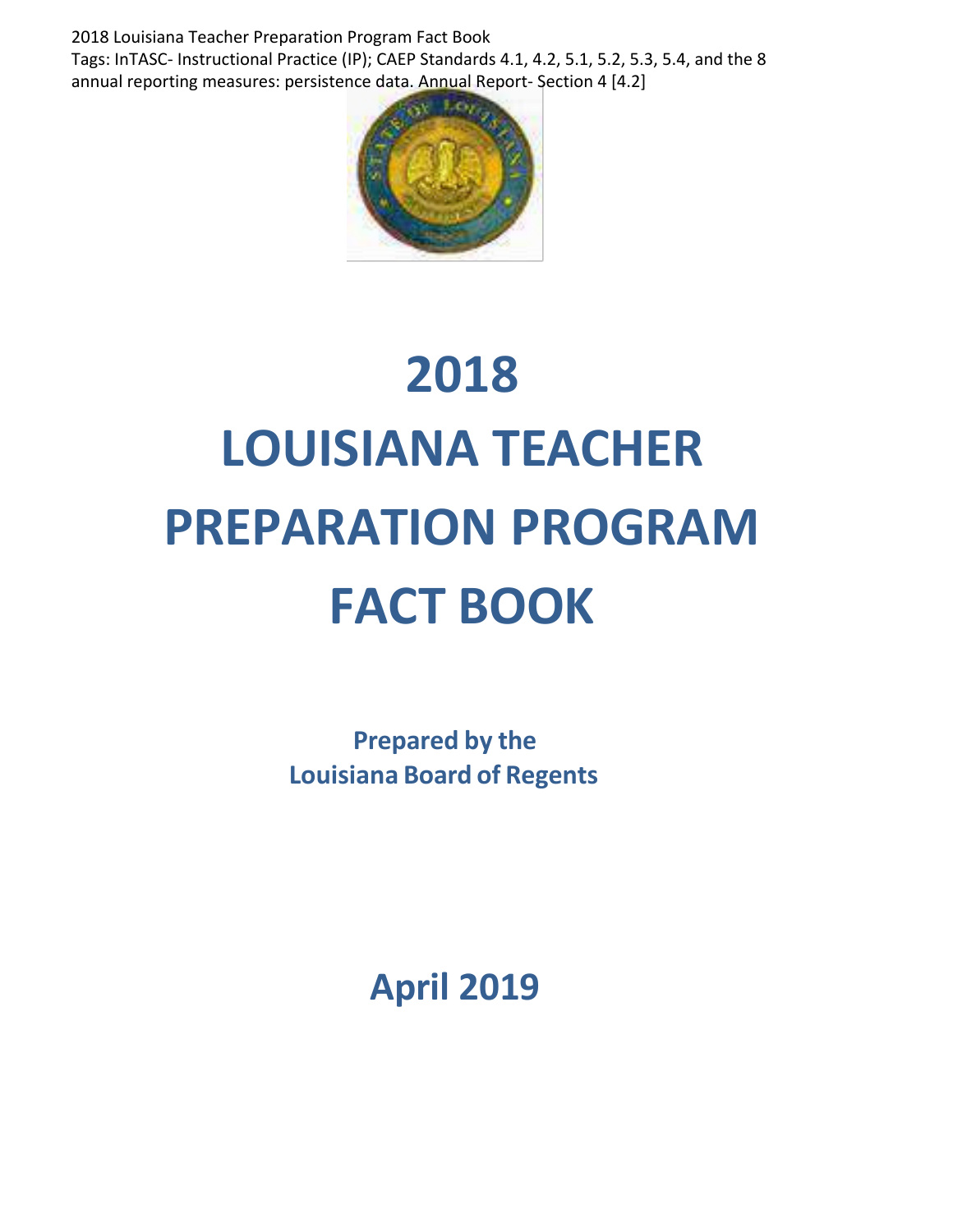#### **TABLE OF CONTENTS**

| Table of Contents                                                                                           | 1  |
|-------------------------------------------------------------------------------------------------------------|----|
| Introduction                                                                                                | 3  |
|                                                                                                             | 4  |
| State, Regional, and National Approval/Accreditation of Teacher Preparation Programs                        | 6  |
| Percentage of Program Completers Passing Praxis Assessments For Teacher Licensure -                         | 8  |
| Percentage of Program Completers Passing Praxis Assessments For Teacher Licensure –                         | 10 |
| Median Grade Point Average of Candidates Entering and Completing Teacher                                    | 11 |
| Median Grade Point Averages of Candidates Entering and Completing Teacher                                   | 12 |
| Number of Teacher Candidates Enrolled and Teacher Candidate Completers -                                    | 13 |
| Number of Teacher Candidates Enrolled and Teacher Candidate Completers -                                    | 14 |
| Gender for Enrolled Teacher Candidates - Undergraduate and Alternate Programs<br>$(2015-16)$                | 15 |
| Races for Enrolled Undergraduate Teacher Candidates - Undergraduate Programs<br>$(2015-16)$                 | 16 |
| Races for Enrolled Alternate Teacher Candidates – Alternate Programs (2015-16)                              | 17 |
| Number of Hours for Clinical Experiences for Teacher Preparation Programs -                                 | 18 |
| Number of Hours for Clinical Experiences for Teacher Preparation Programs -<br>Alternate Programs (2015-16) | 19 |
| Number and Percentage of 2015-16 Completers Who Taught in Public Schools in<br>Louisiana During 2016-17     | 20 |
|                                                                                                             | 21 |
| Persistence in Teaching in Public Schools - Alternate                                                       | 22 |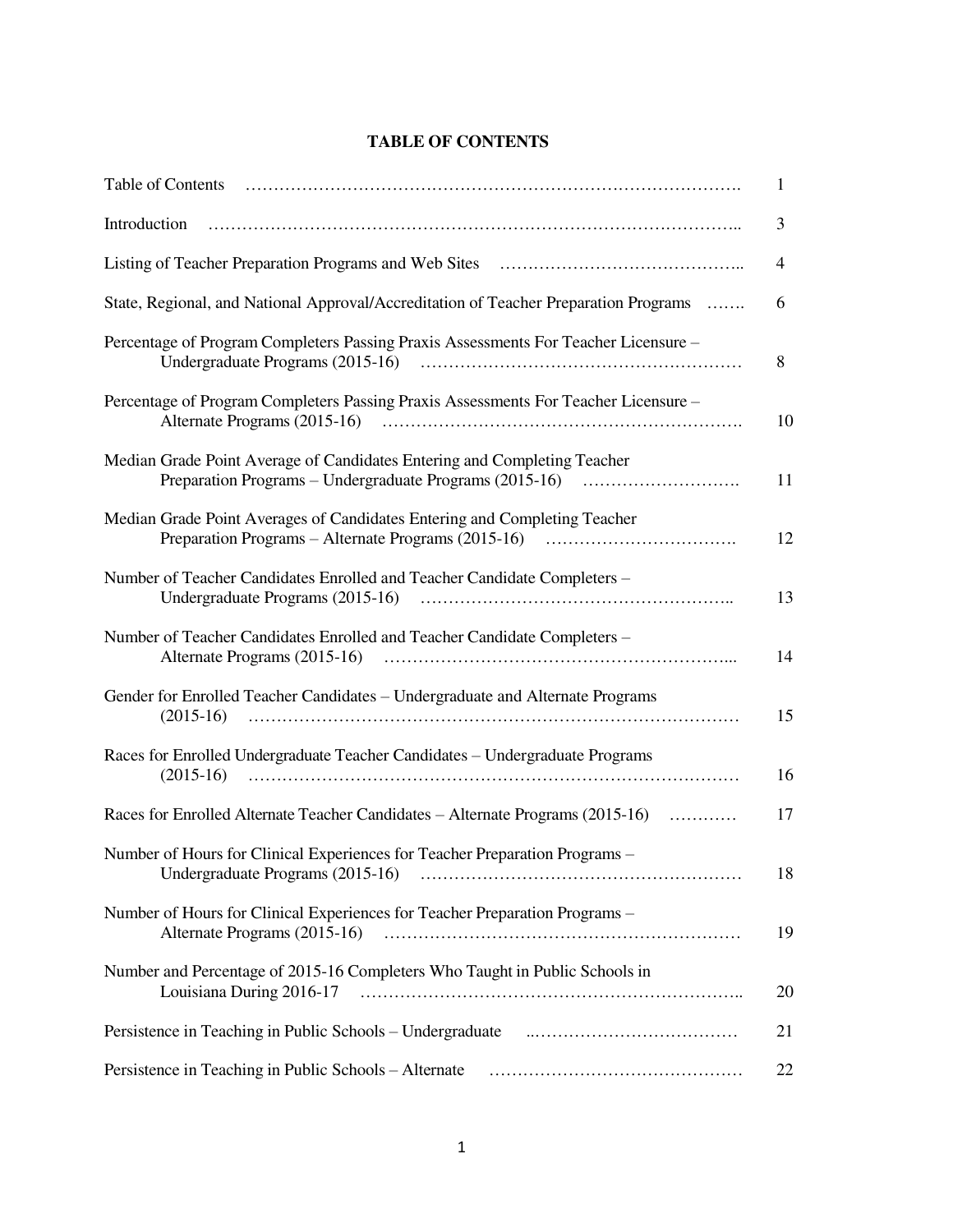# **TABLE OF CONTENTS (CONT'D.)**

| Means and Effectiveness Levels for Compass Evaluation Scores By Undergraduate<br>Programs for First and Second Year Teachers Who Taught in 2014-15, 2015-16,<br>and 2016-17               | 24 |
|-------------------------------------------------------------------------------------------------------------------------------------------------------------------------------------------|----|
| Means and Effectiveness Levels for Compass Evaluation Scores By Alternate<br>Programs for First and Second Year Teachers Who Taught During 2014-15,<br>2015-16, and 2016-17               | 28 |
| Means and Effectiveness Levels for Value Added Scores by Undergraduate and<br>Alternate Programs for First and Second Year Teachers Who Taught<br>During 2014-15, 2015-16, and/or 2016-17 | 38 |
| Appendix A: Teacher Preparation Program 2020 Key Effectiveness Indicators                                                                                                                 | 47 |
| Appendix B: 2018 Louisiana Teacher Preparation Data Dashboard Template<br>.                                                                                                               | 49 |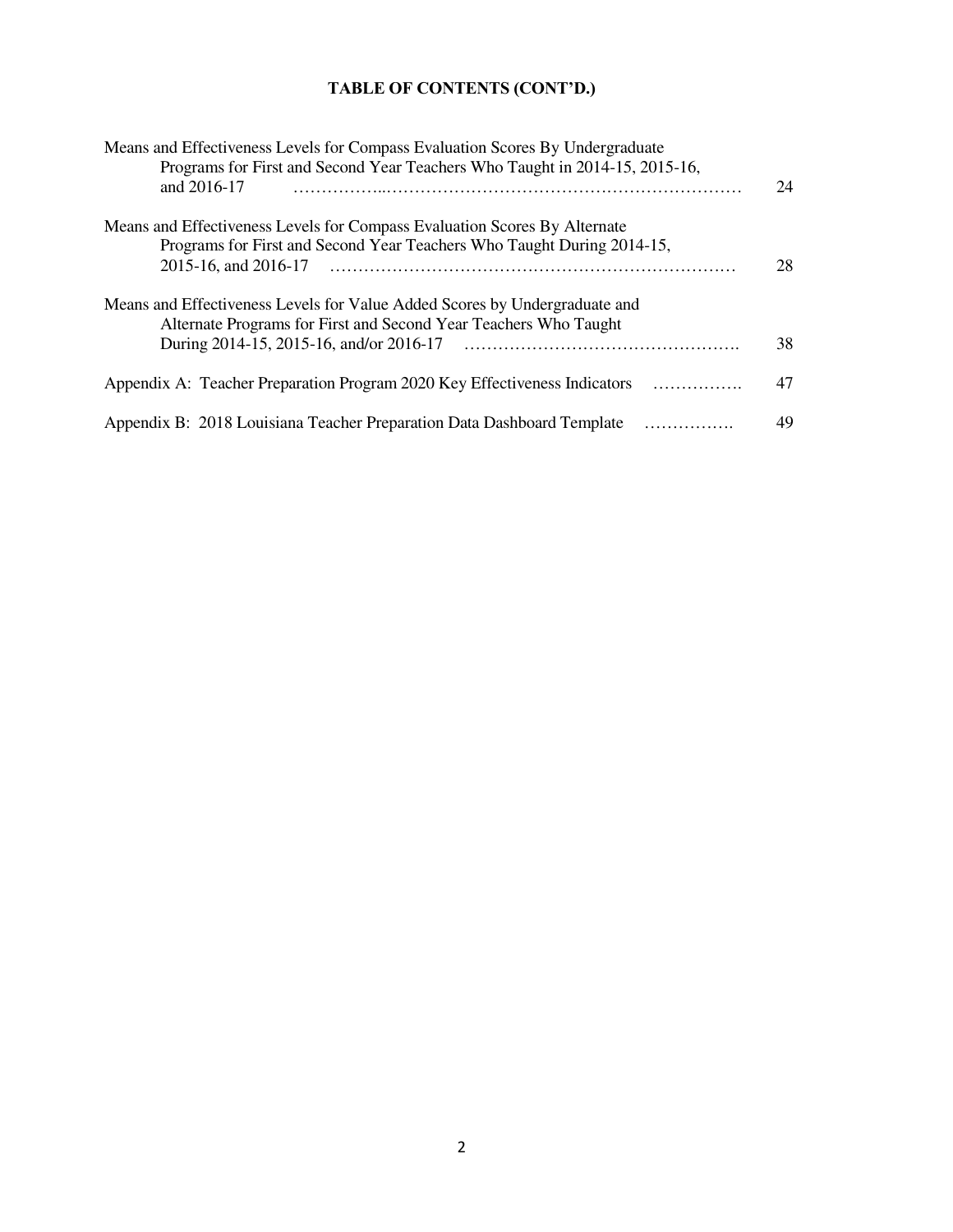#### **2018 LOUISIANA TEACHER PREPARATION PROGRAM FACT BOOK**

#### **INTRODUCTION**

Louisiana has been a state in which teacher preparation programs have been committed to preparing effective new teachers whose students demonstrate gains in student learning. From 1999-2010, all teacher preparation programs in Louisiana participated in a teacher preparation transformation which involved the Board of Elementary and Secondary Education creating more rigorous teacher certification requirements, all teacher preparation programs partnering with PK-12 school/district personnel to redesign all teacher preparation programs, all programs being redesigned to address state and national teacher and student content standards, all programs increasing the number of clock hours for candidates to be engaged in clinical experiences, and all redesigned programs being evaluated by national experts. All pre-redesign programs were terminated and all redesigned programs that met the more rigorous state requirements were approved for implementation by the Louisiana Board of Regents and Board of Elementary and Secondary Education. Available data were collected and it was determined that needs originally identified in 1999-2000 were being addressed as a result of the redesign efforts.

Louisiana has now engaged in a new transformation that addresses new needs that extend beyond the work that occurred for the first transformation. Several new needs involve the development of greater collaboration between teacher preparation programs and schools/districts ensuring that candidates are provided high quality clinical experiences while being supervised by highly effective teacher mentors, providing a teacher preparation curriculum that involves in-depth instruction to prepare new teachers' students to successfully master college and career-ready standards, ensuring that candidates can address competencies identified by the state, implementing full year residencies, and reporting accurate information about teacher preparation programs to the public.

The creation of the 2018 Teacher Preparation Data Dashboards and Teacher Preparation Program Fact Book are two endeavors that are being voluntarily implemented to address the need to provide the public with access to outcome data about teacher preparation programs in Louisiana. The Teacher Preparation Data Dashboards provide a short summary of relevant data about individual teacher preparation programs in Louisiana. The Teacher Preparation Program Fact Book provides listings of data found in the individual data dashboards plus additional contextual data. All teacher preparation programs discussed in the Teacher Preparation Program Fact Book have voluntarily signed data agreements with the Louisiana Board of Regents and Louisiana Department of Education to share data about their candidates and to have aggregate level data reported to the public in the Teacher Preparation Data Dashboards.

Outcome data in the 2018 fact book pertains to cohorts of 2015-16 program completers or earlier completers who taught in Louisiana's schools during 2016-17 or previous years. New Teacher Preparation Data Dashboards and fact books will be created in the future as new cohorts of teacher candidates complete programs and teach in public schools in Louisiana.

Louisiana obtained permission from Teacher Preparation Analytics to use a structure called *2020 Key Effectiveness Indicators* (See Appendix A) developed by Michael Allen, Edward Crowe, and Charles Coble, co-partners of Teacher Preparation Analytics to develop the Louisiana Teacher Preparation Data Dashboards [\(http://teacherpreparationanalytics.org/wp-content/uploads/2017/01/KEI-Guide-12-15-16.pdf\)](http://teacherpreparationanalytics.org/wp-content/uploads/2017/01/KEI-Guide-12-15-16.pdf). This work was originally commissioned by the Council for the Accreditation of Educator Preparation.

To access all individual Teacher Preparation Data Dashboards, please go to the following URL: [https://regents.la.gov/divisions/planning-research-and-academic-affairs/academic-affairs/teacher-education](https://regents.la.gov/divisions/planning-research-and-academic-affairs/academic-affairs/teacher-education-initiatives/teacher-preparation-data-dashboards-fact-book/)[initiatives/teacher-preparation-data-dashboards-fact-book/](https://regents.la.gov/divisions/planning-research-and-academic-affairs/academic-affairs/teacher-education-initiatives/teacher-preparation-data-dashboards-fact-book/) . See Appendix B for a copy of the data dashboard template.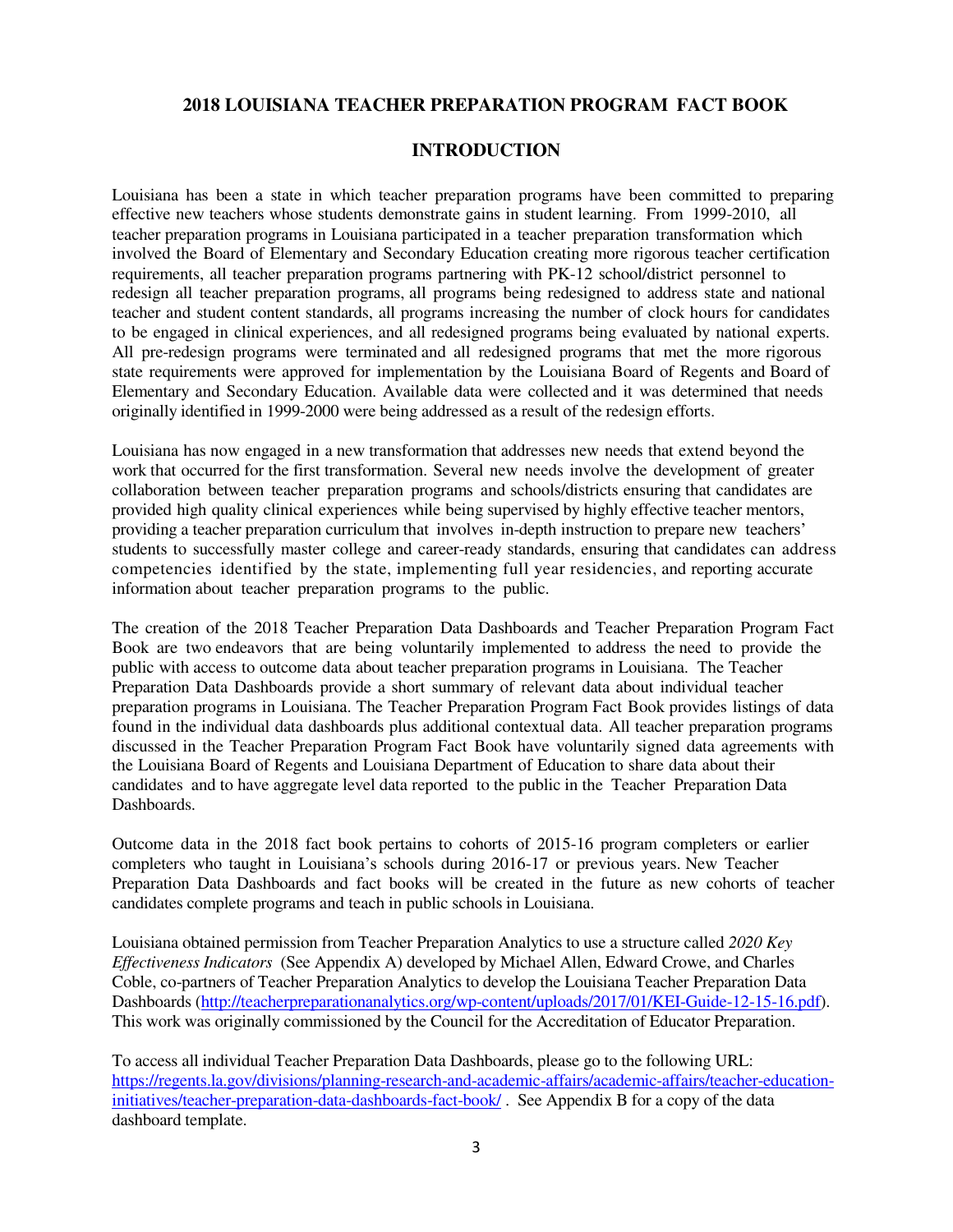#### **LISTING OF TEACHER PREPARATION PROGRAMS AND WEB SITES**

A listing has been provided of the teacher preparation programs in Louisiana that are identified in the Teacher Preparation Program Fact Book and web sites for information about the programs.

| <b>PUBLIC UNIVERSITIES</b><br>Louisiana State University System<br>Louisiana State University at<br>Alexandria<br>http://www.lsua.edu/academic/Departments/Education<br>Louisiana State University and A&M<br>http://www.lsu.edu/chse/education/<br>College<br>Louisiana State University at<br>http://www.lsus.edu/academics/college-of-business-<br>education-and-human-development/school-of-education<br>Shreveport<br><b>University of Louisiana System</b><br>http://www.gram.edu/academics/majors/education/<br><b>Grambling State University</b><br>Louisiana Tech University<br>http://education.latech.edu/<br>http://www.mcneese.edu/education<br>McNeese State University<br><b>Nicholls State University</b><br>http://www.nicholls.edu/education/<br>Northwestern State University<br>http://education.nsula.edu/<br>http://www.southeastern.edu/acad_research/colleges/edu_hd/ind<br>Southeastern Louisiana University<br>ex.html<br>http://coe.louisiana.edu/<br>University of Louisiana at Lafayette<br>http://ulm.edu/education/index.html<br>University of Louisiana at Monroe<br>University of New Orleans<br>http://www.uno.edu/coehd/index.aspx<br><b>Southern University System</b><br>http://www.subr.edu/index.cfm/page/229<br>Southern University and A&M<br>College<br>Southern University at New Orleans<br>http://www.suno.edu/page/colleges-schools-education-<br>human-development<br><b>PRIVATE UNIVERSITIES</b><br>https://www.centenary.edu/academics/departments-<br><b>Centenary College</b><br>schools/education/<br>Louisiana College<br>https://www.lacollege.edu/academics/undergraduate-<br>programs/school-of-education/<br>Loyola University<br>http://cas.loyno.edu/teacher-education<br>University of Holy Cross<br>http://uhcno.edu/academics/calendars-catalogs-and-<br><b>Tulane University</b><br>https://tulane.edu/academics/undergraduate-education<br>https://www.xula.edu/division?id=education_and_counseling<br>Xavier University of Louisiana<br><b>PRIVATE PROVIDERS</b><br><b>Ascension Parish School</b><br>http://apsb.org/page/teach-ascension<br>Board<br>http://www.caddo.org<br>Caddo Parish School Board | <b>Teacher Preparation Programs</b><br><b>Teacher Preparation Programs</b> |                        |  |  |  |
|----------------------------------------------------------------------------------------------------------------------------------------------------------------------------------------------------------------------------------------------------------------------------------------------------------------------------------------------------------------------------------------------------------------------------------------------------------------------------------------------------------------------------------------------------------------------------------------------------------------------------------------------------------------------------------------------------------------------------------------------------------------------------------------------------------------------------------------------------------------------------------------------------------------------------------------------------------------------------------------------------------------------------------------------------------------------------------------------------------------------------------------------------------------------------------------------------------------------------------------------------------------------------------------------------------------------------------------------------------------------------------------------------------------------------------------------------------------------------------------------------------------------------------------------------------------------------------------------------------------------------------------------------------------------------------------------------------------------------------------------------------------------------------------------------------------------------------------------------------------------------------------------------------------------------------------------------------------------------------------------------------------------------------------------------------------------------------------------------------------------------------------------------------------------------|----------------------------------------------------------------------------|------------------------|--|--|--|
|                                                                                                                                                                                                                                                                                                                                                                                                                                                                                                                                                                                                                                                                                                                                                                                                                                                                                                                                                                                                                                                                                                                                                                                                                                                                                                                                                                                                                                                                                                                                                                                                                                                                                                                                                                                                                                                                                                                                                                                                                                                                                                                                                                            |                                                                            |                        |  |  |  |
|                                                                                                                                                                                                                                                                                                                                                                                                                                                                                                                                                                                                                                                                                                                                                                                                                                                                                                                                                                                                                                                                                                                                                                                                                                                                                                                                                                                                                                                                                                                                                                                                                                                                                                                                                                                                                                                                                                                                                                                                                                                                                                                                                                            |                                                                            |                        |  |  |  |
|                                                                                                                                                                                                                                                                                                                                                                                                                                                                                                                                                                                                                                                                                                                                                                                                                                                                                                                                                                                                                                                                                                                                                                                                                                                                                                                                                                                                                                                                                                                                                                                                                                                                                                                                                                                                                                                                                                                                                                                                                                                                                                                                                                            |                                                                            |                        |  |  |  |
|                                                                                                                                                                                                                                                                                                                                                                                                                                                                                                                                                                                                                                                                                                                                                                                                                                                                                                                                                                                                                                                                                                                                                                                                                                                                                                                                                                                                                                                                                                                                                                                                                                                                                                                                                                                                                                                                                                                                                                                                                                                                                                                                                                            |                                                                            |                        |  |  |  |
|                                                                                                                                                                                                                                                                                                                                                                                                                                                                                                                                                                                                                                                                                                                                                                                                                                                                                                                                                                                                                                                                                                                                                                                                                                                                                                                                                                                                                                                                                                                                                                                                                                                                                                                                                                                                                                                                                                                                                                                                                                                                                                                                                                            |                                                                            |                        |  |  |  |
|                                                                                                                                                                                                                                                                                                                                                                                                                                                                                                                                                                                                                                                                                                                                                                                                                                                                                                                                                                                                                                                                                                                                                                                                                                                                                                                                                                                                                                                                                                                                                                                                                                                                                                                                                                                                                                                                                                                                                                                                                                                                                                                                                                            |                                                                            |                        |  |  |  |
|                                                                                                                                                                                                                                                                                                                                                                                                                                                                                                                                                                                                                                                                                                                                                                                                                                                                                                                                                                                                                                                                                                                                                                                                                                                                                                                                                                                                                                                                                                                                                                                                                                                                                                                                                                                                                                                                                                                                                                                                                                                                                                                                                                            |                                                                            |                        |  |  |  |
|                                                                                                                                                                                                                                                                                                                                                                                                                                                                                                                                                                                                                                                                                                                                                                                                                                                                                                                                                                                                                                                                                                                                                                                                                                                                                                                                                                                                                                                                                                                                                                                                                                                                                                                                                                                                                                                                                                                                                                                                                                                                                                                                                                            |                                                                            |                        |  |  |  |
|                                                                                                                                                                                                                                                                                                                                                                                                                                                                                                                                                                                                                                                                                                                                                                                                                                                                                                                                                                                                                                                                                                                                                                                                                                                                                                                                                                                                                                                                                                                                                                                                                                                                                                                                                                                                                                                                                                                                                                                                                                                                                                                                                                            |                                                                            |                        |  |  |  |
|                                                                                                                                                                                                                                                                                                                                                                                                                                                                                                                                                                                                                                                                                                                                                                                                                                                                                                                                                                                                                                                                                                                                                                                                                                                                                                                                                                                                                                                                                                                                                                                                                                                                                                                                                                                                                                                                                                                                                                                                                                                                                                                                                                            |                                                                            |                        |  |  |  |
|                                                                                                                                                                                                                                                                                                                                                                                                                                                                                                                                                                                                                                                                                                                                                                                                                                                                                                                                                                                                                                                                                                                                                                                                                                                                                                                                                                                                                                                                                                                                                                                                                                                                                                                                                                                                                                                                                                                                                                                                                                                                                                                                                                            |                                                                            |                        |  |  |  |
|                                                                                                                                                                                                                                                                                                                                                                                                                                                                                                                                                                                                                                                                                                                                                                                                                                                                                                                                                                                                                                                                                                                                                                                                                                                                                                                                                                                                                                                                                                                                                                                                                                                                                                                                                                                                                                                                                                                                                                                                                                                                                                                                                                            |                                                                            |                        |  |  |  |
|                                                                                                                                                                                                                                                                                                                                                                                                                                                                                                                                                                                                                                                                                                                                                                                                                                                                                                                                                                                                                                                                                                                                                                                                                                                                                                                                                                                                                                                                                                                                                                                                                                                                                                                                                                                                                                                                                                                                                                                                                                                                                                                                                                            |                                                                            |                        |  |  |  |
|                                                                                                                                                                                                                                                                                                                                                                                                                                                                                                                                                                                                                                                                                                                                                                                                                                                                                                                                                                                                                                                                                                                                                                                                                                                                                                                                                                                                                                                                                                                                                                                                                                                                                                                                                                                                                                                                                                                                                                                                                                                                                                                                                                            |                                                                            |                        |  |  |  |
|                                                                                                                                                                                                                                                                                                                                                                                                                                                                                                                                                                                                                                                                                                                                                                                                                                                                                                                                                                                                                                                                                                                                                                                                                                                                                                                                                                                                                                                                                                                                                                                                                                                                                                                                                                                                                                                                                                                                                                                                                                                                                                                                                                            |                                                                            |                        |  |  |  |
|                                                                                                                                                                                                                                                                                                                                                                                                                                                                                                                                                                                                                                                                                                                                                                                                                                                                                                                                                                                                                                                                                                                                                                                                                                                                                                                                                                                                                                                                                                                                                                                                                                                                                                                                                                                                                                                                                                                                                                                                                                                                                                                                                                            |                                                                            |                        |  |  |  |
|                                                                                                                                                                                                                                                                                                                                                                                                                                                                                                                                                                                                                                                                                                                                                                                                                                                                                                                                                                                                                                                                                                                                                                                                                                                                                                                                                                                                                                                                                                                                                                                                                                                                                                                                                                                                                                                                                                                                                                                                                                                                                                                                                                            |                                                                            |                        |  |  |  |
|                                                                                                                                                                                                                                                                                                                                                                                                                                                                                                                                                                                                                                                                                                                                                                                                                                                                                                                                                                                                                                                                                                                                                                                                                                                                                                                                                                                                                                                                                                                                                                                                                                                                                                                                                                                                                                                                                                                                                                                                                                                                                                                                                                            |                                                                            |                        |  |  |  |
|                                                                                                                                                                                                                                                                                                                                                                                                                                                                                                                                                                                                                                                                                                                                                                                                                                                                                                                                                                                                                                                                                                                                                                                                                                                                                                                                                                                                                                                                                                                                                                                                                                                                                                                                                                                                                                                                                                                                                                                                                                                                                                                                                                            |                                                                            |                        |  |  |  |
|                                                                                                                                                                                                                                                                                                                                                                                                                                                                                                                                                                                                                                                                                                                                                                                                                                                                                                                                                                                                                                                                                                                                                                                                                                                                                                                                                                                                                                                                                                                                                                                                                                                                                                                                                                                                                                                                                                                                                                                                                                                                                                                                                                            |                                                                            |                        |  |  |  |
|                                                                                                                                                                                                                                                                                                                                                                                                                                                                                                                                                                                                                                                                                                                                                                                                                                                                                                                                                                                                                                                                                                                                                                                                                                                                                                                                                                                                                                                                                                                                                                                                                                                                                                                                                                                                                                                                                                                                                                                                                                                                                                                                                                            |                                                                            |                        |  |  |  |
|                                                                                                                                                                                                                                                                                                                                                                                                                                                                                                                                                                                                                                                                                                                                                                                                                                                                                                                                                                                                                                                                                                                                                                                                                                                                                                                                                                                                                                                                                                                                                                                                                                                                                                                                                                                                                                                                                                                                                                                                                                                                                                                                                                            |                                                                            |                        |  |  |  |
|                                                                                                                                                                                                                                                                                                                                                                                                                                                                                                                                                                                                                                                                                                                                                                                                                                                                                                                                                                                                                                                                                                                                                                                                                                                                                                                                                                                                                                                                                                                                                                                                                                                                                                                                                                                                                                                                                                                                                                                                                                                                                                                                                                            |                                                                            |                        |  |  |  |
|                                                                                                                                                                                                                                                                                                                                                                                                                                                                                                                                                                                                                                                                                                                                                                                                                                                                                                                                                                                                                                                                                                                                                                                                                                                                                                                                                                                                                                                                                                                                                                                                                                                                                                                                                                                                                                                                                                                                                                                                                                                                                                                                                                            |                                                                            |                        |  |  |  |
|                                                                                                                                                                                                                                                                                                                                                                                                                                                                                                                                                                                                                                                                                                                                                                                                                                                                                                                                                                                                                                                                                                                                                                                                                                                                                                                                                                                                                                                                                                                                                                                                                                                                                                                                                                                                                                                                                                                                                                                                                                                                                                                                                                            |                                                                            |                        |  |  |  |
|                                                                                                                                                                                                                                                                                                                                                                                                                                                                                                                                                                                                                                                                                                                                                                                                                                                                                                                                                                                                                                                                                                                                                                                                                                                                                                                                                                                                                                                                                                                                                                                                                                                                                                                                                                                                                                                                                                                                                                                                                                                                                                                                                                            |                                                                            |                        |  |  |  |
|                                                                                                                                                                                                                                                                                                                                                                                                                                                                                                                                                                                                                                                                                                                                                                                                                                                                                                                                                                                                                                                                                                                                                                                                                                                                                                                                                                                                                                                                                                                                                                                                                                                                                                                                                                                                                                                                                                                                                                                                                                                                                                                                                                            |                                                                            |                        |  |  |  |
|                                                                                                                                                                                                                                                                                                                                                                                                                                                                                                                                                                                                                                                                                                                                                                                                                                                                                                                                                                                                                                                                                                                                                                                                                                                                                                                                                                                                                                                                                                                                                                                                                                                                                                                                                                                                                                                                                                                                                                                                                                                                                                                                                                            |                                                                            |                        |  |  |  |
|                                                                                                                                                                                                                                                                                                                                                                                                                                                                                                                                                                                                                                                                                                                                                                                                                                                                                                                                                                                                                                                                                                                                                                                                                                                                                                                                                                                                                                                                                                                                                                                                                                                                                                                                                                                                                                                                                                                                                                                                                                                                                                                                                                            |                                                                            |                        |  |  |  |
|                                                                                                                                                                                                                                                                                                                                                                                                                                                                                                                                                                                                                                                                                                                                                                                                                                                                                                                                                                                                                                                                                                                                                                                                                                                                                                                                                                                                                                                                                                                                                                                                                                                                                                                                                                                                                                                                                                                                                                                                                                                                                                                                                                            |                                                                            |                        |  |  |  |
|                                                                                                                                                                                                                                                                                                                                                                                                                                                                                                                                                                                                                                                                                                                                                                                                                                                                                                                                                                                                                                                                                                                                                                                                                                                                                                                                                                                                                                                                                                                                                                                                                                                                                                                                                                                                                                                                                                                                                                                                                                                                                                                                                                            |                                                                            |                        |  |  |  |
|                                                                                                                                                                                                                                                                                                                                                                                                                                                                                                                                                                                                                                                                                                                                                                                                                                                                                                                                                                                                                                                                                                                                                                                                                                                                                                                                                                                                                                                                                                                                                                                                                                                                                                                                                                                                                                                                                                                                                                                                                                                                                                                                                                            |                                                                            |                        |  |  |  |
|                                                                                                                                                                                                                                                                                                                                                                                                                                                                                                                                                                                                                                                                                                                                                                                                                                                                                                                                                                                                                                                                                                                                                                                                                                                                                                                                                                                                                                                                                                                                                                                                                                                                                                                                                                                                                                                                                                                                                                                                                                                                                                                                                                            |                                                                            |                        |  |  |  |
|                                                                                                                                                                                                                                                                                                                                                                                                                                                                                                                                                                                                                                                                                                                                                                                                                                                                                                                                                                                                                                                                                                                                                                                                                                                                                                                                                                                                                                                                                                                                                                                                                                                                                                                                                                                                                                                                                                                                                                                                                                                                                                                                                                            |                                                                            |                        |  |  |  |
|                                                                                                                                                                                                                                                                                                                                                                                                                                                                                                                                                                                                                                                                                                                                                                                                                                                                                                                                                                                                                                                                                                                                                                                                                                                                                                                                                                                                                                                                                                                                                                                                                                                                                                                                                                                                                                                                                                                                                                                                                                                                                                                                                                            |                                                                            |                        |  |  |  |
|                                                                                                                                                                                                                                                                                                                                                                                                                                                                                                                                                                                                                                                                                                                                                                                                                                                                                                                                                                                                                                                                                                                                                                                                                                                                                                                                                                                                                                                                                                                                                                                                                                                                                                                                                                                                                                                                                                                                                                                                                                                                                                                                                                            |                                                                            |                        |  |  |  |
|                                                                                                                                                                                                                                                                                                                                                                                                                                                                                                                                                                                                                                                                                                                                                                                                                                                                                                                                                                                                                                                                                                                                                                                                                                                                                                                                                                                                                                                                                                                                                                                                                                                                                                                                                                                                                                                                                                                                                                                                                                                                                                                                                                            |                                                                            |                        |  |  |  |
|                                                                                                                                                                                                                                                                                                                                                                                                                                                                                                                                                                                                                                                                                                                                                                                                                                                                                                                                                                                                                                                                                                                                                                                                                                                                                                                                                                                                                                                                                                                                                                                                                                                                                                                                                                                                                                                                                                                                                                                                                                                                                                                                                                            | Iteach Louisiana                                                           | https://www.iteach.net |  |  |  |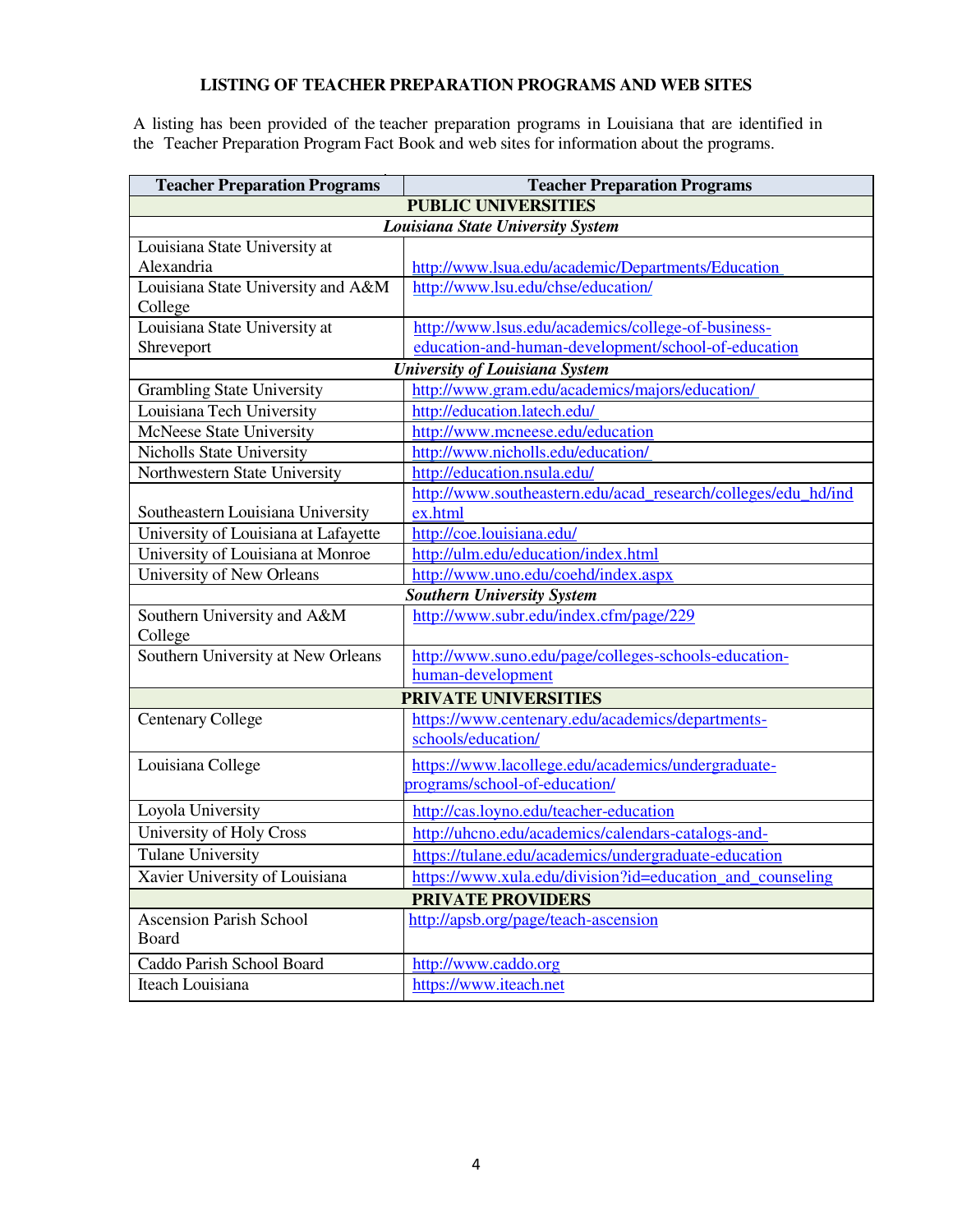#### **LISTING OF TEACHER PREPARATION PROGRAMS AND WEB SITES (CONT'D)**

A listing has been provided of the teacher preparation programs in Louisiana that are identified in the Teacher Preparation Program Fact Book and web sites for information about the programs.

|                                                   | <b>PRIVATE PROVIDERS</b> |
|---------------------------------------------------|--------------------------|
| Louisiana Resource Center for<br><b>Educators</b> | http://LRCEteach.org/    |
| Relay Graduate School of<br>Education             | https://relay.edu        |
| St. Bernard Parish School<br><b>Board</b>         | https://www.sbpsb.org/   |
| The New Teacher Project                           | https://tntp.org/        |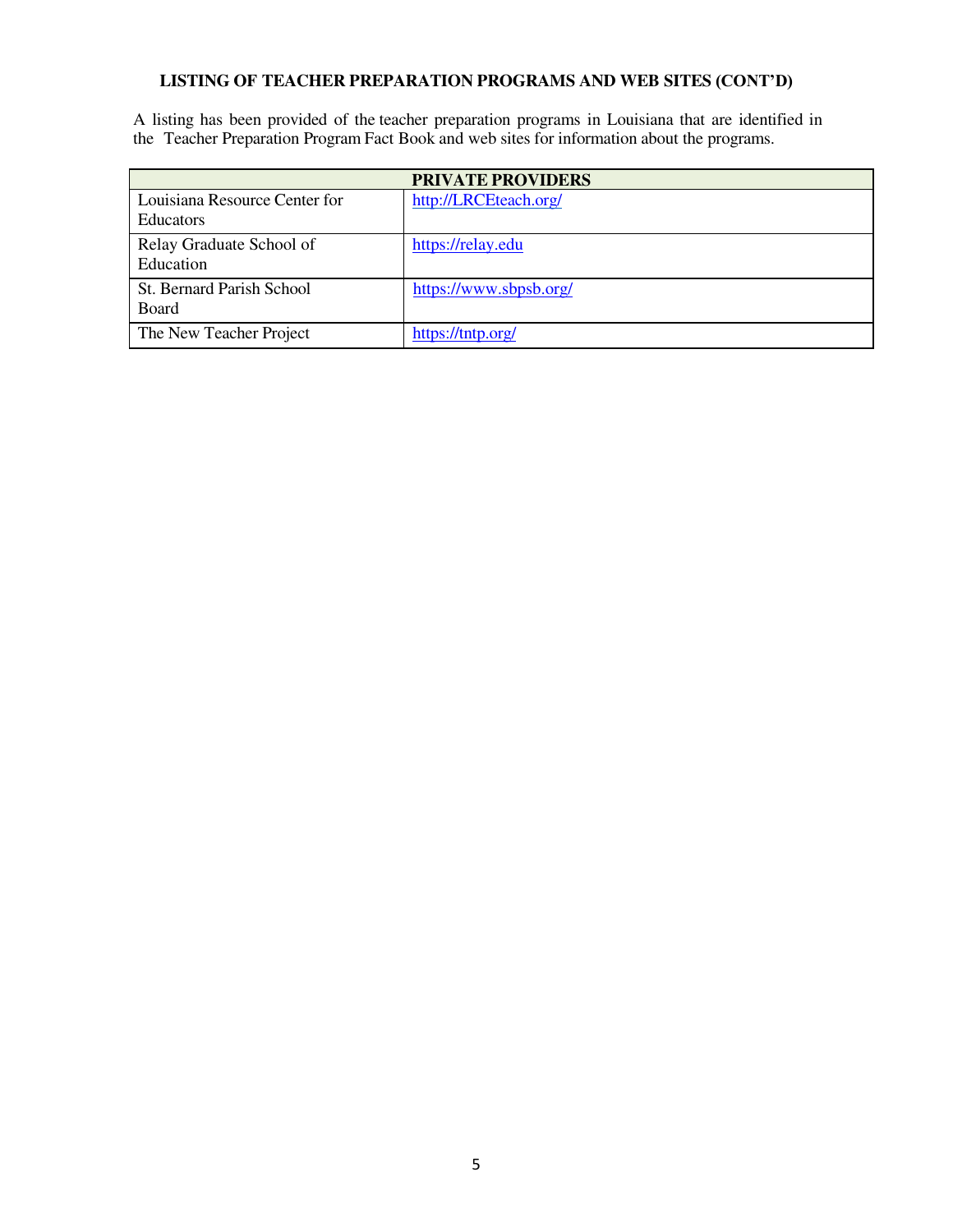#### **STATE, REGIONAL, AND NATIONAL APPROVAL/ACCREDITATION OF TEACHER PREPARATION PROGRAMS**

A listing has been provided of the approval/accreditation status of all teacher preparation programs in Louisiana. All teacher preparation programs listed have obtained state approval from the Board of Elementary and Secondary Education (BESE) for candidates who complete the programs to be certified to teach in Louisiana if they meet all state certification requirements. All public and private universities are regionally accredited as degree-granting higher education institutions by the Southern Association of Colleges and Schools Commission on Colleges (SACSCOC). All public universities listed in the document have degrees that have been approved by the Board of Regents (BoR). All public and private universities, except for Loyola University, have obtained national program accreditation from the National Council for Accreditation of Teacher Education (NCATE), Teacher Education Accreditation Council (TEAC) or Council for the Accreditation of Educator Preparation (CAEP). Private providers are only required to obtain approval from BESE to operate teacher preparation programs in Louisiana.

|                                      | <b>Types of Approval and Accreditation</b> |                 |                      |                      |
|--------------------------------------|--------------------------------------------|-----------------|----------------------|----------------------|
|                                      |                                            |                 |                      | Program              |
| <b>Teacher Preparation Programs</b>  | <b>State</b>                               | <b>State</b>    | <b>Regional</b>      | <b>Accreditation</b> |
|                                      | <b>Approval by</b>                         | <b>Approval</b> | <b>Accreditation</b> | (NCATE/              |
|                                      | <b>BESE</b>                                | by BoR          | (SACSCOC)            | <b>TEAC/CAEP)</b>    |
|                                      | <b>PUBLIC AND PRIVATE UNIVERSITIES</b>     |                 |                      |                      |
| <b>Grambling State University</b>    | Approved                                   | Approved        | Accredited           | Accredited           |
| Louisiana State University at        |                                            |                 |                      |                      |
| Alexandria                           | Approved                                   | Approved        | Accredited           | Accredited           |
| Louisiana State University and A&M   |                                            |                 |                      |                      |
| College                              | Approved                                   | Approved        | Accredited           | Accredited           |
| Louisiana State University at        |                                            |                 |                      |                      |
| Shreveport                           | Approved                                   | Approved        | Accredited           | Accredited           |
| Louisiana Tech University            | Approved                                   | Approved        | Accredited           | Accredited           |
| <b>McNeese State University</b>      | Approved                                   | Approved        | Accredited           | Accredited           |
| <b>Nicholls State University</b>     | Approved                                   | Approved        | Accredited           | Accredited           |
| Northwestern State University        | Approved                                   | Approved        | Accredited           | Accredited           |
| Southeastern Louisiana University    | Approved                                   | Approved        | Accredited           | Accredited           |
| Southern University and A&M          |                                            |                 |                      |                      |
| College                              | Approved                                   | Approved        | Accredited           | Accredited           |
| Southern University at New Orleans   | Approved                                   | Approved        | Accredited           | Accredited           |
| University of Louisiana at Lafayette | Approved                                   | Approved        | Accredited           | Accredited           |
| University of Louisiana at Monroe    | Approved                                   | Approved        | Accredited           | Accredited           |
| University of New Orleans            | Approved                                   | Approved        | Accredited           | Accredited           |
|                                      | <b>PRIVATE UNIVERSITIES</b>                |                 |                      |                      |
| <b>Centenary College</b>             | Approved                                   | N/A             | Accredited           | Accredited           |
| Louisiana College                    | Approved                                   | N/A             | Accredited           | Accredited           |
| <b>Tulane University</b>             | Approved                                   | N/A             | Accredited           | Accredited           |
| Loyola University                    | Approved                                   | N/A             | Accredited           | Not Accredited       |
| University of Holy Cross             | Approved                                   | N/A             | Accredited           | Accredited           |
| Xavier University of Louisiana       | Approved                                   | N/A             | Accredited           | Accredited           |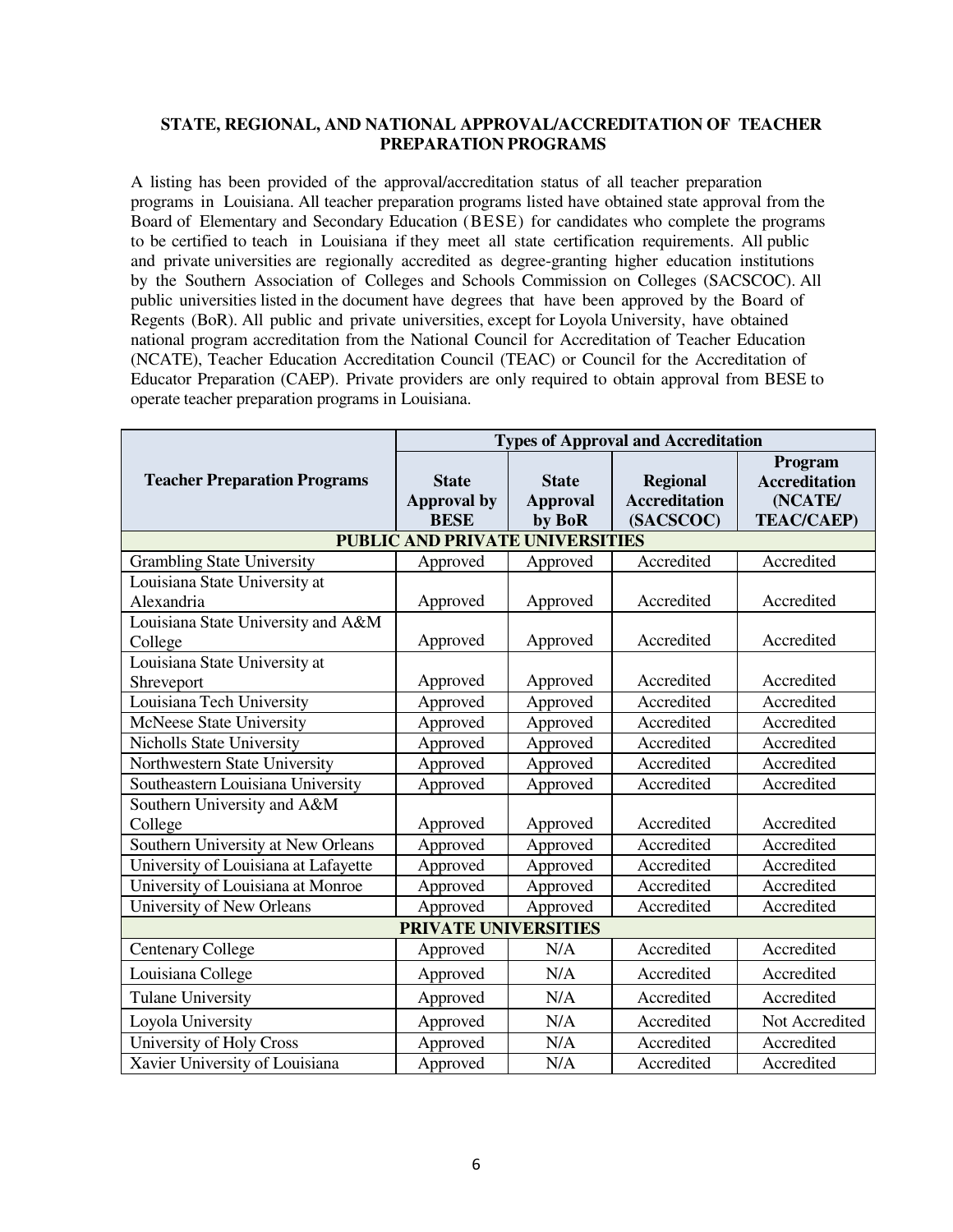#### **STATE, REGIONAL, AND NATIONAL APPROVAL/ACCREDITATION OF TEACHER PREPARATION PROGRAMS (CONT'D)**

| <b>PRIVATE PROVIDERS</b>       |          |     |     |            |
|--------------------------------|----------|-----|-----|------------|
| <b>Ascension Parish School</b> |          |     |     |            |
| Board                          | Approved | N/A | N/A | N/A        |
| Caddo Parish School Board      | Approved | N/A | N/A | N/A        |
| Iteach Louisiana               | Approved | N/A | N/A | Accredited |
| Louisiana Resource Center for  |          |     |     |            |
| <b>Educators</b>               | Approved | N/A | N/A | N/A        |
| Relay Graduate School          | Approved | N/A | N/A | N/A        |
| St. Bernard Parish School      |          |     |     |            |
| Board                          | Approved | N/A | N/A | N/A        |
| The New Teacher Project        | Approved | N/A | N/A | N/A        |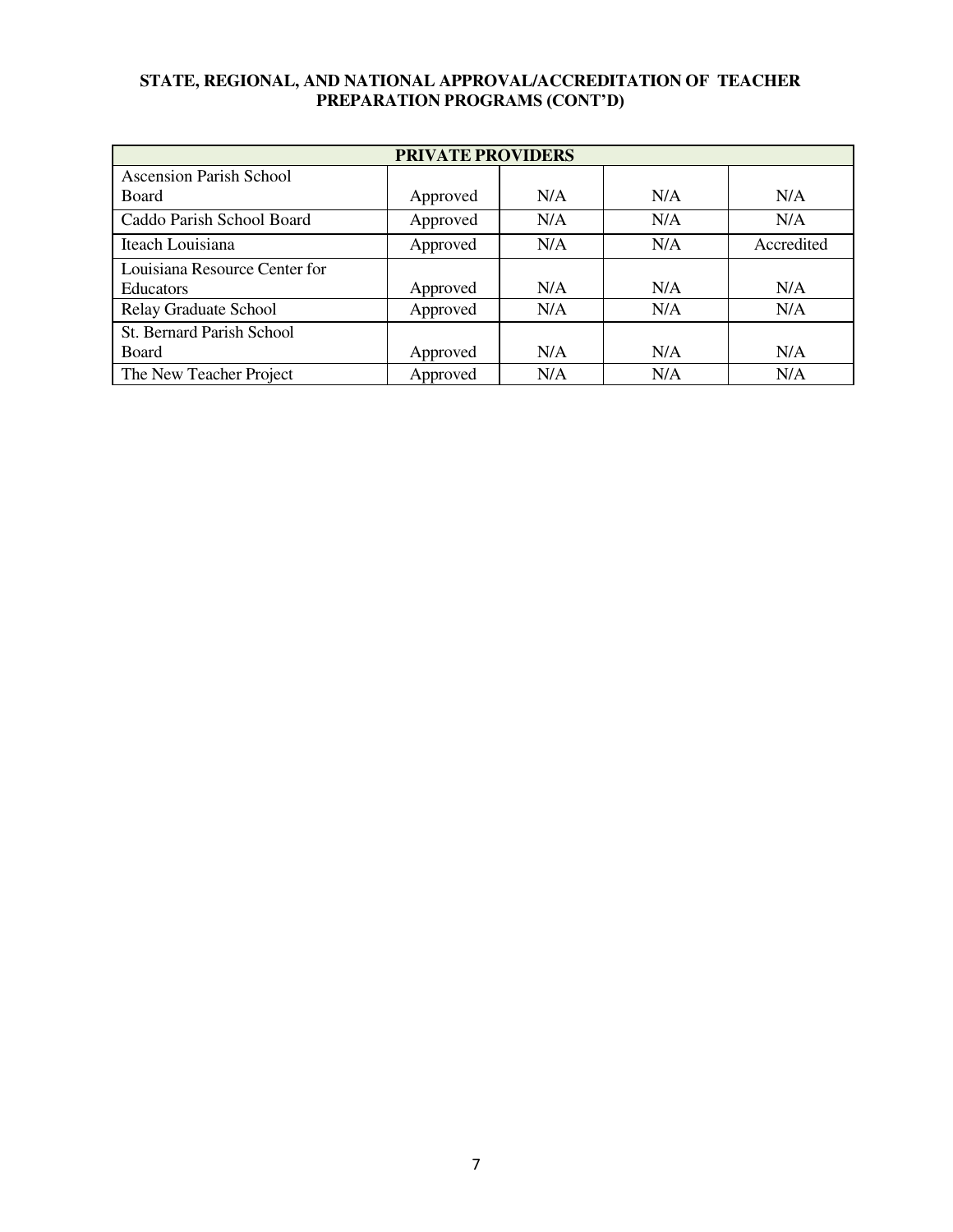#### **PERCENTAGE OF PROGRAM COMPLETERS PASSING PRAXIS ASSESSMENTS FOR TEACHER LICENSURE**

#### **UNDERGRADUATE PROGRAMS (2015-16)**

State law requires all undergraduate teacher candidates to pass an assessment approved by the State to be admitted to a teacher preparation program. All teacher candidates must pass the Core Academic Skills for Educators assessments to enter teacher preparation programs and must obtain the required cut-off scores that are required by the Board of Elementary and Secondary Education (BESE) for new teachers to obtain a license to teach in Louisiana. Teacher candidates may also obtain an ACT composite score of 22 or a SAT combined verbal and math score of 1100 or higher (New SAT) or 1030 or higher (Pre-March 2016 SAT) in lieu of the Praxis I assessments. State law also requires undergraduate teacher candidates to take all remaining State licensure assessments (i.e., Praxis Subject Areas; Praxis Professional Knowledge) prior to graduation; however, the law does not require teacher candidates to pass the assessments. Individual universities have created policies that require all teacher candidates to meet all Louisiana teacher licensure requirements to obtain a degree in teacher education. Some universities allow students to appeal the university policy. Assessment results indicate that 100% of all new teachers who completed undergraduate teacher preparation programs in 2015-16 in Louisiana passed all licensure assessments to become certified to teach in Louisiana. Additional information about Praxis passage rates can be found in Section V within the 2017 Louisiana Title II Higher Education Act Report at the following URL: [https://title2.ed.gov/Public/Report/StateHome.aspx.](https://title2.ed.gov/Public/Report/StateHome.aspx)

| <b>Undergraduate Teacher</b>         | Percentage of Undergraduate Program Completers Who<br>Passed the Teacher Licensure Assessments (2015-16) |                |                     |                    |
|--------------------------------------|----------------------------------------------------------------------------------------------------------|----------------|---------------------|--------------------|
| <b>Preparation Programs</b>          | Core                                                                                                     | <b>Content</b> | <b>Professional</b> | <b>All Praxis</b>  |
|                                      | <b>Academic</b>                                                                                          | Knowledge      | Knowledge           | <b>Assessments</b> |
|                                      | <b>Skills</b>                                                                                            |                |                     |                    |
|                                      | <b>PUBLIC AND PRIVATE UNIVERSITIES</b>                                                                   |                |                     |                    |
| <b>Grambling State University</b>    | 100%                                                                                                     | 100%           | 100%                | 100%               |
| Louisiana State University           |                                                                                                          |                |                     |                    |
| at Alexandria                        | 100%                                                                                                     | 100%           | 100%                | 100%               |
| Louisiana State University and       |                                                                                                          |                |                     |                    |
| A&M College                          | 100%                                                                                                     | 100%           | 100%                | 100%               |
| Louisiana State University           |                                                                                                          |                |                     |                    |
| at Shreveport                        | 100%                                                                                                     | 100%           | 100%                | 100%               |
| Louisiana Tech University            | 100%                                                                                                     | 100%           | 100%                | 100%               |
| Loyola University                    | 100%                                                                                                     | 100%           | 100%                | 100%               |
| <b>McNeese State University</b>      | 100%                                                                                                     | 100%           | 100%                | 100%               |
| <b>Nicholls State University</b>     | 100%                                                                                                     | 100%           | 100%                | 100%               |
| Northwestern State University        | 100%                                                                                                     | 100%           | 100%                | 100%               |
| Southeastern Louisiana University    | 100%                                                                                                     | 100%           | 100%                | 100%               |
| Southern University and              |                                                                                                          |                |                     |                    |
| A&M College                          | 100%                                                                                                     | 100%           | 100%                | 100%               |
| Southern University at New Orleans   | 100%                                                                                                     | 100%           | 100%                | 100%               |
| University of Louisiana at Lafayette | 100%                                                                                                     | 100%           | 100%                | 100%               |
| University of Louisiana at Monroe    | 100%                                                                                                     | 100%           | 100%                | 100%               |
| University of New Orleans            | 100%                                                                                                     | 100%           | 100%                | 100%               |
| PRIVATE UNIVERSITIES                 |                                                                                                          |                |                     |                    |
| Louisiana College                    | 100%                                                                                                     | 100%           | 100%                | 100%               |
| Loyola University                    | 100%                                                                                                     | 100%           | 100%                | 100%               |
| University of Holy Cross             | 100%                                                                                                     | 100%           | 100%                | 100%               |
| Xavier University of Louisiana       | 100%                                                                                                     | 100%           | 100%                | 100%               |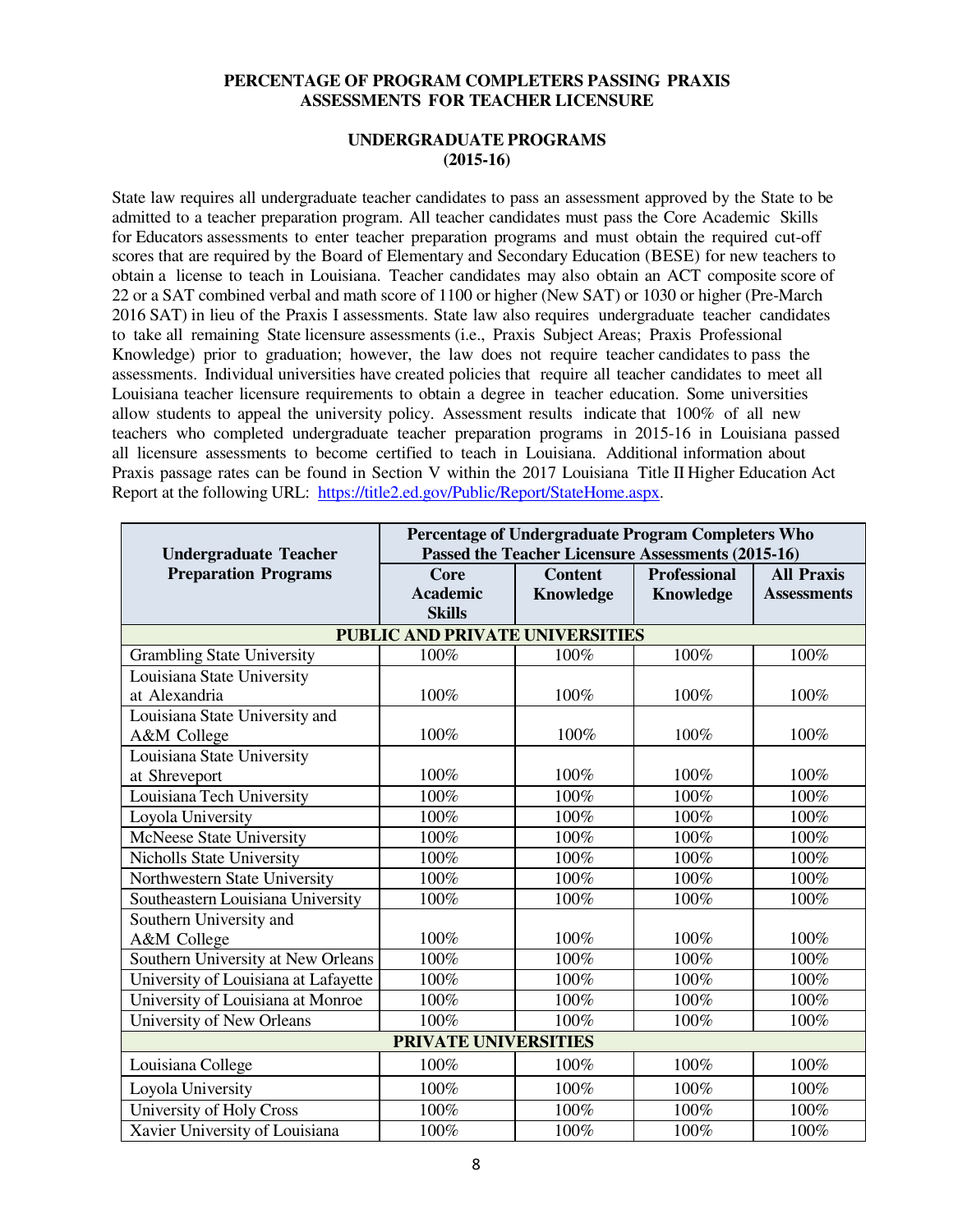#### **PERCENTAGE OF PROGRAM COMPLETERS PASSING PRAXIS ASSESSMENTS FOR TEACHER LICENSURE**

#### **ALTERNATE PROGRAMS (2015-16)**

Board of Elementary and Secondary Education (BESE) policy requires all alternate teacher candidates to hold a baccalaureate degree and pass the Core Academic Skills assessments and Subject Area assessments to enter teacher preparation programs. They must obtain the cut-off scores required by BESE for new teachers to be certified to teach. Teacher candidates may also have a Master's Degree or obtain an ACT composite score of 22 or a SAT combined verbal and math score 1100 or higher (New SAT) or 1030 or higher (pre-March 2016 SAT) in lieu of the Praxis I assessments. Additional information about Praxis passage rates can be found in Section V within the 2017 Louisiana Title II Higher Education Act Report at the following URL: https://title2.ed.gov/Public/Report/StateHome.aspx

|                                      | Percentage of Program Completers Who Passed the Alternate |                  |                     |                   |  |
|--------------------------------------|-----------------------------------------------------------|------------------|---------------------|-------------------|--|
|                                      | <b>Teacher Licensure Assessments (2015-16)</b>            |                  |                     |                   |  |
| <b>Alternate</b>                     | Core                                                      | <b>Content</b>   | <b>Professional</b> | <b>All Praxis</b> |  |
| <b>Teacher Preparation Programs</b>  | <b>Academic</b>                                           | <b>Knowledge</b> | <b>Knowledge</b>    | <b>Assessment</b> |  |
|                                      | <b>Skills</b>                                             |                  |                     |                   |  |
|                                      | <b>PUBLIC UNIVERSITIES</b>                                |                  |                     |                   |  |
| <b>Grambling State University</b>    | 100%                                                      | 100%             | 100%                | 100%              |  |
| Louisiana State University           |                                                           |                  |                     |                   |  |
| at Alexandria                        | 100%                                                      | 100%             | 100%                | 100%              |  |
| Louisiana State University and       |                                                           |                  |                     |                   |  |
| A&M College                          | 100%                                                      | 100%             | 100%                | 100%              |  |
| Louisiana State University           |                                                           |                  |                     |                   |  |
| at Shreveport                        | 100%                                                      | 100%             | 100%                | 100%              |  |
| Louisiana Tech University            | 100%                                                      | 100%             | 100%                | 100%              |  |
| McNeese State University             | 100%                                                      | $100\%$          | 100%                | 100%              |  |
| Nicholls State University            | 100%                                                      | 100%             | 100%                | 100%              |  |
| Northwestern State University        | 100%                                                      | 100%             | 100%                | 100%              |  |
| Southeastern Louisiana University    | 100%                                                      | 100%             | 100%                | 100%              |  |
| Southern University and              |                                                           |                  |                     |                   |  |
| A&M College                          | 100%                                                      | 100%             | 100%                | 100%              |  |
| Southern University at New Orleans   | 100%                                                      | $100\%$          | 100%                | 100%              |  |
| University of Louisiana at Lafayette | 100%                                                      | 100%             | 100%                | 100%              |  |
| University of Louisiana at Monroe    | 100%                                                      | 100%             | 100%                | 100%              |  |
| <b>University of New Orleans</b>     | 100%                                                      | 100%             | 100%                | 100%              |  |
|                                      | PRIVATE UNIVERSITIES                                      |                  |                     |                   |  |
| <b>Centenary College</b>             | 100%                                                      | 100%             | 100%                | 100%              |  |
| Louisiana College                    | 100%                                                      | 100%             | 100%                | 100%              |  |
| <b>Tulane University</b>             | 100%                                                      | 100%             | 100%                | 100%              |  |
| University of Holy Cross             | 100%                                                      | 100%             | 100%                | 100%              |  |
| Xavier University of Louisiana       | 100%                                                      | 100%             | 100%                | 100%              |  |
| <b>PRIVATE PROVIDERS</b>             |                                                           |                  |                     |                   |  |
| <b>Ascension Parish School</b>       | 100%                                                      | 100%             | 100%                | 100%              |  |
| Board                                |                                                           |                  |                     |                   |  |
| Caddo Parish School                  | 100%                                                      | 100%             | 100%                | 100%              |  |
| Board                                |                                                           |                  |                     |                   |  |
| Iteach Louisiana                     | 100%                                                      | 100%             | 100%                | 100%              |  |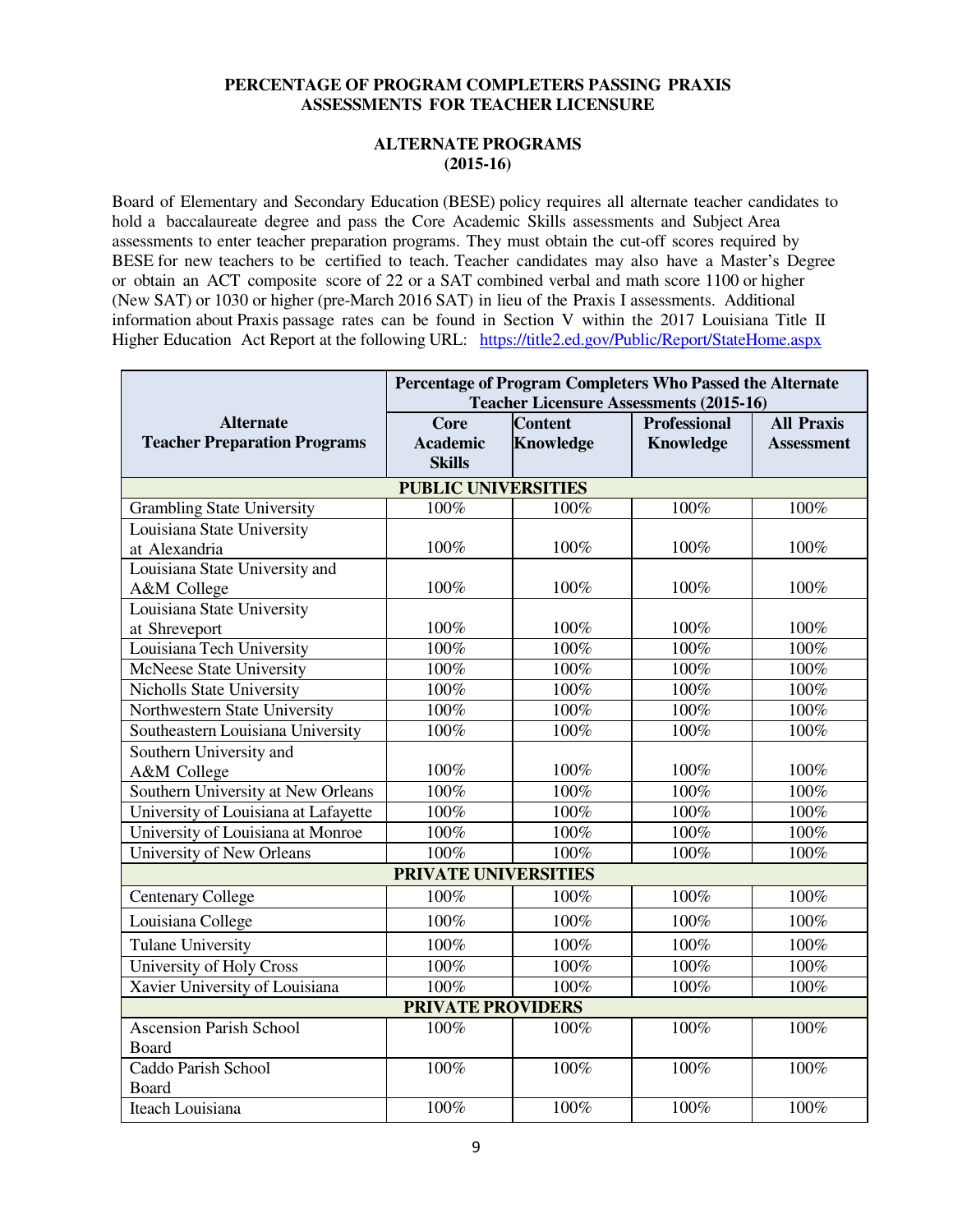#### **PERCENTAGE OF PROGRAM COMPLETERS PASSING PRAXIS ASSESSMENTS FOR TEACHER LICENSURE (CONT'D)**

#### **ALTERNATE PROGRAMS (2015-16)**

Board of Elementary and Secondary Education (BESE) policy requires all alternate teacher candidates to hold a baccalaureate degree and pass the Core Academic Skills assessments and Subject Area assessments to enter teacher preparation programs. They must obtain the cut-off scores required by BESE for new teachers to be certified to teach. Teacher candidates may also have a Master's Degree or obtain an ACT composite score of 22 or a SAT combined verbal and math score 1100 or higher (New SAT) or 1030 or higher (pre-March 2016 SAT) in lieu of the Praxis I assessments. Additional information about Praxis passage rates can be found in Section V within the 2017 Louisiana Title II Higher Education Act Report at the following URL: https://title2.ed.gov/Public/Report/StateHome.aspx

| <b>PRIVATE PROVIDERS</b>  |         |         |         |         |
|---------------------------|---------|---------|---------|---------|
| Louisiana Resource Center |         |         |         |         |
| for Educators             | $100\%$ | $100\%$ | $100\%$ | 100%    |
| Relay Graduate School     | 100%    | 100%    | 100%    | 100%    |
| St. Bernard Parish School | $100\%$ | 100%    | 100%    | $100\%$ |
| Board                     |         |         |         |         |
| The New Teacher Project   | $100\%$ | $100\%$ | $100\%$ | $100\%$ |
|                           |         |         |         |         |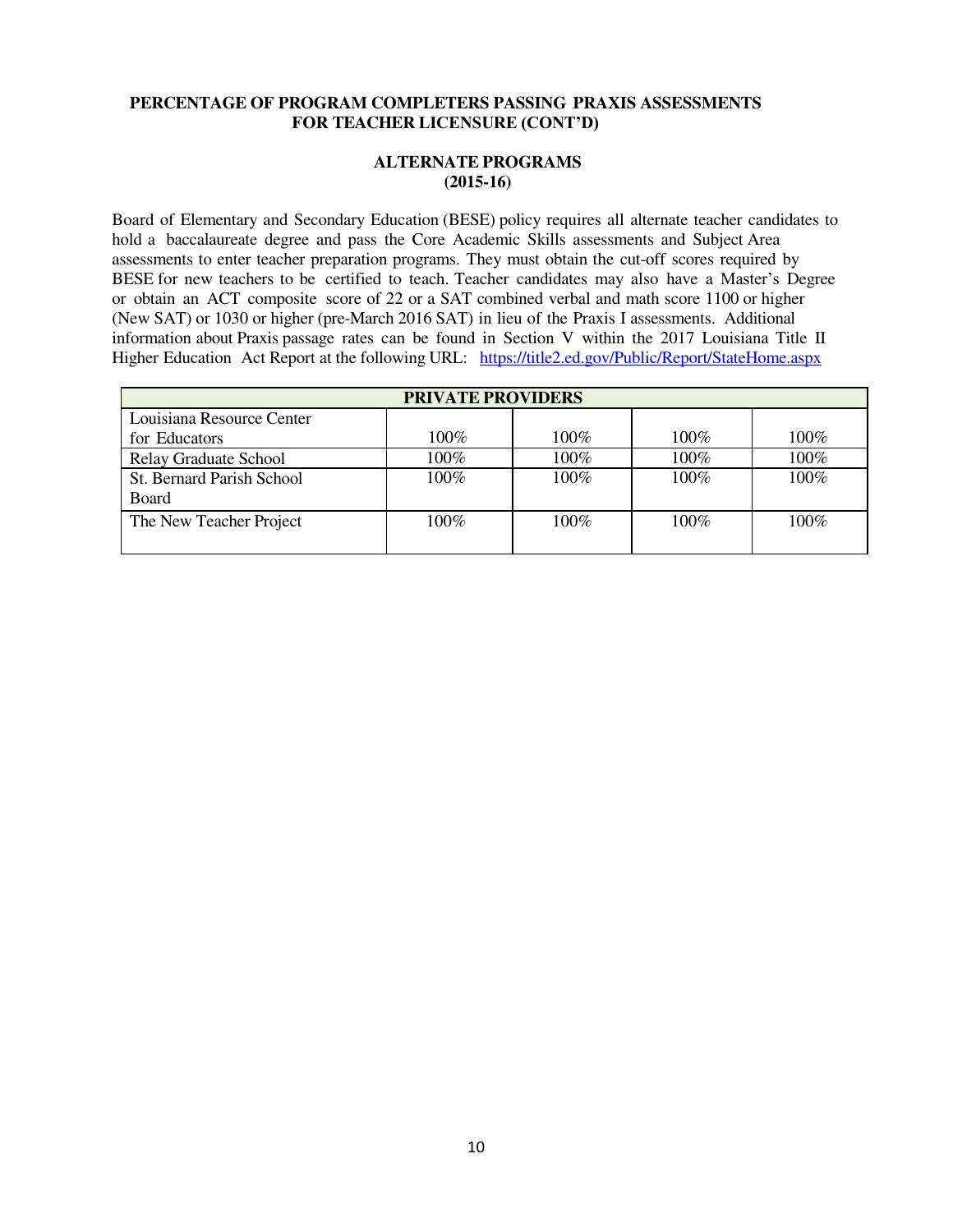#### **MEDIAN GRADE POINT AVERAGE OF CANDIDATES ENTERING AND COMPLETING TEACHER PREPARATION PROGRAMS**

#### **UNDERGRADAUTE PROGRAMS (2015-16)**

All undergraduate teacher preparation programs in Louisiana require a minimum Grade Point Average of 2.5 for candidates to be admitted to a teacher preparation program. The median Grade Point Average of 2015-16 undergraduate program completers ranged from a low of 2.60 to a high of 3.55 when they entered their teacher preparation programs. Candidates generally enter their teacher preparation programs during their sophomore or junior years. The median Grade Point Average of 2015-16 program completers ranged from a low of 3 .00 to a high of 3.60 at the point when candidates completed their teacher preparation programs. A 4.0 is the highest value for a Grade Point Average.

| <b>Undergraduate</b>                       | <b>Median Grade Point</b><br><b>Average of Candidates</b> | <b>Median Grade Point</b><br><b>Average of Candidates</b> |  |  |  |
|--------------------------------------------|-----------------------------------------------------------|-----------------------------------------------------------|--|--|--|
| <b>Teacher Preparation Programs</b>        | <b>Entering Teacher</b>                                   | <b>Completing Teacher</b>                                 |  |  |  |
|                                            | Preparation                                               | Preparation                                               |  |  |  |
|                                            | Program                                                   | Program                                                   |  |  |  |
|                                            | <b>PUBLIC UNIVERSITIES</b>                                |                                                           |  |  |  |
| <b>Grambling State University</b>          | 3.24                                                      | 3.31                                                      |  |  |  |
| Louisiana State University at Alexandria   | 3.02                                                      | 3.26                                                      |  |  |  |
| Louisiana State University and A&M College | 3.15                                                      | 3.38                                                      |  |  |  |
| Louisiana State University at Shreveport   | 3.20                                                      | 3.27                                                      |  |  |  |
| Louisiana Tech University                  | 3.30                                                      | 3.30                                                      |  |  |  |
| <b>McNeese State University</b>            | 3.15                                                      | 3.43                                                      |  |  |  |
| Nicholls State University                  | 3.00                                                      | 3.35                                                      |  |  |  |
| Northwestern State University              | 3.55                                                      | 3.60                                                      |  |  |  |
| Southeastern Louisiana University          | 3.11                                                      | 3.35                                                      |  |  |  |
| Southern University and A&M College        | 2.60                                                      | 3.00                                                      |  |  |  |
| Southern University at New Orleans         | 2.97                                                      | 3.48                                                      |  |  |  |
| University of Louisiana at Lafayette       | 3.22                                                      | 3.22                                                      |  |  |  |
| University of Louisiana at Monroe          | 3.20                                                      | 3.43                                                      |  |  |  |
| University of New Orleans                  | 3.26                                                      | 3.26                                                      |  |  |  |
| PRIVATE UNIVERSITIES                       |                                                           |                                                           |  |  |  |
| Louisiana College                          | 3.30                                                      | 3.50                                                      |  |  |  |
| Loyola University                          | 3.15                                                      | 3.31                                                      |  |  |  |
| University of Holy Cross                   | 3.29                                                      | 3.40                                                      |  |  |  |
| Xavier University of Louisiana             | 3.49                                                      | 3.26                                                      |  |  |  |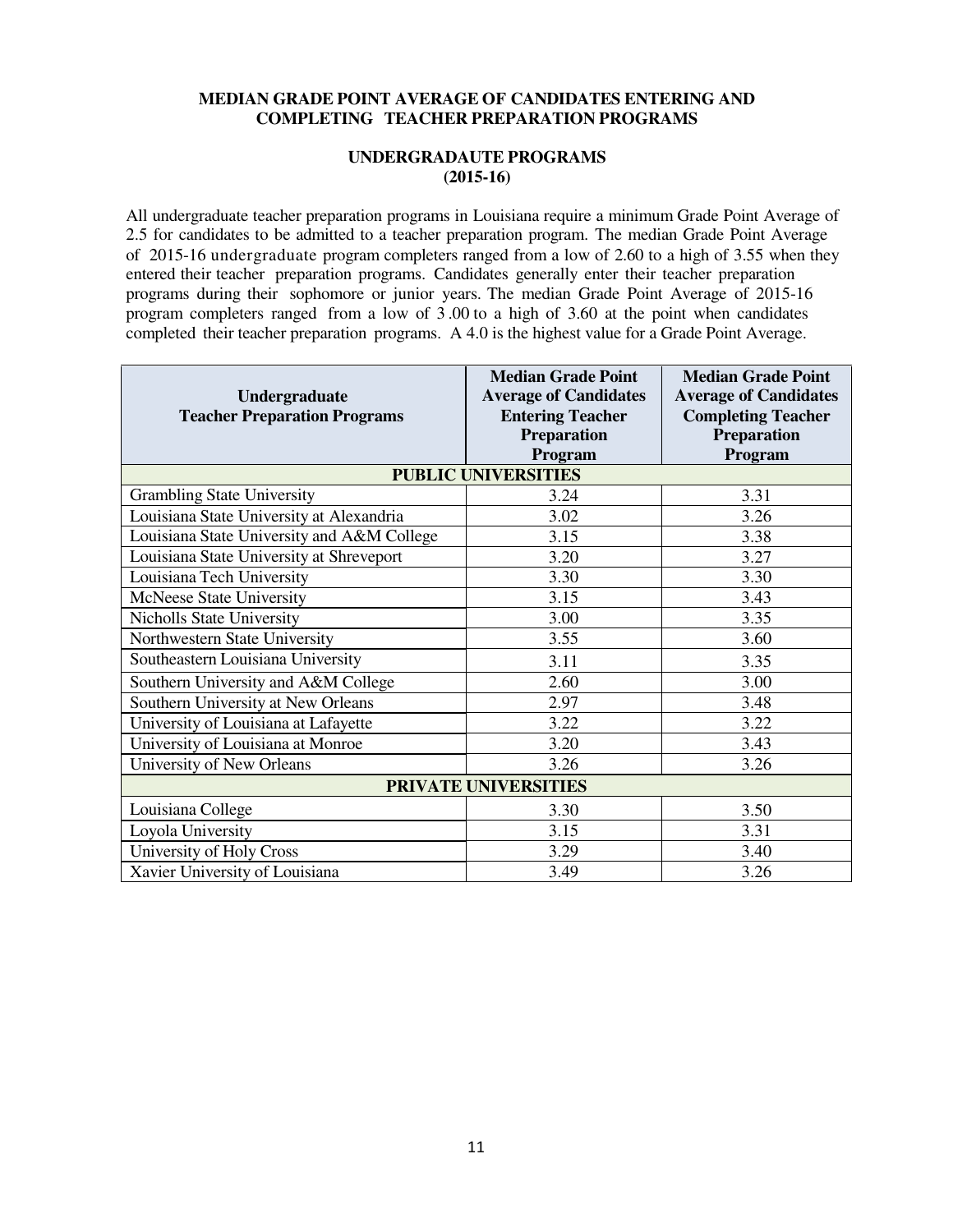#### **MEDIAN GRADE POINT AVERAGE OF CANDIDATES ENTERING AND COMPLETING TEACHER PREPARATION PROGRAMS**

#### **ALTERNATE PROGRAMS (2015-16)**

The median Grade Point Average of 2015-16 alternate program completers ranged from a low of 2.40 to a high of 3.90 when they entered their teacher preparation programs. The median Grade Point Average of 2015-16 program completers ranged from a low of 2.70 to a high of 4 .00 when they completed their programs. A 4.0 is the highest value for a Grade Point Average. Private providers do not offer college credit and do not assign grades while candidates are enrolled in the alternate programs; thus, they do not calculate new Grade Point Averages at the end of the program.

|                                            | <b>Median Grade Point</b>   | <b>Median Grade Point</b>    |
|--------------------------------------------|-----------------------------|------------------------------|
| <b>Alternate</b>                           | Average of                  | <b>Average of Candidates</b> |
| <b>Teacher Preparation Programs</b>        | <b>Candidates Entering</b>  | <b>Completing Teacher</b>    |
|                                            | <b>Teacher Preparation</b>  | <b>Preparation</b>           |
|                                            | Program                     | Program                      |
|                                            | <b>PUBLIC UNIVERSITIES</b>  |                              |
| <b>Grambling State University</b>          | 2.91                        | 3.71                         |
| Louisiana State University at Alexandria   | 2.91                        | 3.18                         |
| Louisiana State University and A&M College | 3.29                        | 3.85                         |
| Louisiana State University at Shreveport   | 3.17                        | 3.02                         |
| Louisiana Tech University                  | 3.00                        | 3.92                         |
| McNeese State University                   | 3.17                        | 3.49                         |
| <b>Nicholls State University</b>           | 3.02                        | 4.00                         |
| Northwestern State University              | 3.09                        | 3.37                         |
| Southeastern Louisiana University          | 3.25                        | 3.88                         |
| Southern University and A&M College        | 2.40                        | 2.70                         |
| Southern University at New Orleans         | 3.07                        | 3.72                         |
| University of Louisiana at Lafayette       | 3.07                        | 3.18                         |
| University of Louisiana at Monroe          | 3.00                        | 3.94                         |
| University of New Orleans                  | 3.14                        | 3.81                         |
|                                            | <b>PRIVATE UNIVERSITIES</b> |                              |
| <b>Centenary College</b>                   | 3.19                        | 3.93                         |
| Louisiana College                          | 2.97                        | 3.96                         |
| <b>Tulane University</b>                   | 3.03                        | 3.68                         |
| University of Holy Cross                   | 3.03                        | 3.80                         |
| Xavier University of Louisiana             | 3.90                        | 3.88                         |
|                                            | <b>PRIVATE PROVIDERS</b>    |                              |
| <b>Ascension Parish School Board</b>       | 3.27                        | N/A                          |
| Caddo Parish School Board                  | 2.90                        | N/A                          |
| Iteach Louisiana                           | 3.01                        | N/A                          |
| Louisiana Resource Center for Educators    | 3.02                        | N/A                          |
| Relay Graduate School                      | 3.20                        | N/A                          |
| St. Bernard Parish School Board            | 3.10                        | N/A                          |
| The New Teacher Project                    | 3.27                        | N/A                          |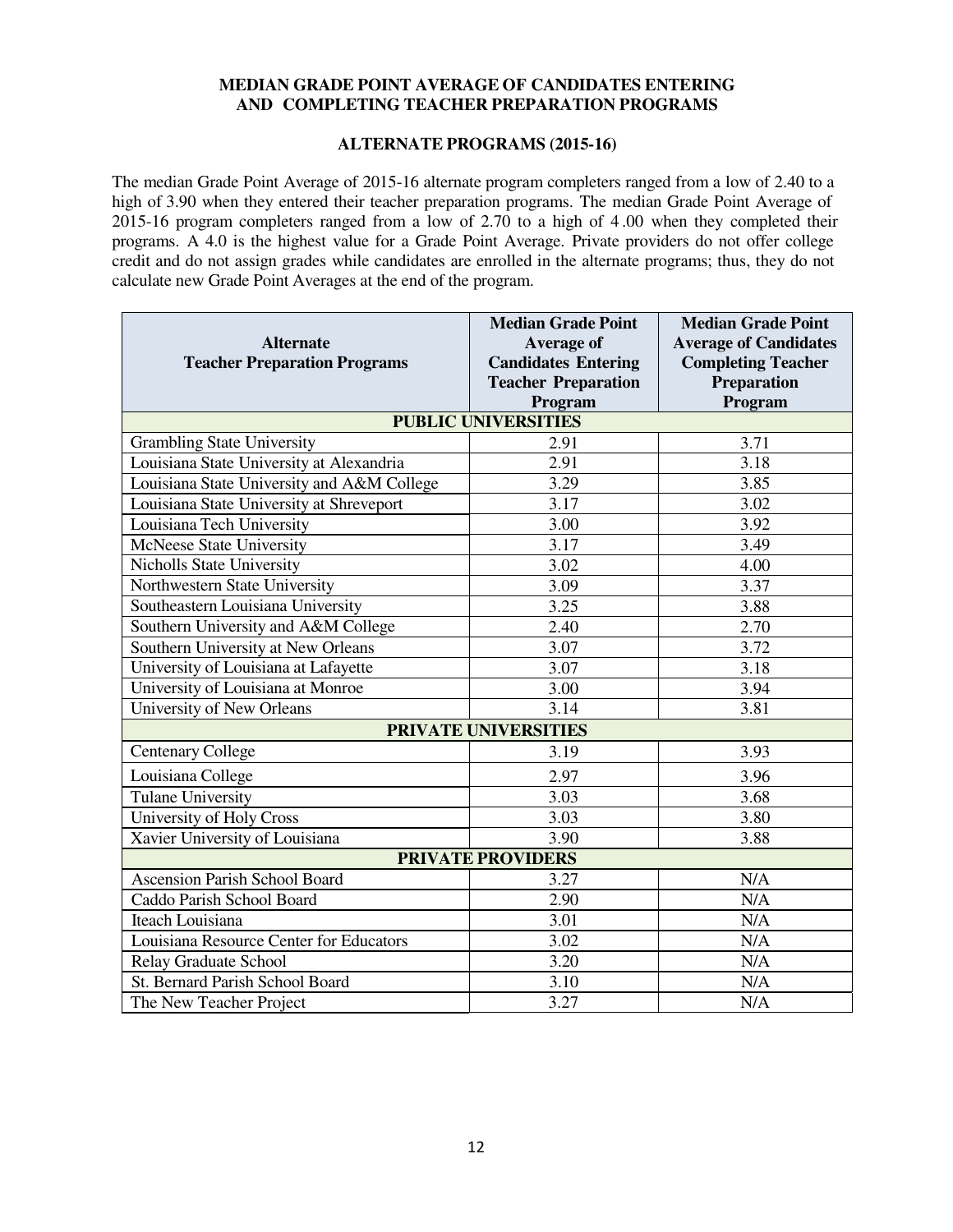#### **NUMBER OF TEACHER CANDIDATES ENROLLED AND TEACHER CANDIDATE COMPLETERS**

#### **UNDERGRADUATE PROGRAMS (2015-16)**

Teacher candidates must meet criteria identified by the State and universities to be admitted and officially enrolled in an undergraduate teacher preparation program. The criteria includes passage of the Praxis I assessment or obtain an ACT composite score of 22 or a SAT combined verbal and math score 1100 or higher (New SAT) or 1030 or higher (pre-March 2016 SAT) in lieu of the Praxis I assessments. They must also obtain a 2.5 or higher GPA and meet other entry requirements. Entry usually occurs during a student's sophomore or junior year. The following chart identifies the number of candidates who were officially enrolled in undergraduate teacher preparation programs and the number of additional students who completed undergraduate teacher preparation programs in 2015-16.

| <b>Undergraduate</b><br><b>Teacher Preparation Programs</b> | <b>Teacher</b><br><b>Candidates</b><br><b>Enrolled</b> in<br>Program | <b>Teacher</b><br><b>Candidates</b><br><b>Completed</b><br>Program | <b>Total Enrolled</b><br>and Completed |  |  |
|-------------------------------------------------------------|----------------------------------------------------------------------|--------------------------------------------------------------------|----------------------------------------|--|--|
|                                                             | <b>PUBLIC UNIVERSITIES</b>                                           |                                                                    |                                        |  |  |
| <b>Grambling State University</b>                           | 26                                                                   | 9                                                                  | 35                                     |  |  |
| Louisiana State University at Alexandria                    | 46                                                                   | 17                                                                 | 63                                     |  |  |
| Louisiana State University and A&M College                  | 739                                                                  | 175                                                                | 914                                    |  |  |
| Louisiana State University at Shreveport                    | 90                                                                   | 41                                                                 | 131                                    |  |  |
| Louisiana Tech University                                   | 74                                                                   | 82                                                                 | 156                                    |  |  |
| McNeese State University                                    | 214                                                                  | 85                                                                 | 299                                    |  |  |
| <b>Nicholls State University</b>                            | 113                                                                  | 65                                                                 | 178                                    |  |  |
| Northwestern State University                               | 115                                                                  | 59                                                                 | 174                                    |  |  |
| Southeastern Louisiana University                           | 422                                                                  | 153                                                                | 575                                    |  |  |
| Southern University and A&M College                         | 35                                                                   | 7                                                                  | 42                                     |  |  |
| Southern University at New Orleans                          | 13                                                                   | 4                                                                  | 17                                     |  |  |
| University of Louisiana at Lafayette                        | 269                                                                  | 180                                                                | 449                                    |  |  |
| University of Louisiana at Monroe                           | 131                                                                  | 66                                                                 | 197                                    |  |  |
| University of New Orleans                                   | 133                                                                  | 40                                                                 | 173                                    |  |  |
| <b>PRIVATE UNIVERSITIES</b>                                 |                                                                      |                                                                    |                                        |  |  |
| Louisiana College                                           | 8                                                                    | 9                                                                  | 17                                     |  |  |
| Loyola University                                           | 6                                                                    | 6                                                                  | 12                                     |  |  |
| University of Holy Cross                                    | $\overline{4}$                                                       | 21                                                                 | 25                                     |  |  |
| Xavier University of Louisiana                              | 8                                                                    | 4                                                                  | 12                                     |  |  |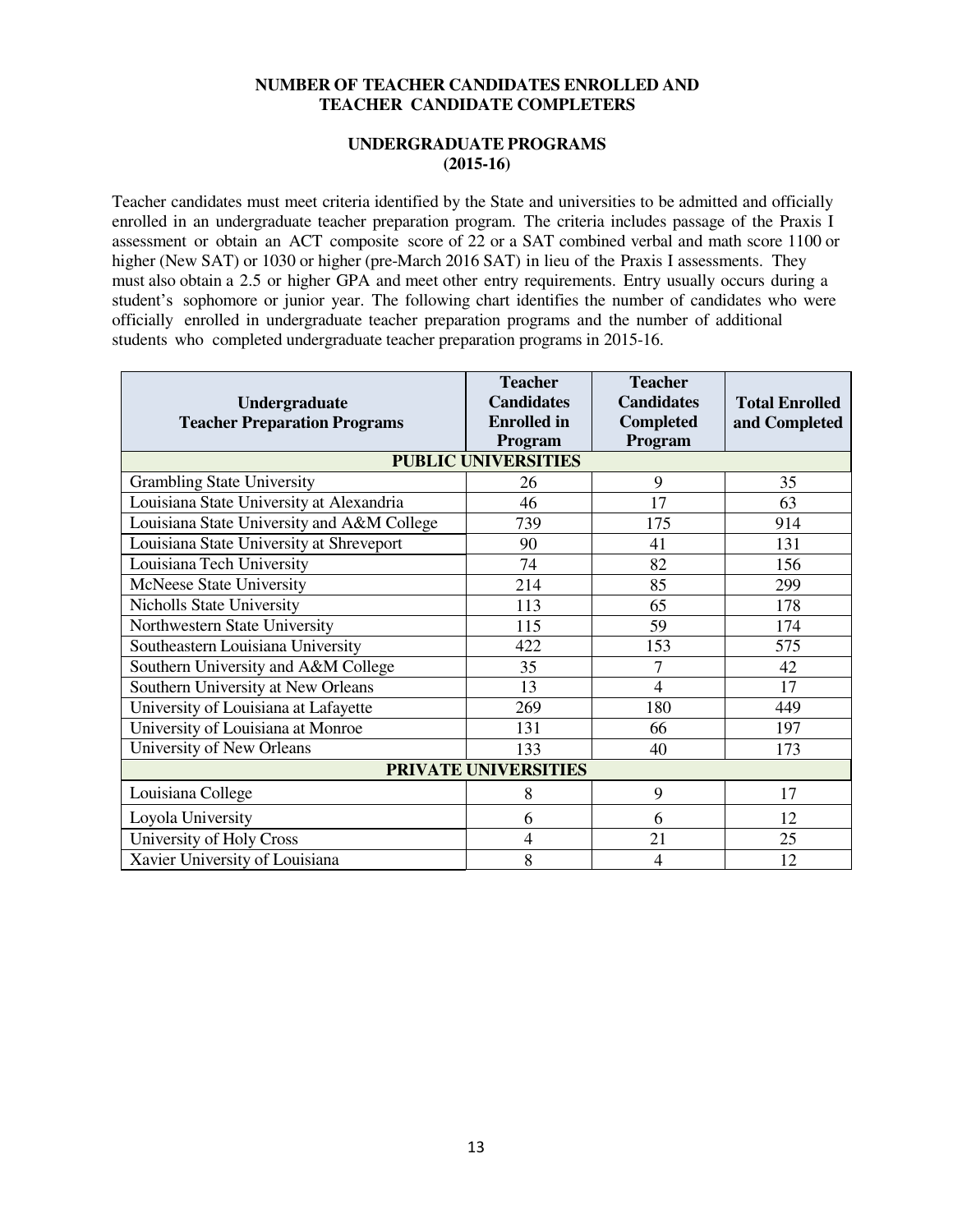#### **NUMBER OF TEACHER CANDIDATES ENROLLED AND TEACHER CANDIDATE COMPLETERS**

#### **ALTERNATE PROGRAMS (2015-16)**

Teacher candidates must meet criteria identified by the State and teacher preparation programs to be admitted and officially enrolled in an alternate teacher preparation program. The criteria includes possession of a baccalaureate degree from a regionally accredited institution and passage of Praxis Basic Skills. Teacher candidates may have a Master's Degree or obtain an ACT composite score of 22 or a SAT combined verbal and math score 1100 or higher (New SAT) or 1030 or higher (pre-March 2016 SAT) in lieu of the Praxis I assessments. The candidates must pass Praxis Subject Area assessments, have a required GPA, and meet other entry requirements. Candidates enter one of three alternate pathway: Master of Arts in Teaching; Practitioner Teacher Program; or Certification-Only Program. Most alternate candidates teach full time as a teacher of record while being enrolled in their alternate certification programs. The following chart identifies the number of candidates who were officially enrolled in alternate teacher preparation programs and the number of additional students who completed alternate teacher preparation programs in 2015-16.

|                                            | <b>Teacher</b>           | <b>Teacher</b>    |                       |  |  |  |  |  |  |
|--------------------------------------------|--------------------------|-------------------|-----------------------|--|--|--|--|--|--|
| <b>Alternate Teacher Preparation</b>       | <b>Candidates</b>        | <b>Candidates</b> | <b>Total Enrolled</b> |  |  |  |  |  |  |
| <b>Programs</b>                            | <b>Enrolled</b> in       | <b>Completed</b>  | and Completed         |  |  |  |  |  |  |
|                                            | Program                  | Program           |                       |  |  |  |  |  |  |
| <b>PUBLIC UNIVERSITIES</b>                 |                          |                   |                       |  |  |  |  |  |  |
| <b>Grambling State University</b>          | 31                       | 11                | 42                    |  |  |  |  |  |  |
| Louisiana State University at Alexandria   | 14                       | 6                 | 20                    |  |  |  |  |  |  |
| Louisiana State University and A&M College | 34                       | 12                | 46                    |  |  |  |  |  |  |
| Louisiana State University at Shreveport   | 23                       | 11                | 34                    |  |  |  |  |  |  |
| Louisiana Tech University                  | 68                       | 44                | 112                   |  |  |  |  |  |  |
| McNeese State University                   | 67                       | 38                | 105                   |  |  |  |  |  |  |
| Nicholls State University                  | 85                       | 29                | 114                   |  |  |  |  |  |  |
| Northwestern State University              | 216                      | 82                | 298                   |  |  |  |  |  |  |
| Southeastern Louisiana University          | 62                       | 20                | 82                    |  |  |  |  |  |  |
| Southern University and A&M College        | 12                       | $\overline{2}$    | 14                    |  |  |  |  |  |  |
| Southern University at New Orleans         | 25                       | 13                | 38                    |  |  |  |  |  |  |
| University of Louisiana at Lafayette       | 73                       | 37                | 110                   |  |  |  |  |  |  |
| University of Louisiana at Monroe          | 73                       | 35                | 108                   |  |  |  |  |  |  |
| University of New Orleans                  | 132                      | 45                | 177                   |  |  |  |  |  |  |
|                                            | PRIVATE UNIVERSITIES     |                   |                       |  |  |  |  |  |  |
| <b>Centenary College</b>                   | 38                       | 25                | 63                    |  |  |  |  |  |  |
| Louisiana College                          | 119                      | 103               | 222                   |  |  |  |  |  |  |
| <b>Tulane University</b>                   | 52                       | 18                | 70                    |  |  |  |  |  |  |
| University of Holy Cross                   | 26                       | 23                | 49                    |  |  |  |  |  |  |
| Xavier University of Louisiana             | 21                       | 13                | 34                    |  |  |  |  |  |  |
|                                            | <b>PRIVATE PROVIDERS</b> |                   |                       |  |  |  |  |  |  |
| <b>Ascension Parish School Board</b>       | 18                       | $\overline{2}$    | 20                    |  |  |  |  |  |  |
| Caddo Parish School Board                  | $\mathbf{1}$             | 8                 | 9                     |  |  |  |  |  |  |
| Iteach Louisiana                           | 438                      | 280               | 718                   |  |  |  |  |  |  |
| Louisiana Resource Center for Educators    | 234                      | 88                | 322                   |  |  |  |  |  |  |
| Relay Graduate School                      | 5                        | 36                | 41                    |  |  |  |  |  |  |
| St. Bernard Parish School Board            | 16                       | 28                | 44                    |  |  |  |  |  |  |
| The New Teacher Project                    | 278                      | 134               | 412                   |  |  |  |  |  |  |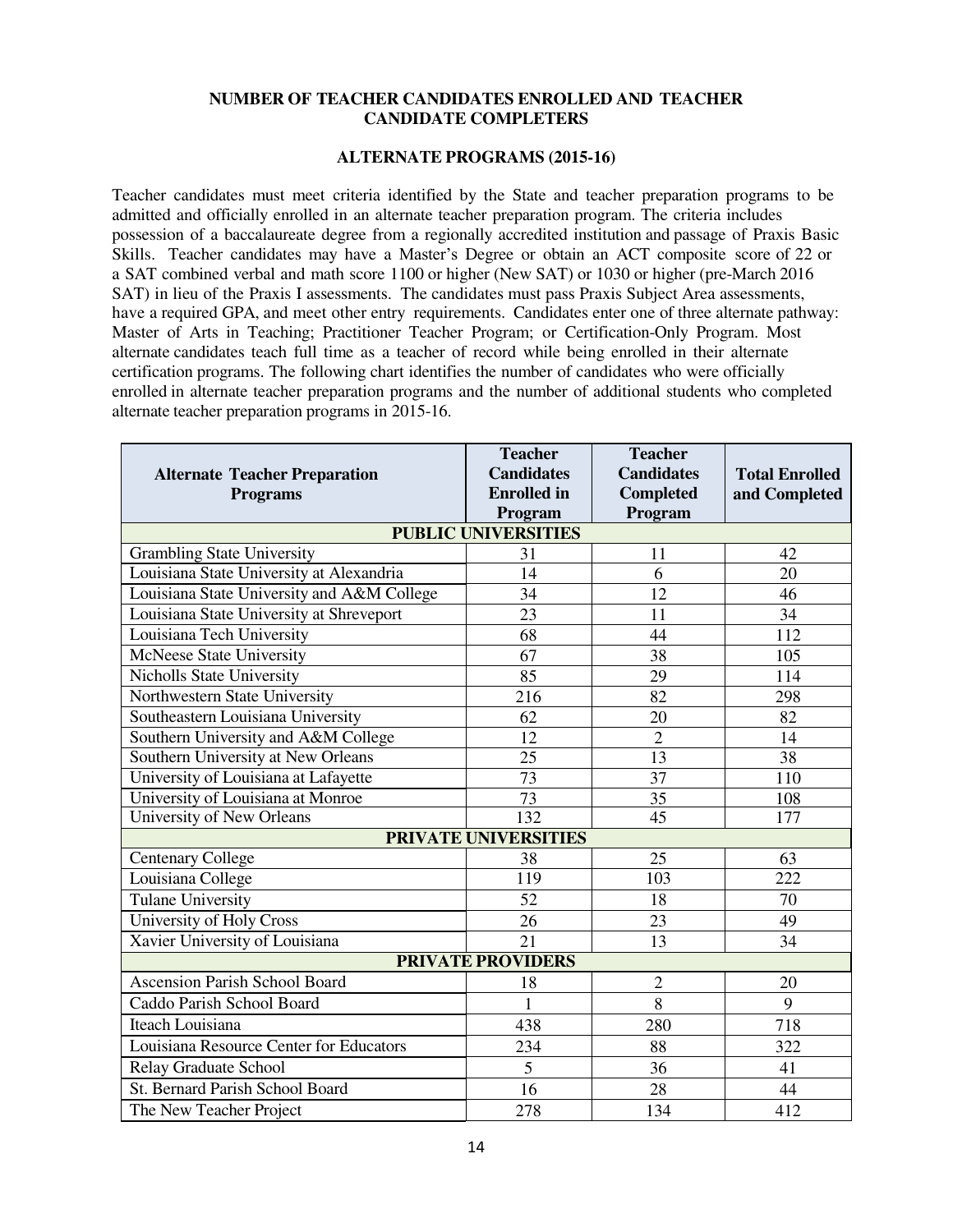#### **GENDER FOR ENROLLED TEACHER CANDIDATES UNDERGRADUATE AND ALTERNATE PROGRAMS (2015-16)**

The number of males and females enrolled in undergraduate and alternate programs in 2015-16 is provided below

|                                          |                            | Undergraduate                              | <b>Alternate Enrolled</b>       |                |
|------------------------------------------|----------------------------|--------------------------------------------|---------------------------------|----------------|
| <b>Teacher Preparation Programs</b>      | <b>Males</b>               | <b>Enrolled Students</b><br><b>Females</b> | <b>Students</b><br><b>Males</b> | <b>Females</b> |
|                                          | <b>PUBLIC UNIVERSITIES</b> |                                            |                                 |                |
| <b>Grambling State University</b>        | 3                          | 23                                         | 11                              | 20             |
| Louisiana State University at Alexandria | $\overline{4}$             | 42                                         | $\overline{2}$                  | 12             |
| Louisiana State University and A&M       | 129                        | 610                                        | $\overline{4}$                  | 30             |
| College                                  |                            |                                            |                                 |                |
| Louisiana State University at Shreveport | 14                         | 76                                         | 5                               | 18             |
| Louisiana Tech University                | 12                         | 62                                         | 9                               | 59             |
| McNeese State University                 | 36                         | 178                                        | 20                              | 47             |
| Nicholls State University                | 18                         | 95                                         | 18                              | 67             |
| Northwestern State University            | 27                         | 88                                         | 46                              | 170            |
| Southeastern Louisiana University        | 63                         | 359                                        | 20                              | 42             |
| Southern University and A&M College      | 11                         | 24                                         | $\overline{2}$                  | 10             |
| Southern University at New Orleans       | $\mathbf{1}$               | 12                                         | 9                               | 16             |
| University of Louisiana at Lafayette     | 34                         | 235                                        | 17                              | 56             |
| University of Louisiana at Monroe        | 16                         | 115                                        | 14                              | 59             |
| University of New Orleans                | 26                         | 107                                        | 36                              | 96             |
|                                          | PRIVATE UNIVERSITIES       |                                            |                                 |                |
| <b>Centenary College</b>                 |                            |                                            | 11                              | 27             |
| Louisiana College                        | $\mathbf{1}$               | $\overline{7}$                             | 43                              | 76             |
| Loyola University                        | $\overline{3}$             | $\overline{3}$                             |                                 |                |
| <b>Tulane University</b>                 |                            |                                            | 15                              | 37             |
| University of Holy Cross                 | $\boldsymbol{0}$           | $\overline{4}$                             | 5                               | 21             |
| Xavier University of Louisiana           | $\mathbf{1}$               | $\overline{7}$                             | $\overline{7}$                  | 14             |
|                                          | <b>PRIVATE PROVIDERS</b>   |                                            |                                 |                |
| <b>Ascension Parish School Board</b>     |                            |                                            | $\overline{4}$                  | 14             |
| Caddo Parish School Board                |                            |                                            | $\theta$                        | $\mathbf{1}$   |
| Iteach Louisiana                         |                            |                                            | 118                             | 320            |
| Louisiana Resource Center for Educators  |                            |                                            | 49                              | 185            |
| Relay Graduate School                    |                            |                                            | $\overline{2}$                  | $\mathfrak{Z}$ |
| St. Bernard Parish School Board          |                            |                                            | 6                               | 10             |
| The New Teacher Project                  |                            |                                            | 94                              | 184            |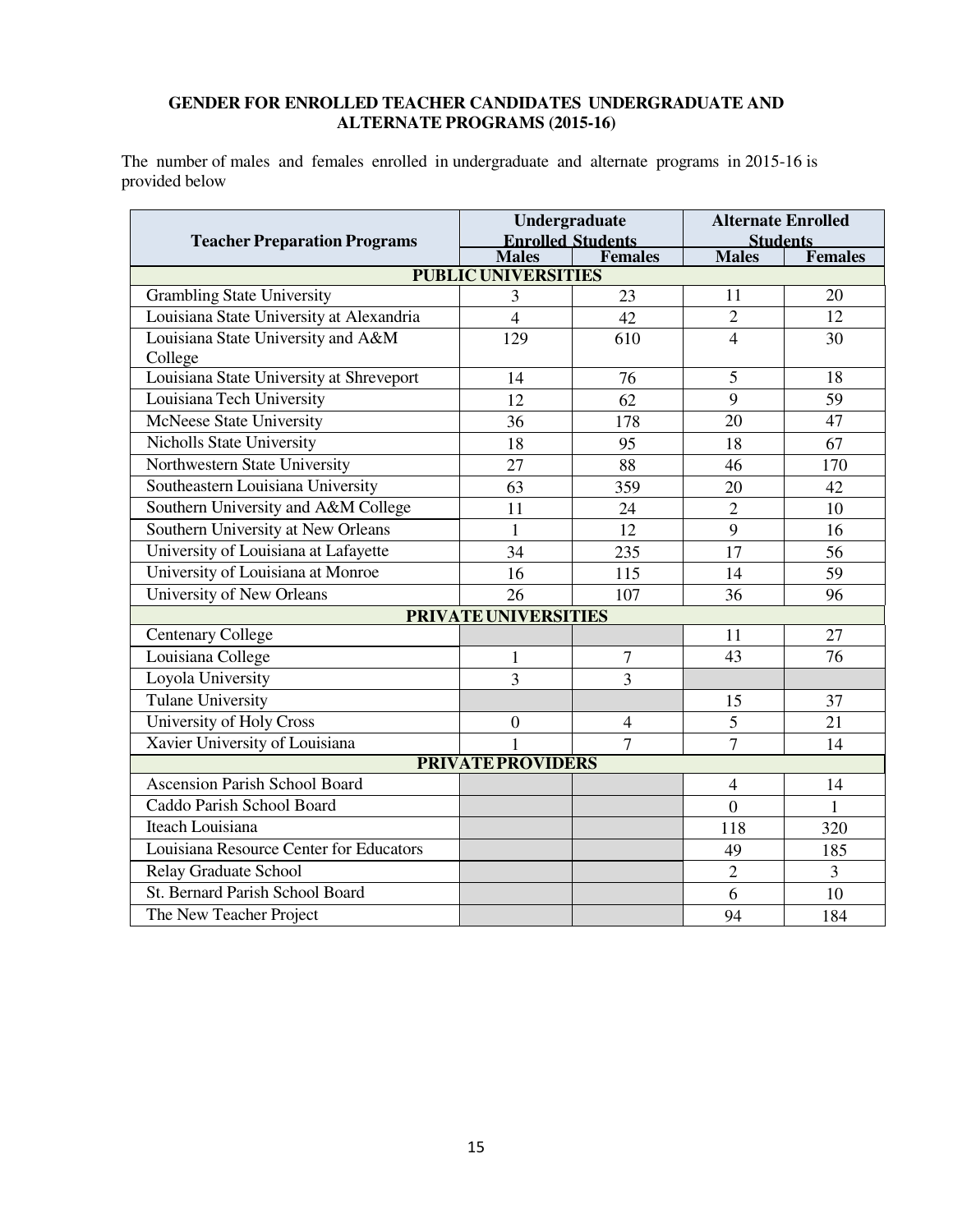#### **RACES FOR ENROLLED UNDERGRADUATE TEACHER CANDIDATES**

#### **UNDERGRADUATE PROGRAMS (2015-16)**

The number of teacher candidates by race enrolled in undergraduate teacher preparation programs in 2015-16 is provided below.

| Undergraduate                              |                  |                |                | Race           |                |                |                  |
|--------------------------------------------|------------------|----------------|----------------|----------------|----------------|----------------|------------------|
| <b>Teacher Preparation Programs</b>        | Hispanic         | Indian         | Asian          | <b>Black</b>   | Islander       | White          | Multi-<br>Racial |
| <b>PUBLIC UNIVERSITIES</b>                 |                  |                |                |                |                |                |                  |
| <b>Grambling State University</b>          | $\boldsymbol{0}$ | $\theta$       | $\Omega$       | 24             | $\Omega$       | $\overline{2}$ | $\Omega$         |
| Louisiana State University at Alexandria   |                  | $\mathbf{0}$   | 2              | 1              | $\overline{0}$ | 42             | $\Omega$         |
| Louisiana State University and A&M College | 36               | 3              | 11             | 69             | $\overline{2}$ | 604            | 13               |
| Louisiana State University at Shreveport   |                  | $\mathbf{0}$   | $\overline{0}$ | 7              | $\overline{0}$ | 78             | $\overline{2}$   |
| Louisiana Tech University                  | $\overline{0}$   | $\overline{0}$ | $\overline{0}$ | 3              | $\overline{0}$ | 71             | $\overline{0}$   |
| McNeese State University                   | $\overline{2}$   | $\overline{0}$ | $\overline{0}$ | 12             | $\overline{0}$ | 196            | $\overline{4}$   |
| Nicholls State University                  | $\overline{2}$   | $\overline{0}$ | 1              | 9              | $\overline{0}$ | 101            | $\overline{0}$   |
| Northwestern State University              | 5                | 1              | $\theta$       | 16             | $\overline{0}$ | 88             | 3                |
| Southeastern Louisiana University          | 26               | $\overline{c}$ | 1              | 31             | $\Omega$       | 332            | 29               |
| Southern University and A&M College        | $\theta$         | $\overline{0}$ | $\overline{0}$ | 34             | $\overline{0}$ | 1              | $\theta$         |
| Southern University at New Orleans         | $\overline{0}$   | $\overline{0}$ | $\overline{0}$ | 12             | $\overline{0}$ | 1              | $\overline{0}$   |
| University of Louisiana at Lafayette       | $\overline{7}$   | 4              | 4              | 23             | $\overline{0}$ | 224            | $\overline{7}$   |
| University of Louisiana at Monroe          | 5                | $\overline{0}$ | $\overline{2}$ | 14             | $\overline{0}$ | 108            | $\overline{2}$   |
| University of New Orleans                  | 8                | $\mathfrak{D}$ | 6              | 19             | $\Omega$       | 102            | 4                |
| PRIVATE UNIVERSITIES                       |                  |                |                |                |                |                |                  |
| Louisiana College                          | $\theta$         | $\overline{0}$ | $\theta$       | $\Omega$       | $\theta$       | 8              | $\theta$         |
| Loyola University                          | $\mathbf{0}$     | $\theta$       | $\mathbf{1}$   | $\overline{2}$ | $\Omega$       | 3              | $\Omega$         |
| University of Holy Cross                   | 1                | $\Omega$       | $\theta$       | $\Omega$       | $\Omega$       | 3              | $\Omega$         |
| Xavier University of Louisiana             | $\Omega$         | $\Omega$       | $\Omega$       | 7              | $\Omega$       | $\Omega$       | 1                |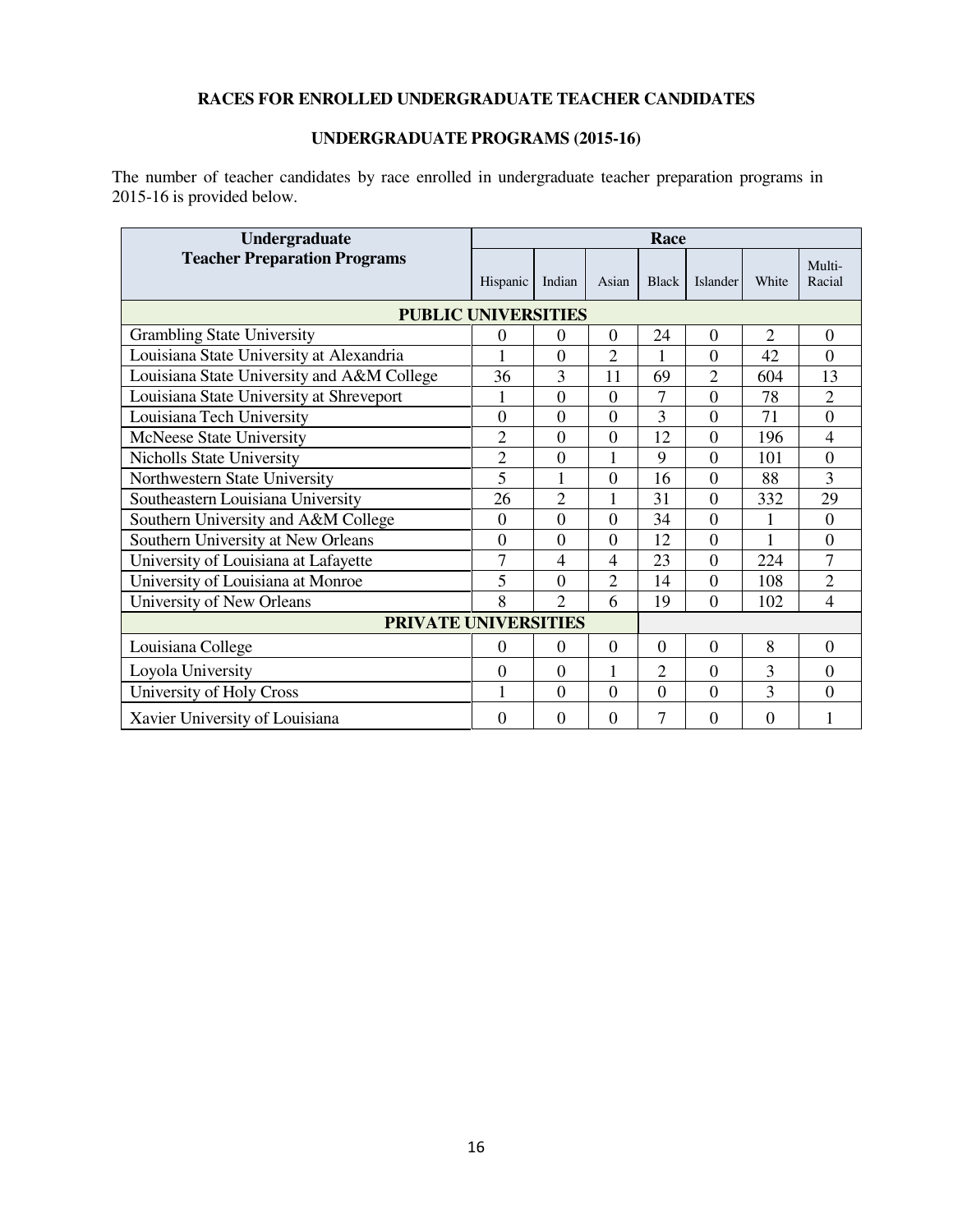### **RACES FOR ENROLLED ALTERNATE TEACHER CANDIDATES**

#### **ALTERNATE PROGRAMS (2015-16)**

The number of teacher candidates by race enrolled in alternate teacher preparation programs in 2015-16 is provided below.

| <b>Alternate</b>                           |                  |                  |                  | Race           |                  |                  |                  |
|--------------------------------------------|------------------|------------------|------------------|----------------|------------------|------------------|------------------|
| <b>Teacher Preparation Programs</b>        | Hispanic         | Indian           | Asian            | <b>Black</b>   | Islander         | White            | Multi-<br>Racial |
|                                            |                  |                  |                  |                |                  |                  |                  |
| <b>PUBLIC UNIVERSITIES</b>                 |                  |                  |                  |                |                  |                  |                  |
| <b>Grambling State University</b>          | $\boldsymbol{0}$ | $\mathbf{0}$     | $\boldsymbol{0}$ | 30             | $\overline{0}$   | 1                | $\boldsymbol{0}$ |
| Louisiana State University at Alexandria   | $\mathbf{1}$     | $\mathbf{0}$     | $\boldsymbol{0}$ | 1              | $\boldsymbol{0}$ | 12               | $\boldsymbol{0}$ |
| Louisiana State University and A&M College | $\mathbf{1}$     | $\overline{0}$   | $\mathbf{1}$     | $\mathbf{1}$   | $\overline{0}$   | 31               | $\mathbf{1}$     |
| Louisiana State University at Shreveport   | $\overline{1}$   | $\overline{0}$   | $\mathbf{1}$     | 3              | $\overline{0}$   | 18               | $\boldsymbol{0}$ |
| Louisiana Tech University                  | $\boldsymbol{0}$ | $\overline{0}$   | $\overline{2}$   | 10             | $\overline{0}$   | 55               | $\mathbf{1}$     |
| <b>McNeese State University</b>            | 3                | $\mathbf{1}$     | $\boldsymbol{0}$ | 10             | $\boldsymbol{0}$ | 53               | $\mathbf{0}$     |
| Nicholls State University                  | $\mathbf{1}$     | $\overline{0}$   | $\overline{2}$   | 11             | $\overline{0}$   | 68               | $\overline{3}$   |
| Northwestern State University              | 8                | 3                | 1                | 24             | $\boldsymbol{0}$ | 173              | $\overline{7}$   |
| Southeastern Louisiana University          | $\overline{7}$   | $\overline{0}$   | 1                | 6              | $\boldsymbol{0}$ | 47               | $\mathbf{1}$     |
| Southern University and A&M College        | $\boldsymbol{0}$ | $\overline{0}$   | $\boldsymbol{0}$ | 12             | $\overline{0}$   | $\boldsymbol{0}$ | $\boldsymbol{0}$ |
| Southern University at New Orleans         | $\overline{0}$   | $\overline{0}$   | $\overline{0}$   | 14             | $\overline{0}$   | 10               | $\mathbf{1}$     |
| University of Louisiana at Lafayette       | $\boldsymbol{0}$ | 1                | $\boldsymbol{0}$ | 8              | $\boldsymbol{0}$ | 60               | $\overline{4}$   |
| University of Louisiana at Monroe          | $\overline{2}$   | $\mathbf{0}$     | $\boldsymbol{0}$ | 11             | $\boldsymbol{0}$ | 58               | $\overline{2}$   |
| University of New Orleans                  | 6                | $\mathbf{1}$     | $\overline{2}$   | 13             | $\overline{0}$   | 111              | $\overline{5}$   |
| <b>PRIVATE UNIVERSITIES</b>                |                  |                  |                  |                |                  |                  |                  |
| <b>Centenary College</b>                   | 1                | $\boldsymbol{0}$ | $\boldsymbol{0}$ | $\overline{0}$ | $\mathfrak{2}$   | 35               | $\boldsymbol{0}$ |
| Louisiana College                          | $\overline{2}$   | $\overline{0}$   | $\mathbf{1}$     | 27             | $\mathbf{1}$     | 66               | 6                |
| <b>Tulane University</b>                   | $\overline{2}$   | $\overline{0}$   | 1                | $\overline{4}$ | $\boldsymbol{0}$ | 40               | $\boldsymbol{0}$ |
| University of Holy Cross                   | $\overline{4}$   | $\overline{0}$   | $\overline{0}$   | 3              | $\overline{0}$   | 19               | $\overline{0}$   |
| Xavier University of Louisiana             | 1                | $\overline{0}$   | $\overline{0}$   | 11             | $\overline{0}$   | 8                | 1                |
|                                            |                  |                  |                  |                |                  |                  |                  |
| <b>Ascension Parish School Board</b>       |                  |                  |                  |                |                  |                  |                  |
| Caddo Parish School Board                  | $\boldsymbol{0}$ | $\mathbf{0}$     | $\boldsymbol{0}$ | $\mathbf{1}$   | $\mathbf{0}$     | $\overline{0}$   | $\boldsymbol{0}$ |
| <b>Iteach Louisiana</b>                    | 5                | 3                | 3                | 90             | $\overline{0}$   | 306              | 31               |
| Louisiana Resource Center for Educators    | 7                | $\overline{0}$   | 1                | 42             | $\overline{0}$   | 163              | 3                |
| Relay Graduate School                      | $\mathbf{1}$     | $\overline{0}$   | $\overline{0}$   | $\overline{2}$ | $\overline{0}$   | $\overline{2}$   | $\overline{0}$   |
| St. Bernard Parish School Board            | 1                | $\boldsymbol{0}$ | $\boldsymbol{0}$ | $\mathbf{1}$   | $\boldsymbol{0}$ | 15               | $\boldsymbol{0}$ |
| The New Teacher Project                    | 15               | $\overline{0}$   | 5                | 70             | $\overline{0}$   | 156              | 16               |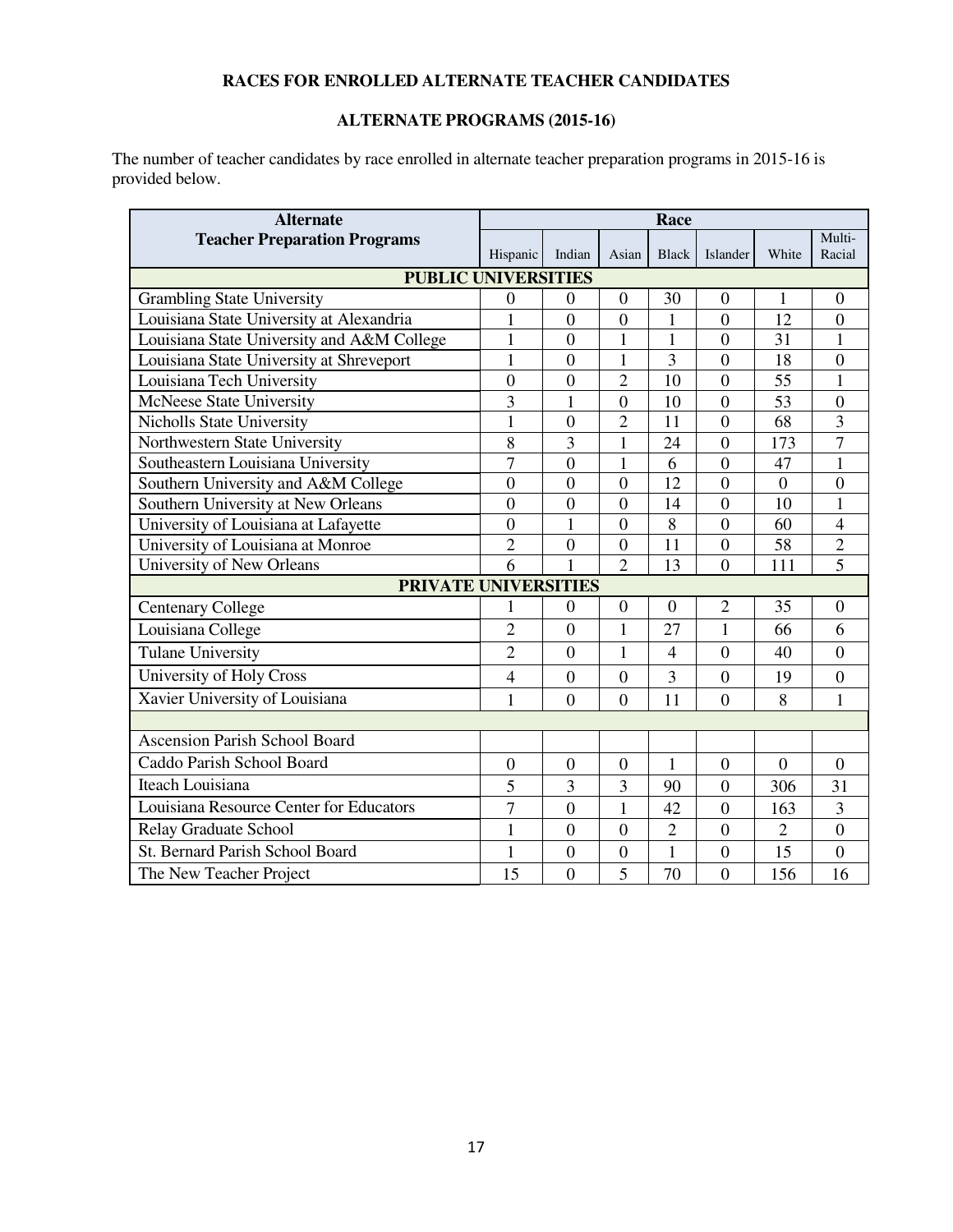#### **NUMBER OF HOURS FOR CLINICAL EXPERIENCES FOR TEACHER PREPARATION PROGRAMS**

#### **UNDERGRADUATE PROGRAMS (2015-16)**

The Board of Elementary and Secondary Education (BESE) requires 2015-16 teacher candidates to spend a minimum of 270 clock hours in student teaching, with at least 180 of such hours spent in actual teaching. BESE requires that a substantial portion of the 180 hours be on an all-day basis. In addition to the student teaching experience, BESE states that students should be provided actual teaching experience (in addition to observations) in classroom settings during the sophomore, junior, and senior years within schools with varied socioeconomic and cultural characteristics. It is recommended by BESE that preservice teachers be provided a minimum of 180 hours of direct teaching experience in field-based settings prior to student teaching. Student teaching generally occurs during one semester with a student being supervised by an experienced classroom teacher.

Information provided below identifies the actual number of clock hours required by each teacher preparation program prior to student teaching and during student teaching. The actual clock hours required by undergraduate programs for student teaching ranges from 400 to 600 clock hours which exceeds the number of clock hours required by BESE. The actual number of clock hours required by undergraduate programs prior to student teaching ranges from 180 to 330 which also exceed the number of clock hours identified by BESE.

|                                      | <b>Clock Hours</b>         | <b>Student Teaching</b> |                    |                    |  |  |  |  |  |
|--------------------------------------|----------------------------|-------------------------|--------------------|--------------------|--|--|--|--|--|
| Undergraduate                        | <b>Prior</b> to            |                         | <b>Number of</b>   | <b>Total</b>       |  |  |  |  |  |
| <b>Teacher Preparation Programs</b>  | <b>Student</b>             | Number of               | <b>Clock Hours</b> | <b>Number of</b>   |  |  |  |  |  |
|                                      | <b>Teaching</b>            | <b>Weeks</b>            | per Week           | <b>Clock Hours</b> |  |  |  |  |  |
|                                      | <b>PUBLIC UNIVERSITIES</b> |                         |                    |                    |  |  |  |  |  |
| <b>Grambling State University</b>    | 180                        | 14                      | 35                 | 490                |  |  |  |  |  |
| Louisiana State University at        |                            |                         |                    |                    |  |  |  |  |  |
| Alexandria                           | 198                        | 14                      | 35                 | 490                |  |  |  |  |  |
| Louisiana State University and A&M   |                            |                         |                    |                    |  |  |  |  |  |
| College                              | 180                        | 14                      | 35                 | 490                |  |  |  |  |  |
| Louisiana State University at        |                            |                         |                    |                    |  |  |  |  |  |
| Shreveport                           | 180                        | 15                      | 30                 | 450                |  |  |  |  |  |
| Louisiana Tech University            | 330                        | 10                      | 40                 | 450                |  |  |  |  |  |
| McNeese State University             | 273                        | 14                      | 30                 | 420                |  |  |  |  |  |
| <b>Nicholls State University</b>     | 180                        | 15                      | 40                 | 600                |  |  |  |  |  |
| Northwestern State University        | 260                        | $\overline{15}$         | 35                 | 525                |  |  |  |  |  |
| Southeastern Louisiana University    | 180                        | 15                      | 40                 | 600                |  |  |  |  |  |
| Southern University and A&M          |                            |                         |                    |                    |  |  |  |  |  |
| College                              | 180                        | 14                      | 35                 | 490                |  |  |  |  |  |
| Southern University at New Orleans   | 180                        | 10                      | 40                 | 400                |  |  |  |  |  |
| University of Louisiana at Lafayette | 180                        | 14                      | 35                 | 490                |  |  |  |  |  |
| University of Louisiana at Monroe    | 180                        | 15                      | 35                 | 525                |  |  |  |  |  |
| University of New Orleans            | 180                        | 15                      | 35                 | 525                |  |  |  |  |  |
| <b>PRIVATE UNIVERSITIES</b>          |                            |                         |                    |                    |  |  |  |  |  |
| Louisiana College                    | 215                        | 16                      | 30                 | 480                |  |  |  |  |  |
| Loyola University                    | 180                        | 15                      | 35                 | 525                |  |  |  |  |  |
| University of Holy Cross             | 240                        | 15                      | 35                 | 525                |  |  |  |  |  |
| Xavier University of Louisiana       | 180                        | 15                      | 35                 | 525                |  |  |  |  |  |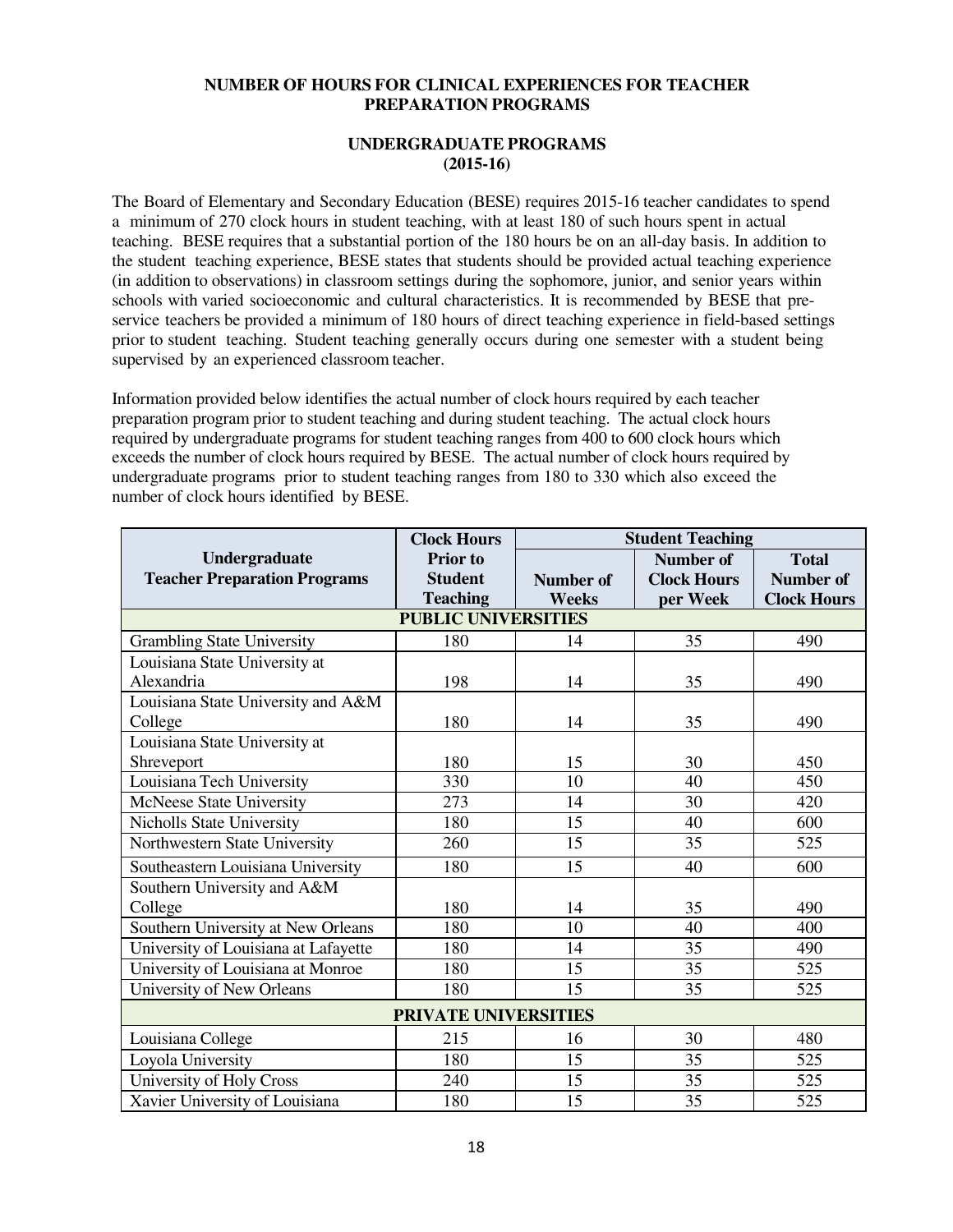#### **NUMBER OF HOURS FOR CLINICAL EXPERIENCES FOR TEACHER PREPARATION PROGRAMS CONT'D**

#### **ALTERNATE PROGRAMS (2015-16)**

 $\bar{\mathbf{v}}$ 

|                                      | <b>Clock Hours</b>       | <b>Student Teaching</b>             |                    |                    |  |  |  |  |  |
|--------------------------------------|--------------------------|-------------------------------------|--------------------|--------------------|--|--|--|--|--|
| <b>Alternate</b>                     | <b>Prior</b> to          |                                     | Number of          | <b>Total</b>       |  |  |  |  |  |
| <b>Teacher Preparation Programs</b>  | <b>Student</b>           | <b>Number of</b>                    | <b>Clock Hours</b> | Number of          |  |  |  |  |  |
|                                      | <b>Teaching</b>          | Weeks                               | per Week           | <b>Clock Hours</b> |  |  |  |  |  |
| <b>PUBLIC UNIVERSITIES</b>           |                          |                                     |                    |                    |  |  |  |  |  |
| <b>Grambling State University</b>    |                          | <b>Student Teaching Not Offered</b> |                    |                    |  |  |  |  |  |
| Louisiana State University at        |                          |                                     |                    |                    |  |  |  |  |  |
| Alexandria                           | 127                      | 14                                  | 35                 | 490                |  |  |  |  |  |
| Louisiana State University and A&M   |                          |                                     |                    |                    |  |  |  |  |  |
| College                              | 180                      | 22.29                               | 35                 | 780                |  |  |  |  |  |
| Louisiana State University at        |                          |                                     |                    |                    |  |  |  |  |  |
| Shreveport                           | 140                      | 15                                  | 30                 | 450                |  |  |  |  |  |
| Louisiana Tech University            | 180                      | 10                                  | 40                 | 400                |  |  |  |  |  |
| McNeese State University             | 273                      | 14                                  | 30                 | 420                |  |  |  |  |  |
| Nicholls State University            |                          | <b>Student Teaching Not Offered</b> |                    |                    |  |  |  |  |  |
| Northwestern State University        |                          | <b>Student Teaching Not Offered</b> |                    |                    |  |  |  |  |  |
| Southeastern Louisiana University    | 180                      | 15                                  | 40                 | 600                |  |  |  |  |  |
| Southern University and A&M          |                          |                                     |                    |                    |  |  |  |  |  |
| College                              | 180                      | 14                                  | 35                 | 490                |  |  |  |  |  |
| Southern University at New Orleans   | 180                      | 10                                  | 40                 | 400                |  |  |  |  |  |
| University of Louisiana at Lafayette | 180                      | 14                                  | 35                 | 490                |  |  |  |  |  |
| University of Louisiana at Monroe    | 180                      | 15                                  | 35                 | 525                |  |  |  |  |  |
| University of New Orleans            | 180                      | 15                                  | 35                 | 525                |  |  |  |  |  |
|                                      | PRIVATE UNIVERSITIES     |                                     |                    |                    |  |  |  |  |  |
| Centenary College                    | 97                       | 14                                  | 35                 | 490                |  |  |  |  |  |
| Louisiana College                    |                          | <b>Student Teaching Not Offered</b> |                    |                    |  |  |  |  |  |
| <b>Tulane University</b>             | 200                      | 15                                  | 40                 | 520                |  |  |  |  |  |
| University of Holy Cross             | 180                      | 15                                  | 35                 | 490                |  |  |  |  |  |
| Xavier University of Louisiana       | 180                      | 15                                  | 35                 | 525                |  |  |  |  |  |
|                                      | <b>PRIVATE PROVIDERS</b> |                                     |                    |                    |  |  |  |  |  |
| <b>Ascension Parish School</b>       |                          | <b>Student Teaching Not Offered</b> |                    |                    |  |  |  |  |  |
| Caddo Parish School Board            |                          | <b>Student Teaching Not Offered</b> |                    |                    |  |  |  |  |  |
| Iteach Louisiana                     |                          | Student Teaching Not Offered        |                    |                    |  |  |  |  |  |
| Louisiana Resource Center for        |                          | <b>Student Teaching Not Offered</b> |                    |                    |  |  |  |  |  |
| Educators                            |                          |                                     |                    |                    |  |  |  |  |  |
| Relay Graduate School                |                          | <b>Student Teaching Not Offered</b> |                    |                    |  |  |  |  |  |
| St. Bernard Parish School            |                          | <b>Student Teaching Not Offered</b> |                    |                    |  |  |  |  |  |
| Board                                |                          |                                     |                    |                    |  |  |  |  |  |
| The New Teacher Project              |                          | <b>Student Teaching Not Offered</b> |                    |                    |  |  |  |  |  |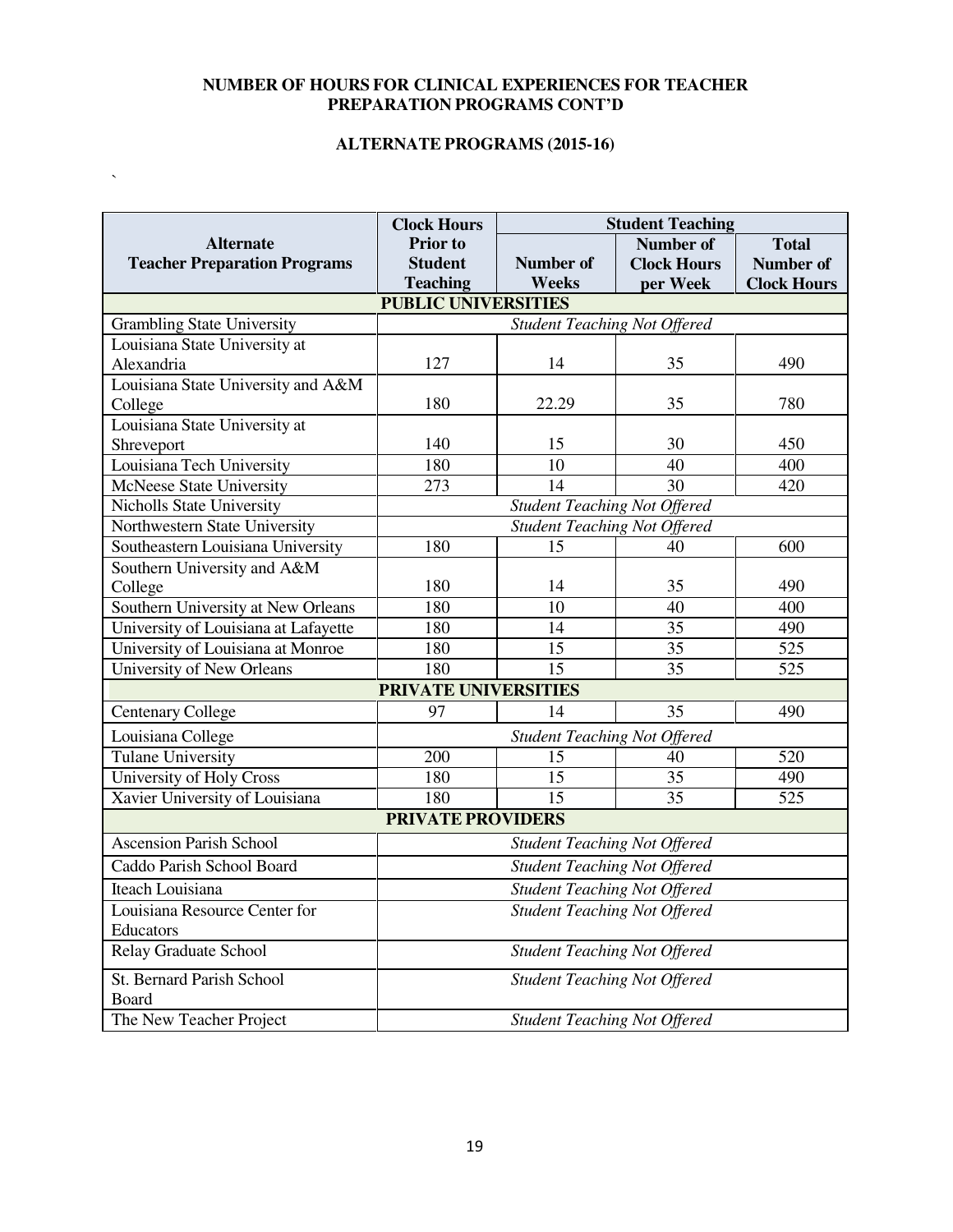#### **NUMBER AND PERCENTAGE OF 2015-16 COMPLETERS WHO TAUGHT IN PUBLIC SCHOOLS IN LOUISIANA DURING 2016-17**

The numbers of undergraduate and alternate completers who completed in 2015-16 and taught in public schools in Louisiana in 2016-17 are listed below. **Teacher candidates completers who began teaching in private schools in Louisiana or began teaching in other states during 2016-17 are not listed below.** 

|                                                |                                                          | <b>Undergraduate Completers</b>                                                     | <b>Alternate Completers</b>                              |                                                                                     |  |  |
|------------------------------------------------|----------------------------------------------------------|-------------------------------------------------------------------------------------|----------------------------------------------------------|-------------------------------------------------------------------------------------|--|--|
| <b>Teacher Preparation Programs</b>            | Number &<br>Percentage<br><b>Completed in</b><br>2015-16 | Number &<br>Percentage<br><b>Teaching in</b><br><b>Public Schools</b><br>in 2016-17 | Number &<br>Percentage<br><b>Completed in</b><br>2015-16 | Number &<br>Percentage<br><b>Teaching in</b><br><b>Public Schools</b><br>in 2016-17 |  |  |
|                                                | <b>PUBLIC UNIVERSITIES</b>                               |                                                                                     |                                                          |                                                                                     |  |  |
| <b>Grambling State University</b>              | $100\%$ (n=9)                                            | 44\% $(n=4)$                                                                        | $100\%$ (n=11)                                           | $100\%$ (n=11)                                                                      |  |  |
| Louisiana State University at<br>Alexandria    | $100\%$ (n=17)                                           | $88\%$ (n=15)                                                                       | $100\%$ (n=6)                                            | $100\%$ (n=6)                                                                       |  |  |
| Louisiana State University and<br>A&M College  | $100\%$ (n=175)                                          | $47\%$ (n=82)                                                                       | $100\%$ (n=12)                                           | $50\%$ (n=6)                                                                        |  |  |
| Louisiana State University at<br>Shreveport    | $100\%$ (n=41)                                           | $81\%$ (n=33)                                                                       | $100\%$ (n=11)                                           | $82\%$ (n=9)                                                                        |  |  |
| Louisiana Tech University                      | $100\%$ (n=82)                                           | $62\%$ (n=51)                                                                       | $100\%$ (n=44)                                           | 66% (n=29)                                                                          |  |  |
| McNeese State University                       | $100\%$ (n=85)                                           | 79% (n=67)                                                                          | $100\%$ (n=38)                                           | 76% (n=29)                                                                          |  |  |
| Nicholls State University                      | $100\%$ (n=65)                                           | $79\%$ (n=51)                                                                       | $100\%$ (n=29)                                           | 83% (n=24)                                                                          |  |  |
| Northwestern State University                  | $100\%$ (n=59)                                           | $67\%$ (n=39)                                                                       | $100\%$ (n=82)                                           | $85\%$ (n=70)                                                                       |  |  |
| Southeastern Louisiana University              | $100\%$ (n=153)                                          | $82\%$ (n=126)                                                                      | $100\%$ (n=20)                                           | 65% ( $n=13$ )                                                                      |  |  |
| Southern University and A&M<br>College         | $100\%$ (n=7)                                            | $57\%$ (n=4)                                                                        | $100\%$ (n=2)                                            | $100\%$ (N=2)                                                                       |  |  |
| Southern University at New<br>Orleans          | $100\%$ (n=4)                                            | $100\%$ (n=4)                                                                       | $100\%$ (n=13)                                           | $77\%$ (n=10)                                                                       |  |  |
| University of Louisiana at<br>Lafayette        | $100\%$ (n=180)                                          | 78% (n=141)                                                                         | $100\%$ (n=37)                                           | $92\%$ (n=34)                                                                       |  |  |
| University of Louisiana at Monroe              | $100\%$ (n=66)                                           | $62\%$ (n=41)                                                                       | $100\%$ (n=35)                                           | $77\%$ (n=27)                                                                       |  |  |
| University of New Orleans                      | $100\%$ (n=40)                                           | $70\%$ (n=28)                                                                       | $100\%$ (n=45)                                           | $71\%$ (n=32)                                                                       |  |  |
|                                                | PRIVATE UNIVERSITIES                                     |                                                                                     |                                                          |                                                                                     |  |  |
| <b>Centenary College</b>                       |                                                          |                                                                                     | $100\%$ (n=25)                                           | $52\%$ (n=13)                                                                       |  |  |
| Louisiana College                              | $100\%$ (n=9)                                            | $89(n=8)$                                                                           | $100\%$ (n=103)                                          | $87\%$ (n=90)                                                                       |  |  |
| Loyola University                              | $100\%$ (n=6)                                            | $50\%$ (n=3)                                                                        |                                                          |                                                                                     |  |  |
| University of Holy Cross                       | $100\%$ (n=21)                                           | $62\%$ (n=13)                                                                       | $100\%$ (n=23)                                           | $30\%$ (n=7)                                                                        |  |  |
| Xavier University of Louisiana                 | $100\%$ (n=4)                                            | $100\%$ (n=4)                                                                       | $100\%$ (n=13)                                           | $92\%$ (n=12)                                                                       |  |  |
| <b>Ascension Parish School</b><br><b>Board</b> |                                                          |                                                                                     | $100\%$ (n=2)                                            | $100\%$ (n=1)                                                                       |  |  |
| Caddo Parish School Board                      |                                                          |                                                                                     | $100\%$ (n=8)                                            | $100\%$ (n=8)                                                                       |  |  |
| Iteach Louisiana                               |                                                          |                                                                                     | $100\%$ (n=280)                                          | $86\%$ (n=240)                                                                      |  |  |
| Louisiana Resource Center for<br>Educators     |                                                          |                                                                                     | $100\%$ (n=88)                                           | $88\%$ (n=77)                                                                       |  |  |
| <b>Relay Graduate School</b>                   |                                                          |                                                                                     | $100\%$ (n=36)                                           | 89% (n=32)                                                                          |  |  |
| St. Bernard Parish School<br>Board             |                                                          |                                                                                     | $100\%$ (n=28)                                           | $89\%$ (n=25)                                                                       |  |  |
| The New Teacher Project                        |                                                          |                                                                                     | $100\%$ (n=134)                                          | $71\%$ (n=95)                                                                       |  |  |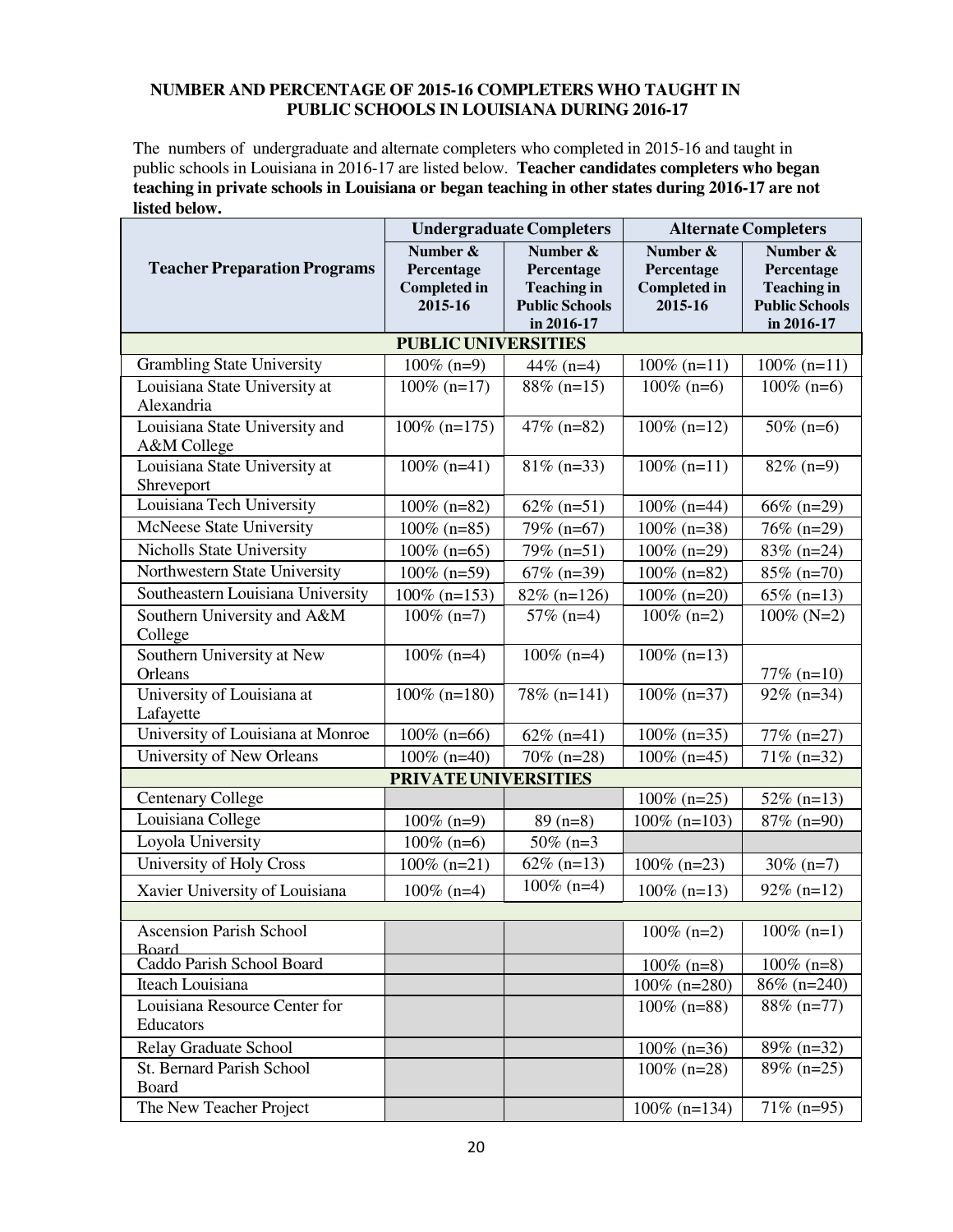#### **PERSISTENCE IN TEACHING IN PUBLIC SCHOOLS**

Undergraduate and alternate program completers have the option of teaching in public schools in Louisiana, private schools in Louisiana, or schools in other states. It is not possible to track the retention of completers in private schools or out-of-state schools. The following two charts identify only the number and percentage of a cohort of program completers in 2011-12 who taught in public schools in Louisiana during the five year time period. Completers not reflected in the following chart may be teaching in private schools in Louisiana or teaching in other states.

|                                                      | Persistence in Teaching in Public Schools - 2010-11 Completers |                                                         |                                                         |                                                         |                                                         |                                                         |
|------------------------------------------------------|----------------------------------------------------------------|---------------------------------------------------------|---------------------------------------------------------|---------------------------------------------------------|---------------------------------------------------------|---------------------------------------------------------|
| Undergraduate<br><b>Teacher Preparation Programs</b> | Number of<br>2011-12<br><b>Completers</b>                      | Number &<br>Percentage<br><b>Teaching in</b><br>2012-13 | Number &<br>Percentage<br><b>Teaching in</b><br>2013-14 | Number &<br>Percentage<br><b>Teaching in</b><br>2014-15 | Number &<br>Percentage<br><b>Teaching in</b><br>2015-16 | Number &<br>Percentage<br><b>Teaching in</b><br>2016-17 |
|                                                      | <b>PUBLIC UNIVERSITIES</b>                                     |                                                         |                                                         |                                                         |                                                         |                                                         |
|                                                      | 100%                                                           | 78%                                                     | 78%                                                     | 78%                                                     | 67%                                                     | 56%                                                     |
| <b>Grambling State University</b>                    | $(n=9)$                                                        | $(n=7)$                                                 | $(n=7)$                                                 | $(n=7)$                                                 | $(n=6)$                                                 | $(n=5)$                                                 |
|                                                      | 100%                                                           | 86%                                                     | 86%                                                     | 79%                                                     | 86%                                                     | 86%                                                     |
| Louisiana State University at Alexandria             | $(n=14)$                                                       | $(n=12)$                                                | $(n=12)$                                                | $(n=11)$                                                | $(n=12)$                                                | $(n=12)$                                                |
| Louisiana State University and A&M                   | 100%                                                           | 48%                                                     | 51%                                                     | 52%                                                     | 49%                                                     | 46%                                                     |
| College                                              | $(n=149)$                                                      | $(n=71)$                                                | $(n=76)$                                                | $(n=77)$                                                | $(n=73)$                                                | $(n=68)$                                                |
|                                                      | 100%                                                           | 74%                                                     | 81%                                                     | 72%                                                     | 70%                                                     | 65%                                                     |
| Louisiana State University at Shreveport             | $(n=43)$                                                       | $(n=32)$                                                | $(n=35)$                                                | $(n=31)$                                                | $(n=30)$                                                | $(n=28)$                                                |
|                                                      | 100%                                                           | 60%                                                     | 54%                                                     | 51%                                                     | 50%                                                     | 53%                                                     |
| Louisiana Tech University                            | $(n=80)$                                                       | $(n=48)$                                                | $(n=43)$                                                | $(n=41)$                                                | $(n=40)$                                                | $(n=42)$                                                |
|                                                      | 100%                                                           | 80%                                                     | 77%                                                     | 75%                                                     | 73%                                                     | 69%                                                     |
| McNeese State University                             | $(n=104)$                                                      | $(n=83)$                                                | $(n=80)$                                                | $(n=78)$                                                | $(n=76)$                                                | $(n=72)$                                                |
|                                                      | 100%                                                           | $88\%$                                                  | 86%                                                     | 82%                                                     | 79%                                                     | 74%                                                     |
| Nicholls State University                            | $(n=102)$                                                      | $(n=90)$                                                | $(n=88)$                                                | $(n=84)$                                                | $(n=81)$                                                | $(n=75)$                                                |
|                                                      | 100%                                                           | 69%                                                     | 71%                                                     | 67%                                                     | 67%                                                     | 69%                                                     |
| Northwestern State University                        | $(n=52)$                                                       | $(n=36)$                                                | $(n=37)$                                                | $(n=35)$                                                | $(n=35)$                                                | $(n=36)$                                                |
|                                                      | 100%                                                           | 65%                                                     | 71%                                                     | 73%                                                     | 70%                                                     | 67%                                                     |
| Southeastern Louisiana University                    | $(n=207)$                                                      | $(n=135)$                                               | $(n=146)$                                               | $(n=150)$                                               | $(n=144)$                                               | $(n=139)$                                               |
|                                                      | 100%                                                           | 82%                                                     | 77%                                                     | $\overline{7}1\%$                                       | 74%                                                     | 77%                                                     |
| Southern University and A&M College                  | $(n=34)$                                                       | $(n=28)$                                                | $(n=26)$                                                | $(n=24)$                                                | $(n=25)$                                                | $(n=26)$                                                |
|                                                      | 100%                                                           | 83%                                                     | 83%                                                     | 100%                                                    | 100%                                                    | 100%                                                    |
| Southern University at New Orleans                   | $(n=6)$                                                        | $(n=5)$                                                 | $(n=5)$                                                 | $(n=6)$                                                 | $(n=6)$                                                 | $(n=6)$                                                 |
|                                                      | 100%                                                           | 70%                                                     | 72%                                                     | 70%                                                     | 68%                                                     | 64%                                                     |
| University of Louisiana at Lafayette                 | $(n=208)$                                                      | $(n=146)$                                               | $(n=149)$                                               | $(n=146)$                                               | $(n=141)$                                               | $(n=134)$                                               |
|                                                      | 100%                                                           | 57%                                                     | 55%                                                     | 58%                                                     | 58%                                                     | 55%                                                     |
| University of Louisiana at Monroe                    | $(n=76)$                                                       | $(n=43)$                                                | $(n=42)$                                                | $(n=44)$                                                | $(n=44)$                                                | $(n=42)$                                                |
|                                                      | 100%                                                           | 62%                                                     | 68%                                                     | 65%                                                     | 65%                                                     | 62%                                                     |
| University of New Orleans                            | $(n=60)$                                                       | $(n=37)$                                                | $(n=41)$                                                | $(n=39)$                                                | $(n=39)$                                                | $(n=37)$                                                |
|                                                      | PRIVATE UNIVERSITIES                                           |                                                         |                                                         |                                                         |                                                         |                                                         |
|                                                      | 100%                                                           | 78%                                                     | 78%                                                     | 78%                                                     | 78%                                                     | 78%                                                     |
| Louisiana College                                    | $(n=9)$                                                        | $(n=7)$                                                 | $(n=7)$                                                 | $(n=7)$                                                 | $(n=7)$                                                 | $(n=7)$                                                 |
|                                                      | 100%                                                           | 25%                                                     | 25%                                                     | 50%                                                     | 50%                                                     | 75%                                                     |
| University of Holy Cross                             | $(n=4)$                                                        | $(n=1)$                                                 | $(n=1)$                                                 | $(n=2)$                                                 | $(n=2)$                                                 | $(n=3)$                                                 |
|                                                      | 100%                                                           | 56%                                                     | 56%                                                     | 67%                                                     | 67%                                                     | 67%                                                     |
| Xavier University of Louisiana                       | $(n=9)$                                                        | $(n=5)$                                                 | $(n=5)$                                                 | $(n=6)$                                                 | $(n=6)$                                                 | $(n=6)$                                                 |

#### **UNDERGRADUATE**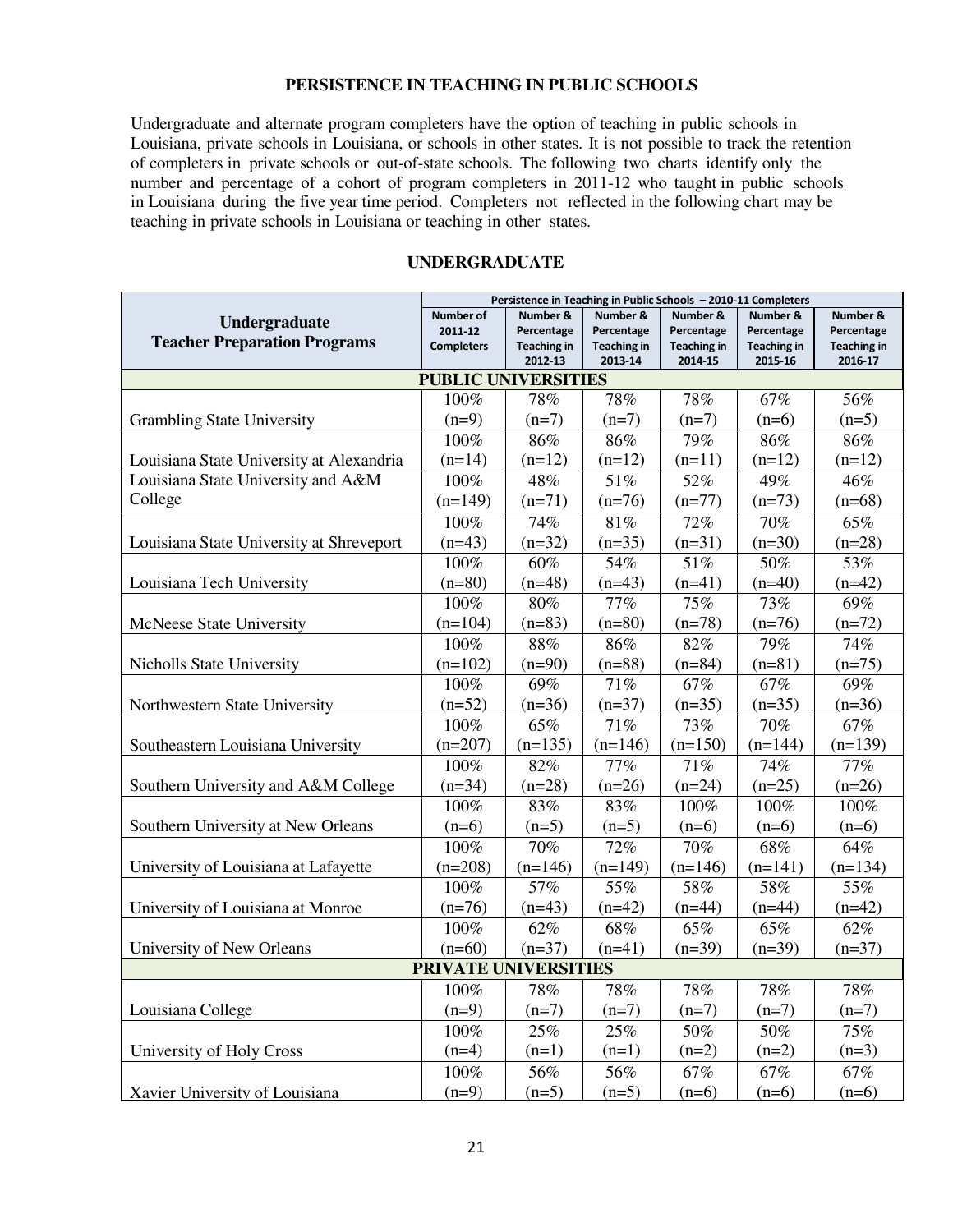#### **PERSISTENCE IN TEACHING IN PUBLIC SCHOOLS (CONT'D.) ALTERNATE**

|                                          | Persistence in Teaching in Public Schools - 2010-11 Completers |                                  |                                  |                                  |                                  |                                  |  |  |  |  |
|------------------------------------------|----------------------------------------------------------------|----------------------------------|----------------------------------|----------------------------------|----------------------------------|----------------------------------|--|--|--|--|
| <b>Alternate</b>                         | <b>Number of</b>                                               | Number &                         | Number &                         | Number &                         | Number &                         | Number &                         |  |  |  |  |
| <b>Teacher Preparation Programs</b>      | 2011-12<br><b>Completers</b>                                   | Percentage<br><b>Teaching in</b> | Percentage<br><b>Teaching in</b> | Percentage<br><b>Teaching in</b> | Percentage<br><b>Teaching in</b> | Percentage<br><b>Teaching in</b> |  |  |  |  |
|                                          |                                                                | 2012-13                          | 2013-14                          | 2014-15                          | 2015-16                          | 2016-17                          |  |  |  |  |
| <b>PUBLIC UNIVERSITIES</b>               |                                                                |                                  |                                  |                                  |                                  |                                  |  |  |  |  |
|                                          | 100%                                                           | 70%                              | $80\%$                           | 80%                              | 80%                              | 70%                              |  |  |  |  |
| <b>Grambling State University</b>        | $(n=10)$                                                       | $(n=7)$                          | $(n=8)$                          | $(n=8)$                          | $(n=8)$                          | $(n=7)$                          |  |  |  |  |
|                                          | 100%                                                           | 82%                              | 82%                              | 82%                              | 82%                              | 73%                              |  |  |  |  |
| Louisiana State University at Alexandria | $(n=11)$                                                       | $(n=9)$                          | $(n=9)$                          | $(n=9)$                          | $(n=9)$                          | $(n=8)$                          |  |  |  |  |
| Louisiana State University and A&M       | 100%                                                           | 51%                              | 53%                              | 52%                              | 49%                              | 43%                              |  |  |  |  |
| College                                  | $(n=154)$                                                      | $(n=79)$                         | $(n=82)$                         | $(n=80)$                         | $(n=76)$                         | $(n=66)$                         |  |  |  |  |
|                                          | 100%                                                           | 82%                              | 80%                              | 82%                              | 82%                              | 74%                              |  |  |  |  |
| Louisiana State University at Shreveport | $(n=49)$                                                       | $(n=40)$                         | $(n=39)$                         | $(n=40)$                         | $(n=40)$                         | $(n=36)$                         |  |  |  |  |
|                                          | 100%                                                           | 76%                              | 69%                              | 65%                              | 64%                              | 59%                              |  |  |  |  |
| Louisiana Tech University                | $(n=100)$                                                      | $(n=76)$                         | $(n=69)$                         | $(n=65)$                         | $(n=64)$                         | $(n=59)$                         |  |  |  |  |
|                                          | 100%                                                           | 82%                              | 73%                              | 71%                              | 67%                              | 66%                              |  |  |  |  |
| McNeese State University                 | $(n=85)$                                                       | $(n=70)$                         | $(n=62)$                         | $(n=60)$                         | $(n=57)$                         | $(n=56)$                         |  |  |  |  |
|                                          | 100%                                                           | 83%                              | 75%                              | 79%                              | 82%                              | 75%                              |  |  |  |  |
| <b>Nicholls State University</b>         | $(n=77)$                                                       | $(n=64)$                         | $(n=58)$                         | $(n=61)$                         | $(n=63)$                         | $(n=58)$                         |  |  |  |  |
|                                          | 100%                                                           | 78%                              | 76%                              | 67%                              | 61%                              | 57%                              |  |  |  |  |
| Northwestern State University            | $(n=46)$                                                       | $(n=36)$                         | $(n=35)$                         | $(n=31)$                         | $(n=28)$                         | $(n=26)$                         |  |  |  |  |
|                                          | 100%                                                           | 55%                              | 55%                              | 55%                              | 55%                              | 55%                              |  |  |  |  |
| Southeastern Louisiana University        | $(n=33)$                                                       | $(n=18)$                         | $(n=18)$                         | $(n=18)$                         | $(n=18)$                         | $(n=18)$                         |  |  |  |  |
|                                          | 100%                                                           | 83%                              | 83%                              | 94%                              | 86%                              | 78%                              |  |  |  |  |
| Southern University and A&M College      | $(n=36)$                                                       | $(n=30)$                         | $(n=30)$                         | $(n=34)$                         | $(n=31)$                         | $(n=28)$                         |  |  |  |  |
|                                          | 100%                                                           | 60%                              | 70%                              | 60%                              | 60%                              | 70%                              |  |  |  |  |
| Southern University at New Orleans       | $(n=10)$                                                       | $(n=6)$                          | $(n=7)$                          | $(n=6)$                          | $(n=6)$                          | $(n=7)$                          |  |  |  |  |
|                                          | 100%                                                           | 67%                              | 73%                              | 63%                              | 60%                              | 62%                              |  |  |  |  |
| University of Louisiana at Lafayette     | $(n=97)$                                                       | $(n=65)$                         | $(n=71)$                         | $(n=61)$                         | $(n=58)$                         | $(n=60)$                         |  |  |  |  |
|                                          | 100%                                                           | 85%                              | 77%                              | 74%                              | 69%                              | 66%                              |  |  |  |  |
| University of Louisiana at Monroe        | $(n=103)$                                                      | $(n=88)$                         | $(n=79)$                         | $(n=76)$                         | $(n=71)$                         | $(n=68)$                         |  |  |  |  |
|                                          | 100%                                                           | 59%                              | 66%                              | 61%                              | 60%                              | 52%                              |  |  |  |  |
| University of New Orleans                | $(n=82)$                                                       | $(n=48)$                         | $(n=54)$                         | $(n=50)$                         | $(n=49)$                         | $(n=43)$                         |  |  |  |  |
|                                          | PRIVATE UNIVERSITIES                                           |                                  |                                  |                                  |                                  |                                  |  |  |  |  |
|                                          | 100%                                                           | 65%                              | 48%                              | 39%                              | 30%                              | 26%                              |  |  |  |  |
| <b>Centenary College</b>                 | $(n=23)$                                                       | $(n=15)$                         | $(n=11)$                         | $(n=9)$                          | $(n=7)$                          | $(n=6)$                          |  |  |  |  |
|                                          | 100%                                                           | 86%                              | 83%                              | 79%                              | 74%                              | 71%                              |  |  |  |  |
| Louisiana College                        | $(n=126)$                                                      | $(n=108)$                        | $(n=105)$                        | $(n=99)$                         | $(n=93)$                         | $(n=90)$                         |  |  |  |  |
|                                          | 100%                                                           | 46%                              | 46%                              | 31%                              | 31%                              | 23%                              |  |  |  |  |
| <b>Tulane University</b>                 | $(n=13)$                                                       | $(n=6)$                          | $(n=6)$                          | $(n=4)$                          | $(n=4)$                          | $(n=3)$                          |  |  |  |  |
|                                          | 100%                                                           | 40%                              | 40%                              | 44%                              | 42%                              | $38\%$                           |  |  |  |  |
| University of Holy Cross                 | $(n=45)$                                                       | $(n=18)$                         | $(n=18)$                         | $(n=20)$                         | $(n=19)$                         | $(n=17)$                         |  |  |  |  |
|                                          | 100%                                                           | 77%                              | 59%                              | 59%                              | 46%                              | 55%                              |  |  |  |  |
| Xavier University of Louisiana           | $(n=22)$                                                       | $(n=17)$                         | $(n=13)$                         | $(n=13)$                         | $(n=10)$                         | $(n=12)$                         |  |  |  |  |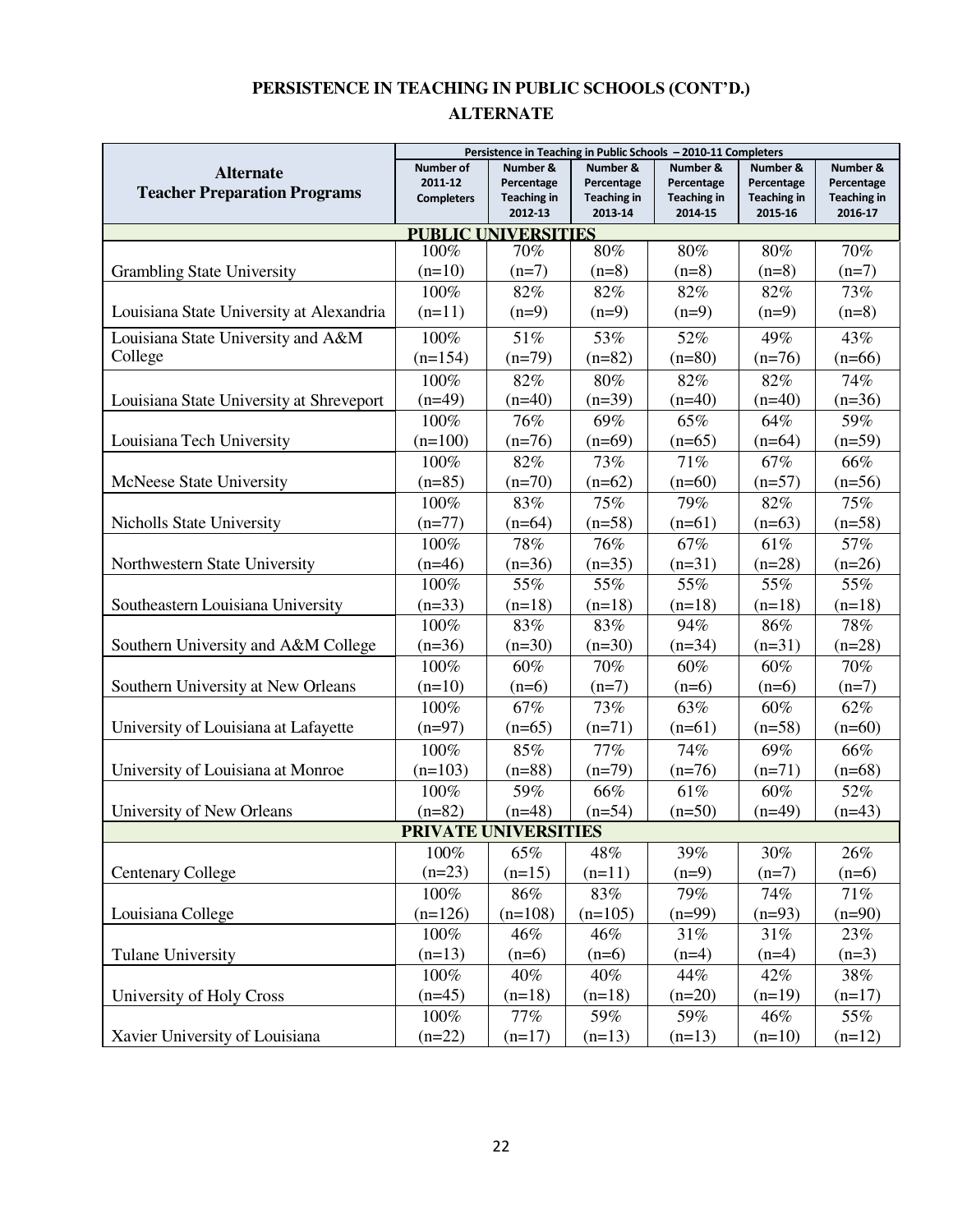# **PERSISTENCE IN TEACHING IN PUBLIC SCHOOLS (CONT'D.) ALTERNATE**

| <b>PRIVATE PROVIDERS</b>                |           |           |           |          |           |          |  |  |  |
|-----------------------------------------|-----------|-----------|-----------|----------|-----------|----------|--|--|--|
| Louisiana Resource Center for Educators | 100%      | 69%       | 66%       | 65%      | 60%       | 58%      |  |  |  |
|                                         | $(n=147)$ | $(n=101)$ | $(n=97)$  | $(n=95)$ | $(n=88)$  | $(n=85)$ |  |  |  |
| The New Teacher Project                 | 100%      | 86%       | 56%       | 43%      | N/A       | $30\%$   |  |  |  |
|                                         | $(n=231)$ | (n=198)   | $(n=130)$ | $(n=99)$ | $(n=N/A)$ | $(n=70)$ |  |  |  |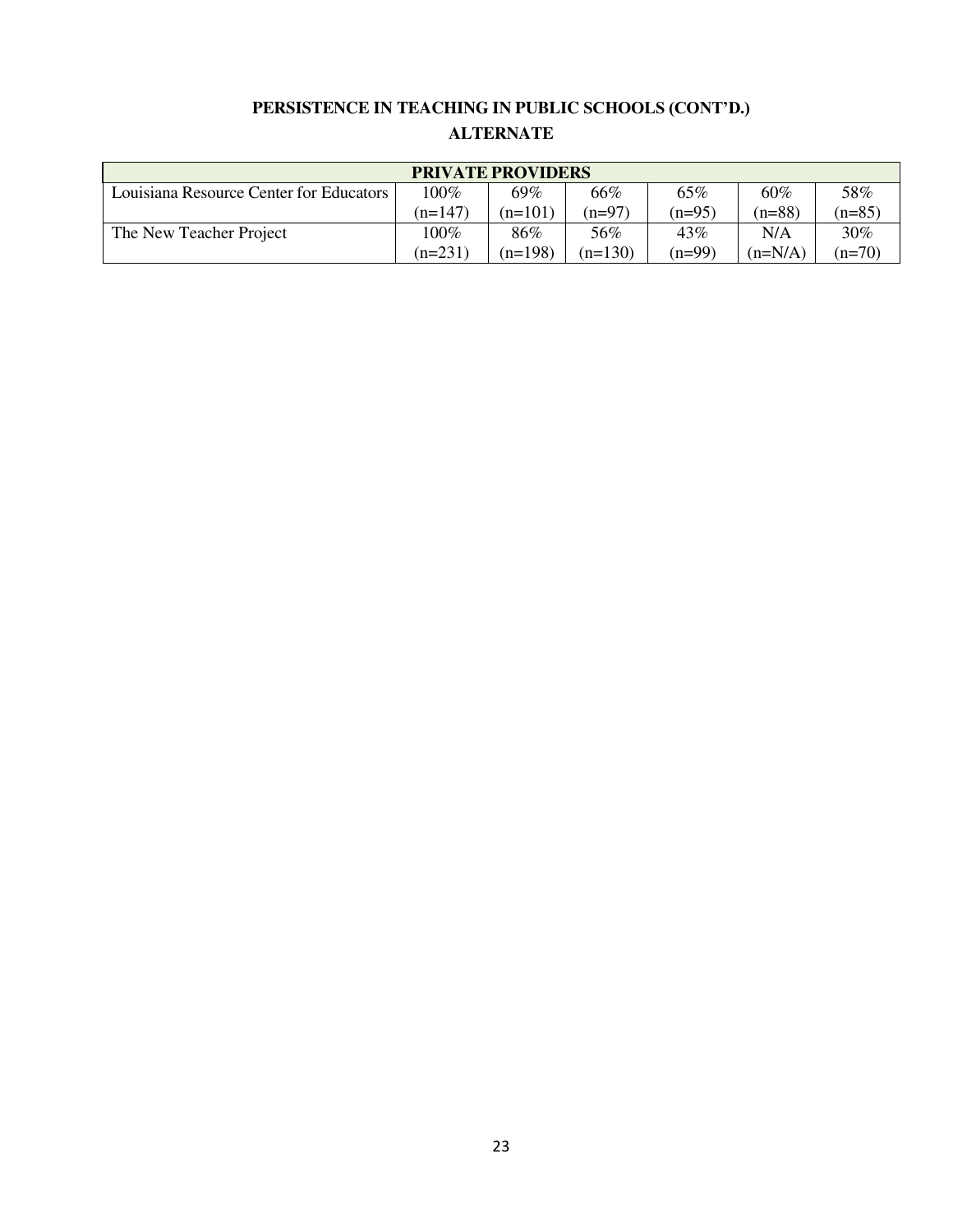The Louisiana Department of Education states that Compass is Louisiana's educator support and evaluation system designed to provide all educators with regular, meaningful feedback on their performance [\(http://www.louisianabelieves.com/teaching/compass\)](http://www.louisianabelieves.com/teaching/compass). Under this system, every teacher in public schools in Louisiana is evaluated annually using a four-tiered rating – Highly Effective, Effective: Proficient, Effective: Emerging, and Ineffective. Half of the evaluation is based on achievement of student learning targets to generate the Compass Student Outcome score and half of the evaluation is based on observations by teachers' supervisors using the appropriate Compass rubric to generate a Compass Professional Practice score. The two scores are combined to generate Compass Final Evaluation Scores that range from 1.00 to 4.00.

The first chart identifies the mean Compass Student Growth scores of all first and second year teachers who taught in 2014-15, 2015-16 and 2016-17 and completed undergraduate teacher preparation programs during or before 2015-16. In addition, it identifies the percentage of first and second year teachers who obtained Compass Student Growth scores in each of the four effectiveness levels after completing their undergraduate teacher preparation programs.

The next chart identifies the mean Compass Professional Practice scores of all first and second year teachers who taught in 2014-15, 2015-16 and 2016-17 and completed undergraduate teacher preparation programs during or before 2015-16. In addition, it identifies the percentage of first and second year teachers who obtained Compass Professional Practices scores in each of the four effectiveness levels after completing their undergraduate teacher preparation programs.

The chart on the next page identifies the mean Compass Final Evaluation scores of all first and second year teachers who taught in 2014-15, 2015-16 and 2016-17 and completed undergraduate teacher preparation programs during or before 2015-16. In addition, it identifies the percentage of first and second year teachers who obtained Compass Final Evaluation scores in each of the four effectiveness levels after completing their undergraduate teacher preparation programs.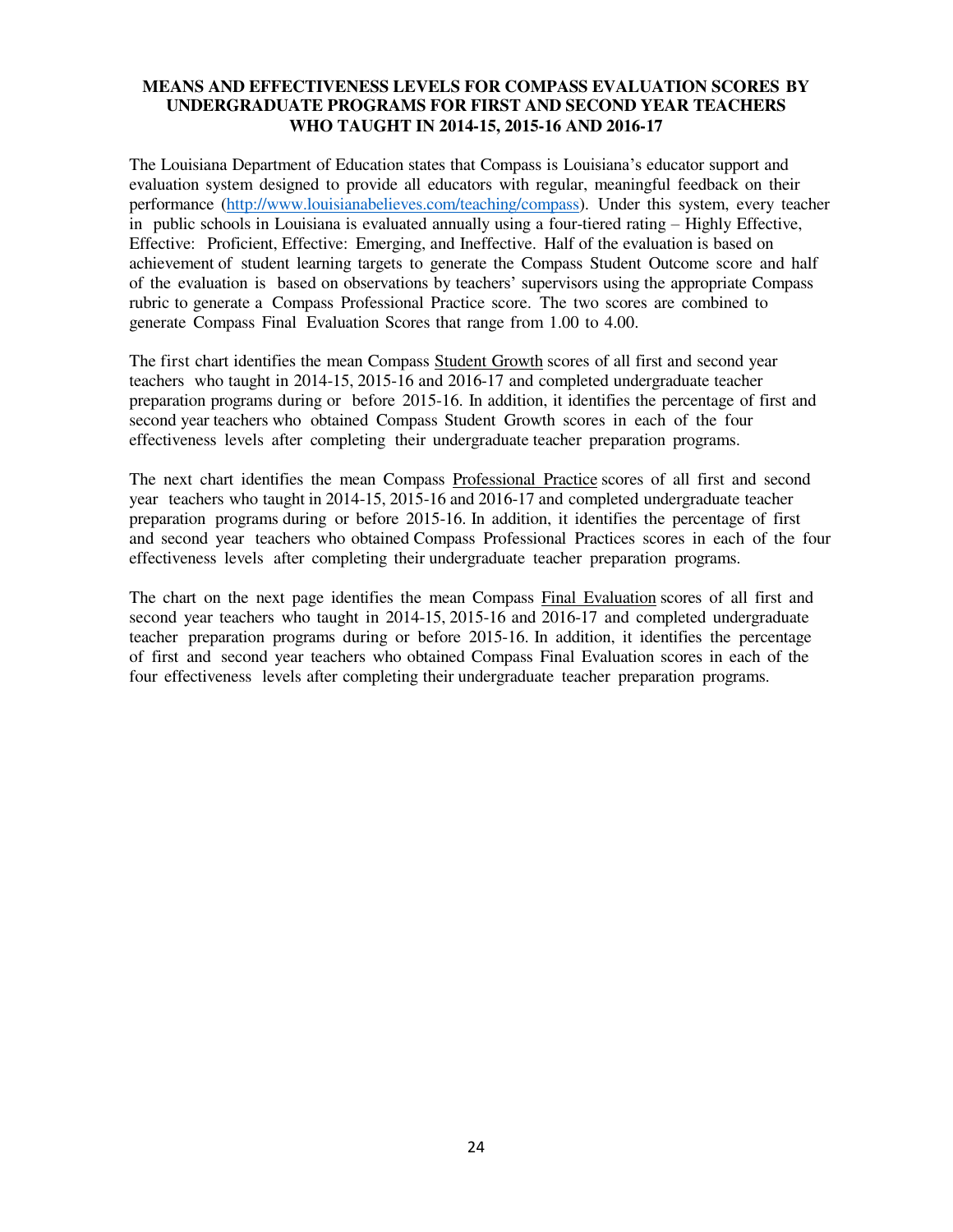#### **UNDERGRADUATE PROGRAMS**

#### **COMPASS STUDENT GROWTH (GRADES K-12 – ALL CERTIFICATION AREAS)**

|                                  | <b>Compass Student Growth</b> |                             |                                     |                   |                  |  |  |  |  |  |  |
|----------------------------------|-------------------------------|-----------------------------|-------------------------------------|-------------------|------------------|--|--|--|--|--|--|
| <b>Undergraduate Teacher</b>     |                               |                             | <b>Compass Effectiveness Levels</b> |                   |                  |  |  |  |  |  |  |
| <b>Preparation Programs</b>      | Mean &                        |                             | <b>Effective:</b>                   | <b>Effective:</b> | <b>Highly</b>    |  |  |  |  |  |  |
|                                  | <b>Number</b>                 | <b>Ineffective</b>          | <b>Emerging</b>                     | <b>Proficient</b> | <b>Effective</b> |  |  |  |  |  |  |
| <b>PUBLIC UNIVERSITIES</b>       |                               |                             |                                     |                   |                  |  |  |  |  |  |  |
| <b>Grambling State</b>           | 3.3                           | 4%                          | 4%                                  | 29%               | 62%              |  |  |  |  |  |  |
| University                       | $(n=45)$                      | $(n=\leq 10)$               | $(n=\leq 10)$                       | $(n=13)$          | $(n=28)$         |  |  |  |  |  |  |
| Louisiana State University       | $\overline{3.3}$              | $1\%$                       | 9%                                  | 28%               | $62\%$           |  |  |  |  |  |  |
| at Alexandria                    | $(n=96)$                      | $(n=\leq 10)$               | $(n=\leq 10)$                       | $(n=27)$          | $(n=59)$         |  |  |  |  |  |  |
| Louisiana State University       | 3.3                           | 2%                          | 9%                                  | 29%               | 61%              |  |  |  |  |  |  |
| and A&M College                  | $(n=537)$                     | $(n=10)$                    | $(n=46)$                            | $(n=155)$         | $(n=326)$        |  |  |  |  |  |  |
| Louisiana State University       | $\overline{3.5}$              | $0\%$                       | 5%                                  | 28%               | 68%              |  |  |  |  |  |  |
| at Shreveport                    | $(n=177)$                     | $(n=\leq 10)$               | $(n=\leq 10)$                       | $(n=49)$          | $(n=120)$        |  |  |  |  |  |  |
| Louisiana Tech University        | $\overline{3.4}$              | $1\%$                       | 5%                                  | 28%               | 66%              |  |  |  |  |  |  |
|                                  | $(n=256)$                     | $(n=\leq 10)$               | $(n=12)$                            | $(n=72)$          | $(n=170)$        |  |  |  |  |  |  |
| McNeese State University         | 3.4                           | $1\%$                       | 10%                                 | 19%               | 70%              |  |  |  |  |  |  |
|                                  | $(n=360)$                     | $(n=\leq 10)$               | $(n=36)$                            | $(n=67)$          | $(n=252)$        |  |  |  |  |  |  |
| Nicholls State University        | 3.1                           | 3%                          | 13%                                 | 37%               | 48%              |  |  |  |  |  |  |
|                                  | $(n=353)$                     | $(n=10)$                    | $(n=44)$                            | $(n=129)$         | $(n=170)$        |  |  |  |  |  |  |
| Northwestern State               | 3.2                           | 4%                          | 15%                                 | 29%               | 53%              |  |  |  |  |  |  |
| University                       | $(n=170)$                     | $(n=\leq 10)$               | $(n=25)$                            | $(n=49)$          | $(n=90)$         |  |  |  |  |  |  |
| Southeastern Louisiana           | 3.3                           | 2%                          | 7%                                  | 33%               | 58%              |  |  |  |  |  |  |
| University                       | $(n=740)$                     | $(n=15)$                    | $(n=53)$                            | $(n=242)$         | $(n=430)$        |  |  |  |  |  |  |
| Southern University and          | 3.2                           | 4%                          | $\overline{6\%}$                    | 44%               | 46%              |  |  |  |  |  |  |
| A&M College                      | $(n=52)$                      | $(n=\leq 10)$               | $(n=\leq 10)$                       | $(n=23)$          | $(n=24)$         |  |  |  |  |  |  |
| Southern University at           | $\overline{3.0}$              | $\overline{6\%}$            | 17%                                 | 33%               | 44%              |  |  |  |  |  |  |
| New Orleans                      | $(n=36)$                      | $(n=\leq 10)$               | $(n=\leq 10)$                       | $(n=12)$          | $(n=16)$         |  |  |  |  |  |  |
| University of Louisiana at       | $\overline{3.3}$              | 2%                          | 10%                                 | 32%               | 57%              |  |  |  |  |  |  |
| Lafayette                        | $(n=717)$                     | $(n=13)$                    | $(n=72)$                            | $(n=227)$         | $(n=405)$        |  |  |  |  |  |  |
| University of Louisiana at       | 3.2                           | 3%                          | 10%                                 | 29%               | 58%              |  |  |  |  |  |  |
| Monroe                           | $(n=244)$                     | $(n=\leq 10)$               | $(n=25)$                            | $(n=70)$          | $(n=142)$        |  |  |  |  |  |  |
| <b>University of New Orleans</b> | 2.9                           | $\overline{5\%}$            | 18%                                 | 40%               | 37%              |  |  |  |  |  |  |
|                                  | $(n=211)$                     | $(n=10)$                    | $(n=38)$                            | $(n=84)$          | $(n=79)$         |  |  |  |  |  |  |
|                                  |                               | <b>PRIVATE UNIVERSITIES</b> |                                     |                   |                  |  |  |  |  |  |  |
| Louisiana College                | $\overline{3.4}$              | $0\%$                       | 11%                                 | 25%               | 64%              |  |  |  |  |  |  |
|                                  | $(n=56)$                      | $(n=\leq 10)$               | $(n=\leq 10)$                       | $(n=14)$          | $(n=36)$         |  |  |  |  |  |  |
| University of Holy Cross         | 3.0                           | $0\%$                       | 21%                                 | 43%               | 36%              |  |  |  |  |  |  |
|                                  | $(n=47)$                      | $(n=\leq 10)$               | $(n=10)$                            | $(n=20)$          | $(n=17)$         |  |  |  |  |  |  |
| Xavier University                | 3.5                           | $0\%$                       | $0\%$                               | 36%               | 64%              |  |  |  |  |  |  |
|                                  | $(n=11)$                      | $(n=\leq 10)$               | $(n=\leq 10)$                       | $(n=\leq 10)$     | $(n=\leq 10)$    |  |  |  |  |  |  |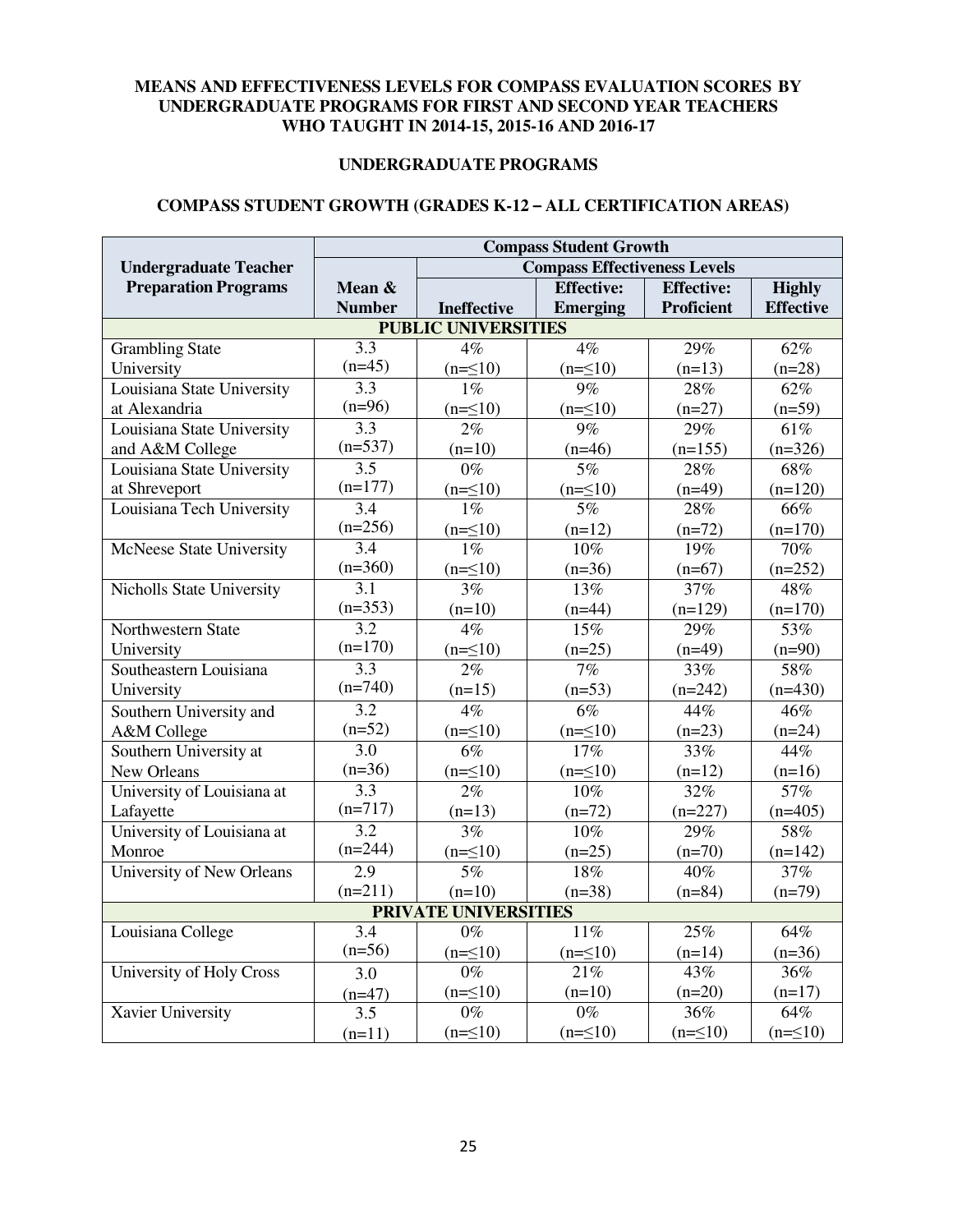#### **UNDERGRADUATE PROGRAMS (CONT'D.)**

#### **COMPASS PROFESSIONAL PRACTICE (GRADES K-12 – ALL CERTIFICATION AREAS)**

|                                  | <b>Compass Professional Practice</b> |                             |                                     |                   |                  |  |  |  |  |  |  |
|----------------------------------|--------------------------------------|-----------------------------|-------------------------------------|-------------------|------------------|--|--|--|--|--|--|
| <b>Undergraduate Teacher</b>     |                                      |                             | <b>Compass Effectiveness Levels</b> |                   |                  |  |  |  |  |  |  |
| <b>Preparation Programs</b>      | Mean &                               |                             | <b>Effective:</b>                   | <b>Effective:</b> | <b>Highly</b>    |  |  |  |  |  |  |
|                                  | <b>Number</b>                        | <b>Ineffective</b>          | <b>Emerging</b>                     | <b>Proficient</b> | <b>Effective</b> |  |  |  |  |  |  |
| <b>PUBLIC UNIVERSITIES</b>       |                                      |                             |                                     |                   |                  |  |  |  |  |  |  |
| <b>Grambling State</b>           | $\overline{2.9}$                     | $\overline{0\%}$            | 18%                                 | 73%               | $9\%$            |  |  |  |  |  |  |
| University                       | $(n=45)$                             | $(n=\leq 10)$               | $(n=\leq 10)$                       | $(n=33)$          | $(n=\leq 10)$    |  |  |  |  |  |  |
| Louisiana State University       | 3.3                                  | $0\%$                       | $6\%$                               | 56%               | 38%              |  |  |  |  |  |  |
| at Alexandria                    | $(n=96)$                             | $(n=\leq 10)$               | $(n=\leq 10)$                       | $(n=54)$          | $(n=36)$         |  |  |  |  |  |  |
| Louisiana State University       | 3.1                                  | $0\%$                       | 11%                                 | 62%               | 27%              |  |  |  |  |  |  |
| and A&M College                  | $(n=537)$                            | $(n=\leq 10)$               | $(n=60)$                            | $(n=330)$         | $(n=146)$        |  |  |  |  |  |  |
| Louisiana State University       | $\overline{3.3}$                     | $\overline{0\%}$            | $\overline{6\%}$                    | 48%               | 46%              |  |  |  |  |  |  |
| at Shreveport                    | $(n=177)$                            | $(n=\leq 10)$               | $(n=11)$                            | $(n=85)$          | $(n=81)$         |  |  |  |  |  |  |
| Louisiana Tech University        | 3.2                                  | $0\%$                       | 6%                                  | 59%               | 35%              |  |  |  |  |  |  |
|                                  | $(n=256)$                            | $(n=\leq 10)$               | $(n=16)$                            | $(n=150)$         | $(n=89)$         |  |  |  |  |  |  |
| McNeese State University         | 3.3                                  | 1%                          | 6%                                  | 48%               | 45%              |  |  |  |  |  |  |
|                                  | $(n=360)$                            | $(n=\leq 10)$               | $(n=23)$                            | $(n=173)$         | $(n=161)$        |  |  |  |  |  |  |
| Nicholls State University        | $\overline{3.0}$                     | $\overline{0\%}$            | 12%                                 | 72%               | 16%              |  |  |  |  |  |  |
|                                  | $(n=353)$                            | $(n=\leq 10)$               | $(n=41)$                            | $(n=254)$         | $(n=58)$         |  |  |  |  |  |  |
| Northwestern State               | 3.1                                  | 1%                          | 11%                                 | 61%               | 27%              |  |  |  |  |  |  |
| University                       | $(n=170)$                            | $(n=\leq 10)$               | $(n=19)$                            | $(n=104)$         | $(n=45)$         |  |  |  |  |  |  |
| Southeastern Louisiana           | $\overline{3.1}$                     | $0\%$                       | 13%                                 | 59%               | 28%              |  |  |  |  |  |  |
| University                       | $(n=740)$                            | $(n=\leq 10)$               | $(n=98)$                            | $(n=433)$         | $(n=209)$        |  |  |  |  |  |  |
| Southern University and          | 3.1                                  | 2%                          | 8%                                  | 62%               | 29%              |  |  |  |  |  |  |
| A&M College                      | $(n=52)$                             | $(n=\leq 10)$               | $(n=\leq 10)$                       | $(n=32)$          | $(n=15)$         |  |  |  |  |  |  |
| Southern University at           | $\overline{2.9}$                     | $\overline{0\%}$            | 17%                                 | 67%               | 17%              |  |  |  |  |  |  |
| New Orleans                      | $(n=36)$                             | $(n=\leq 10)$               | $(n=\leq 10)$                       | $(n=24)$          | $(n=\leq 10)$    |  |  |  |  |  |  |
| University of Louisiana at       | 3.2                                  | $0\%$                       | 9%                                  | 61%               | 30%              |  |  |  |  |  |  |
| Lafayette                        | $(n=717)$                            | $(n=\leq 10)$               | $(n=67)$                            | $(n=434)$         | $(n=214)$        |  |  |  |  |  |  |
| University of Louisiana at       | $\overline{3.2}$                     | $0\%$                       | 7%                                  | 57%               | 36%              |  |  |  |  |  |  |
| Monroe                           | $(n=244)$                            | $(n=\leq 10)$               | $(n=17)$                            | $(n=138)$         | $(n=88)$         |  |  |  |  |  |  |
| <b>University of New Orleans</b> | 3.0                                  | $1\%$                       | $\overline{13\%}$                   | 66%               | 20%              |  |  |  |  |  |  |
|                                  | $(n=211)$                            | $(n=\leq 10)$               | $(n=28)$                            | $(n=139)$         | $(n=42)$         |  |  |  |  |  |  |
|                                  |                                      | <b>PRIVATE UNIVERSITIES</b> |                                     |                   |                  |  |  |  |  |  |  |
| Louisiana College                | $\overline{3.4}$                     | $0\%$                       | 5%                                  | 45%               | 50%              |  |  |  |  |  |  |
|                                  | $(n=56)$                             | $(n=\leq 10)$               | $(n=\leq 10)$                       | $(n=25)$          | $(n=28)$         |  |  |  |  |  |  |
| University of Holy Cross         | 3.1                                  | $0\%$                       | 11%                                 | 62%               | 28%              |  |  |  |  |  |  |
|                                  | $(n=47)$                             | $(n=\leq 10)$               | $(n=≤10)$                           | $(n=29)$          | $(n=13)$         |  |  |  |  |  |  |
| <b>Xavier University</b>         | 3.1                                  | $\overline{0\%}$            | $0\%$                               | 64%               | 36%              |  |  |  |  |  |  |
|                                  | $(n=11)$                             | $(n=\leq 10)$               | $(n=\leq 10)$                       | $(n=\leq 10)$     | $(n=\leq 10)$    |  |  |  |  |  |  |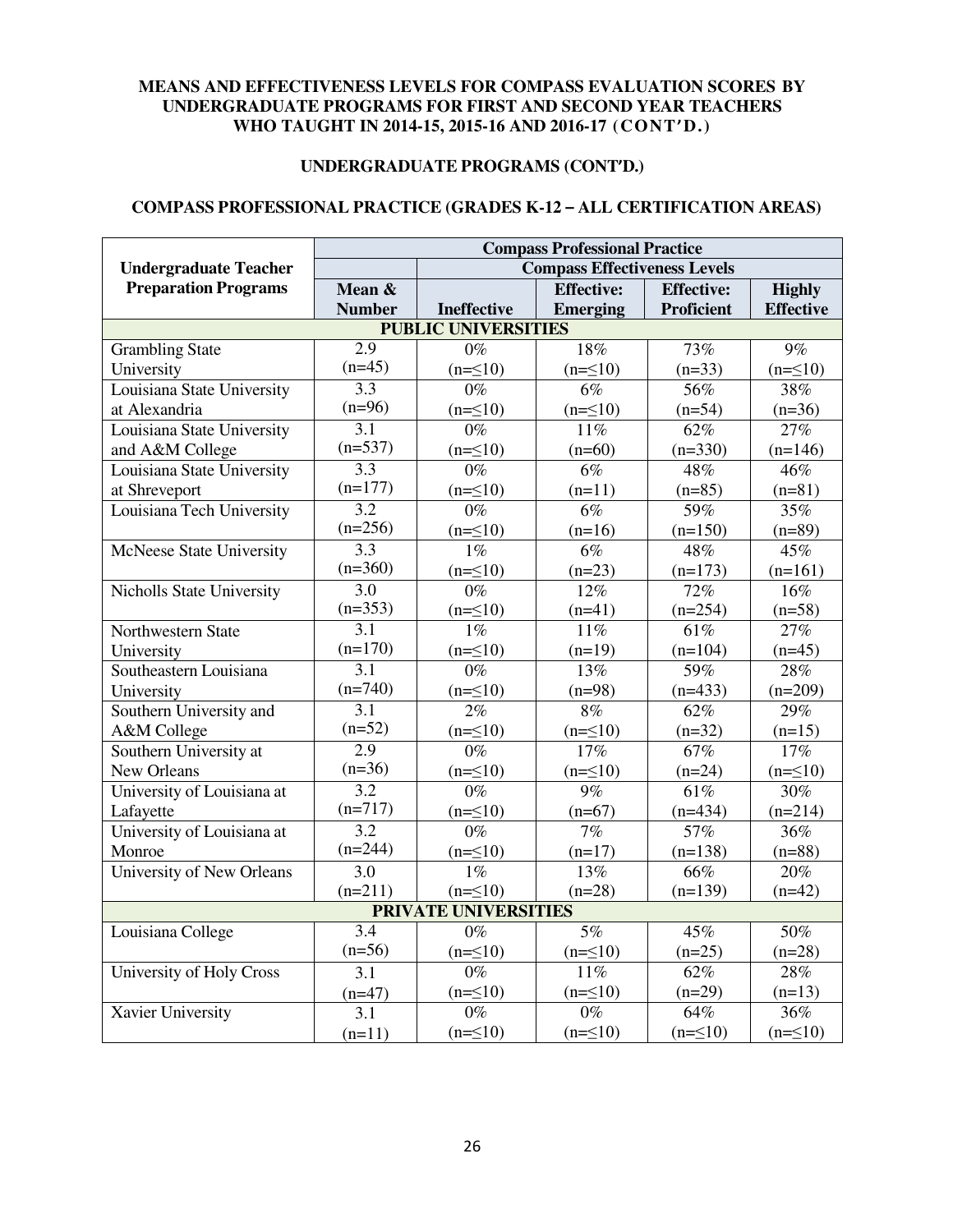#### **UNDERGRADUATE PROGRAMS (CONT'D.)**

#### **COMPASS FINAL EVALUATION (GRADES K-12 – ALL CERTIFICATION AREAS)**

|                                  | <b>Compass Final Evaluation</b>     |                             |                   |                   |                  |  |  |
|----------------------------------|-------------------------------------|-----------------------------|-------------------|-------------------|------------------|--|--|
| <b>Undergraduate Teacher</b>     | <b>Compass Effectiveness Levels</b> |                             |                   |                   |                  |  |  |
| <b>Preparation Programs</b>      | Mean &                              |                             | <b>Effective:</b> | <b>Effective:</b> | <b>Highly</b>    |  |  |
|                                  | <b>Number</b>                       | Ineffective                 | <b>Emerging</b>   | <b>Proficient</b> | <b>Effective</b> |  |  |
|                                  |                                     | <b>PUBLIC UNIVERSITIES</b>  |                   |                   |                  |  |  |
| <b>Grambling State</b>           | $\overline{3.1}$                    | 2%                          | 9%                | 64%               | 24%              |  |  |
| University                       | $(n=45)$                            | $(n=\leq 10)$               | $(n=\leq 10)$     | $(n=29)$          | $(n=11)$         |  |  |
| Louisiana State University       | $\overline{3.3}$                    | $0\%$                       | 10%               | 45%               | 45%              |  |  |
| at Alexandria                    | $(n=96)$                            | $(n=\leq 10)$               | $(n=10)$          | $(n=43)$          | $(n=43)$         |  |  |
| Louisiana State University       | 3.3                                 | $\overline{1\%}$            | 9%                | 53%               | 37%              |  |  |
| and A&M College                  | $(n=537)$                           | $(n=\leq 10)$               | $(n=46)$          | $(n=286)$         | $(n=199)$        |  |  |
| Louisiana State University       | 3.4                                 | $\overline{0\%}$            | $\overline{6\%}$  | 45%               | 49%              |  |  |
| at Shreveport                    | $(n=177)$                           | $(n=\leq 10)$               | $(n=11)$          | $(n=80)$          | $(n=86)$         |  |  |
| Louisiana Tech University        | $\overline{3.4}$                    | $0\%$                       | 4%                | 51%               | 45%              |  |  |
|                                  | $(n=256)$                           | $(n=\leq 10)$               | $(n=11)$          | $(n=130)$         | $(n=114)$        |  |  |
| <b>McNeese State University</b>  | $\overline{3.4}$                    | $1\overline{\%}$            | $\overline{7\%}$  | 38%               | 54%              |  |  |
|                                  | $(n=360)$                           | $(n=\leq 10)$               | $(n=26)$          | $(n=135)$         | $(n=195)$        |  |  |
| <b>Nicholls State University</b> | $\overline{3.1}$                    | $0\%$                       | 14%               | 61%               | 25%              |  |  |
|                                  | $(n=353)$                           | $(n=\leq 10)$               | $(n=48)$          | $(n=215)$         | $(n=89)$         |  |  |
| Northwestern State               | 3.2                                 | 2%                          | 11%               | 49%               | 38%              |  |  |
| University                       | $(n=170)$                           | $(n=\leq 10)$               | $(n=19)$          | $(n=83)$          | $(n=64)$         |  |  |
| Southeastern Louisiana           | $\overline{3.3}$                    | $1\%$                       | 8%                | 58%               | 34%              |  |  |
| University                       | $(n=740)$                           | $(n=\leq 10)$               | $(n=57)$          | $(n=428)$         | $(n=251)$        |  |  |
| Southern University and          | 3.2                                 | 2%                          | 8%                | 62%               | 29%              |  |  |
| A&M College                      | $(n=52)$                            | $(n=\leq 10)$               | $(n=\leq 10)$     | $(n=32)$          | $(n=15)$         |  |  |
| Southern University at           | $\overline{3.0}$                    | 3%                          | 14%               | 61%               | 22%              |  |  |
| New Orleans                      | $(n=36)$                            | $(n=\leq 10)$               | $(n=\leq 10)$     | $(n=22)$          | $(n=\leq 10)$    |  |  |
| University of Louisiana at       | 3.3                                 | $0\%$                       | 10%               | 53%               | 37%              |  |  |
| Lafayette                        | $(n=717)$                           | $(n=\leq 10)$               | $(n=73)$          | $(n=378)$         | $(n=264)$        |  |  |
| University of Louisiana at       | 3.3                                 | $1\%$                       | 11%               | 46%               | 42%              |  |  |
| Monroe                           | $(n=244)$                           | $(n=\leq 10)$               | $(n=26)$          | $(n=113)$         | $(n=103)$        |  |  |
| <b>University of New Orleans</b> | 3.0                                 | 3%                          | $\overline{15\%}$ | 63%               | 19%              |  |  |
|                                  | $(n=211)$                           | $(n=\leq 10)$               | $(n=32)$          | $(n=133)$         | $(n=40)$         |  |  |
|                                  |                                     | <b>PRIVATE UNIVERSITIES</b> |                   |                   |                  |  |  |
| Louisiana College                | 3.4                                 | $0\%$                       | 4%                | 48%               | 48%              |  |  |
|                                  | $(n=56)$                            | $(n=\leq 10)$               | $(n=\leq 10)$     | $(n=27)$          | $(n=27)$         |  |  |
| University of Holy Cross         | 3.1                                 | $0\%$                       | 15%               | 60%               | 26%              |  |  |
|                                  | $(n=47)$                            | $(n=\leq 10)$               | $(n=\leq 10)$     | $(n=28)$          | $(n=12)$         |  |  |
| <b>Xavier University</b>         | 3.4                                 | $\overline{0\%}$            | $\overline{0\%}$  | 64%               | 36%              |  |  |
|                                  | $(n=11)$                            | $(n=\leq 10)$               | $(n=\leq 10)$     | $(n=\leq 10)$     | $(n=\leq 10)$    |  |  |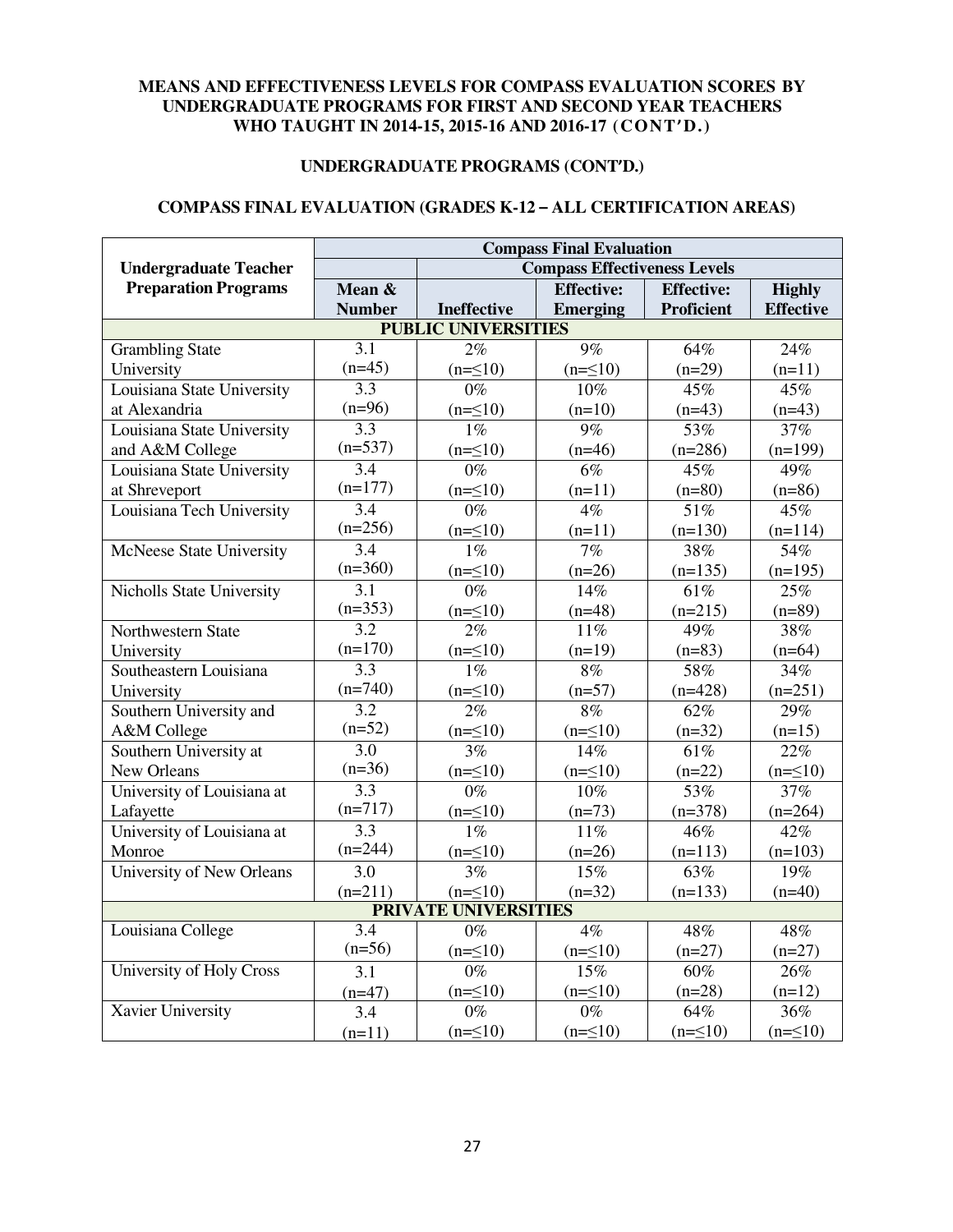The Louisiana Department of Education states that Compass is Louisiana's educator support and evaluation system designed to provide all educators with regular, meaningful feedback on their performance [\(http://www.louisianabelieves.com/teaching/compass\)](http://www.louisianabelieves.com/teaching/compass). Under this system, every teacher in public schools in Louisiana is evaluated annually using a four-tiered rating – Highly Effective, Effective: Proficient, Effective: Emerging, and Ineffective. Half of the evaluation is based on achievement student learning targets to generate the Compass Student Growth score and half of the evaluation is based on observations by their supervisor using the appropriate Compass rubric to generate a Compass Professional Practice score. The two scores are averaged to generate a Compass Final Evaluation Scores that ranges from 1.00 to 4.00.

The results in the following tables represent new teachers in grades K-12 for all areas of certification.

The first chart identifies the mean Compass Student Growth scores of all first and second year teachers who taught in 2014-15, 2015-16 and 2016 -17 and completed alternate teacher preparation programs during or before 2015-16. In addition, it identifies the percentage of first and second year teachers who obtained Compass Student Growth scores in each of the four effectiveness levels after completing their alternate teacher preparation programs.

The next chart identifies the mean Compass Professional Practice scores of all first and second year teachers who taught in 2014-15, 2015-16 and 2016-17 and completed alternate teacher preparation programs during or before 2015-16. In addition, the following chart identifies the percentage of first and second year teachers who obtained Compass Professional Practices scores in each of the four effectiveness levels after completing their alternate teacher preparation programs.

The chart on the next page identifies the mean Compass Final Evaluation scores of all first and second year teachers who taught in 2014-15, 2015-16 and 2016-17 and completed alternate teacher preparation programs during or before 2015-16. In addition, it identifies the percentage of first and second year teachers who obtained Compass Final Evaluation scores in each of the four effectiveness levels after completing their alternate teacher preparation programs.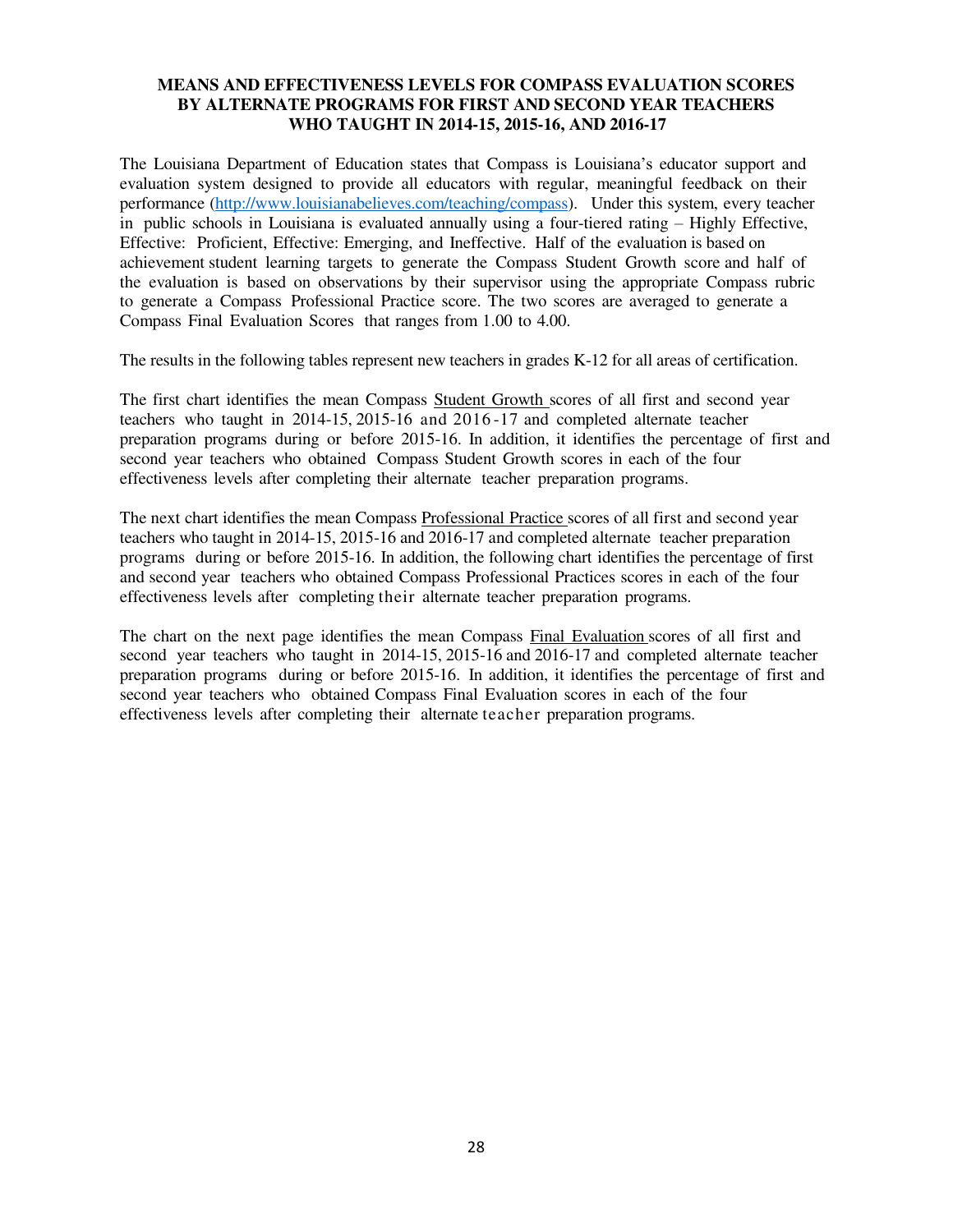#### **ALTERNATE PROGRAMS**

#### **COMPASS STUDENT GROWTH (GRADES K-12 – ALL CERTIFICATION AREAS)**

|                                   | <b>COMPASS STUDENT GROWTH</b> |                                     |                  |                   |                  |  |  |
|-----------------------------------|-------------------------------|-------------------------------------|------------------|-------------------|------------------|--|--|
| <b>Alternate Teacher</b>          |                               | <b>Compass Effectiveness Levels</b> |                  |                   |                  |  |  |
| <b>Preparation Programs</b>       | Mean &                        |                                     | <b>Effective</b> | <b>Effective</b>  | <b>Highly</b>    |  |  |
|                                   | <b>Number</b>                 | Ineffective                         | <b>Emerging</b>  | <b>Proficient</b> | <b>Effective</b> |  |  |
|                                   | <b>PUBLIC UNIVERSITIES</b>    |                                     |                  |                   |                  |  |  |
| <b>Grambling State University</b> | 3.2                           | 6%                                  | 3%               | 39%               | 52%              |  |  |
| - Masters of Arts in              | $(n=33)$                      | $(n = 10)$                          | $(n = 510)$      | $(n=13)$          | $(n=17)$         |  |  |
| Teaching                          |                               |                                     |                  |                   |                  |  |  |
| Louisiana State University        | 3.2                           | 0%                                  | 9%               | 35%               | 57%              |  |  |
| at Alexandria -                   | $(n=23)$                      | $(n = 10)$                          | $(n = 510)$      | $(n = 510)$       | $(n=13)$         |  |  |
| Certification-Only                |                               |                                     |                  |                   |                  |  |  |
| Louisiana State University        | 3.3                           | 1%                                  | 10%              | 35%               | 54%              |  |  |
| and A&M College - Master          | $(n=168)$                     | $(n = 10)$                          | $(n=17)$         | $(n=58)$          | $(n=91)$         |  |  |
| of Arts in Teaching               |                               |                                     |                  |                   |                  |  |  |
| Louisiana State University        | 3.4                           | 0%                                  | 0%               | 44%               | 56%              |  |  |
| and $A&M$ College –               | $(n=27)$                      | $(n = 10)$                          | $(n = 10)$       | $(n=12)$          | $(n=15)$         |  |  |
| Certification-Only                |                               |                                     |                  |                   |                  |  |  |
| Louisiana State University        | 3.4                           | 1%                                  | 9%               | 23%               | 67%              |  |  |
| at Shreveport-                    | $(n=79)$                      | $(n = 10)$                          | $(n = 10)$       | $(n=18)$          | $(n=53)$         |  |  |
| Certification-Only                |                               |                                     |                  |                   |                  |  |  |
| Louisiana Tech University         | 3.5                           | 1%                                  | 4%               | 23%               | 72%              |  |  |
| Master of Arts in Teaching        | $(n=242)$                     | $(n = 510)$                         | $(n=10)$         | $(n=55)$          | $(n=175)$        |  |  |
| Louisiana Tech University         | 3.7                           | 0%                                  | 0%               | 15%               | 85%              |  |  |
| <b>Certification Only</b>         | $(n=26)$                      | $(n = 10)$                          | $(n = 510)$      | $(n = 10)$        | $(n=22)$         |  |  |
| McNeese State University-         | 3.6                           | 1%                                  | 8%               | 15%               | 76%              |  |  |
| Master of Arts in Teaching        | $(n=78)$                      | $(n = 10)$                          | $(n = 510)$      | $(n=12)$          | $(n=59)$         |  |  |
| McNeese State University-         | 3.6                           | 0%                                  | 4%               | 25%               | 71%              |  |  |
| Certification-Only                | $(n=80)$                      | $(n = 10)$                          | $(n = 10)$       | $(n=20)$          | $(n=57)$         |  |  |
| Nicholls State University-        | 3.0                           | 7%                                  | 10%              | 37%               | 47%              |  |  |
| Masters of Arts in Teaching       | $(n=60)$                      | $(n = 10)$                          | $(n = 510)$      | $(n=22)$          | $(n=28)$         |  |  |
| Nicholls State University-        | 3.3                           | 2%                                  | 6%               | 37%               | 54%              |  |  |
| Certification-Only                | $(n=94)$                      | $(n = 10)$                          | $(n = 10)$       | $(n=35)$          | $(n=51)$         |  |  |
| Northwestern State                | 3.4                           | 1%                                  | 10%              | 24%               | 65%              |  |  |
| University - Masters of           | $(n=221)$                     | $(n = 10)$                          | $(n=21)$         | $(n=54)$          | $(n=144)$        |  |  |
| Arts in Teaching                  |                               |                                     |                  |                   |                  |  |  |
| Northwestern State                | 3.2                           | 4%                                  | 13%              | 24%               | 59%              |  |  |
| University - Practitioner         | $(n=70)$                      | $(n = 10)$                          | $(n = 510)$      | $(n=17)$          | $(n=41)$         |  |  |
| <b>Teacher Program</b>            |                               |                                     |                  |                   |                  |  |  |
| Southeastern Louisiana            | 3.5                           | 0%                                  | 2%               | 29%               | 70%              |  |  |
| University – Master of Arts       | $(n=56)$                      | $(n = 10)$                          | $(n = 510)$      | $(n=16)$          | $(n=39)$         |  |  |
| in Teaching                       |                               |                                     |                  |                   |                  |  |  |
| Southeastern Louisiana            | 3.4                           | 0%                                  | 2%               | 33%               | 64%              |  |  |
| University - Certification-       | $(n=45)$                      | $(n = 10)$                          | $(n = 510)$      | $(n=15)$          | $(n=29)$         |  |  |
| Only                              |                               |                                     |                  |                   |                  |  |  |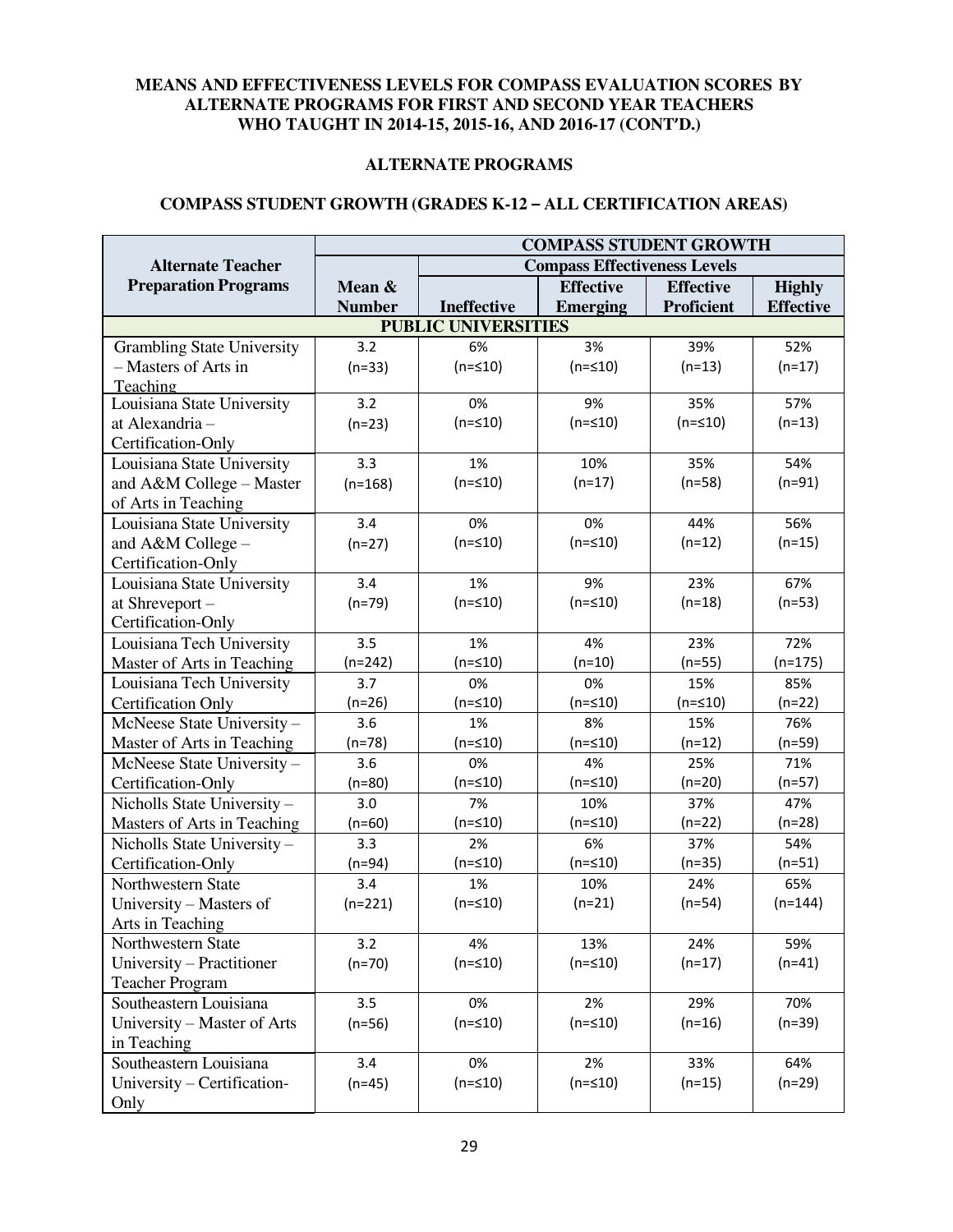#### **ALTERNATE PROGRAMS (CONT'D.)**

#### **COMPASS STUDENT GROWTH (GRADES K-12 – ALL CERTIFICATION AREAS) (CONT'D.)**

|                                     | <b>COMPASS STUDENT GROWTH</b>       |                            |                  |                   |                  |  |  |
|-------------------------------------|-------------------------------------|----------------------------|------------------|-------------------|------------------|--|--|
| <b>Alternate Teacher</b>            | <b>Compass Effectiveness Levels</b> |                            |                  |                   |                  |  |  |
| <b>Preparation Programs</b>         | Mean &                              |                            | <b>Effective</b> | <b>Effective</b>  | <b>Highly</b>    |  |  |
|                                     | <b>Number</b>                       | <b>Ineffective</b>         | <b>Emerging</b>  | <b>Proficient</b> | <b>Effective</b> |  |  |
|                                     |                                     | <b>PUBLIC UNIVERSITIES</b> |                  |                   |                  |  |  |
| Southern University                 | 3.1                                 | 3%                         | 16%              | 34%               | 47%              |  |  |
| and A&M College -                   | $(n=62)$                            | $(n=\leq 10)$              | $(n=10)$         | $(n=21)$          | $(n=29)$         |  |  |
| Certification-Only                  |                                     |                            |                  |                   |                  |  |  |
| Southern University of              | 2.9                                 | 8%                         | 17%              | 35%               | 41%              |  |  |
| New Orleans-                        | $(n=66)$                            | $(n=\leq 10)$              | $(n=11)$         | $(n=23)$          | $(n=27)$         |  |  |
| Certification-Only                  |                                     |                            |                  |                   |                  |  |  |
| University of Louisiana at          | 3.3                                 | 3%                         | $9\%$            | 33%               | 55%              |  |  |
| Lafayette - Certification-          | $(n=181)$                           | $(n=\leq 10)$              | $(n=16)$         | $(n=60)$          | $(n=99)$         |  |  |
| Only                                |                                     |                            |                  |                   |                  |  |  |
| University of Louisiana at          | 3.5                                 | $0\%$                      | $4\%$            | 25%               | 71%              |  |  |
| Lafayette - Master of Arts          | $(n=24)$                            | $(n=\leq 10)$              | $(n=\leq 10)$    | $(n=\leq 10)$     | $(n=17)$         |  |  |
| in Teaching                         |                                     |                            |                  |                   |                  |  |  |
| University of Louisiana at          | 3.3                                 | 4%                         | 7%               | 30%               | 59%              |  |  |
| Monroe – Master of Arts in          | $(n=148)$                           | $(n=\leq 10)$              | $(n=11)$         | $(n=44)$          | $(n=87)$         |  |  |
| Teaching                            |                                     |                            |                  |                   |                  |  |  |
| University of New Orleans           | 3.1                                 | 3%                         | 15%              | 35%               | 48%              |  |  |
| - Masters of Arts in Teaching       |                                     |                            | $(n=30)$         | $(n=70)$          | $(n=97)$         |  |  |
| University of New Orleans           | $(n=202)$<br>2.6                    | $(n=\leq 10)$<br>15%       | 23%              | 31%               | 31%              |  |  |
| - Certification-Only                |                                     | $(n=\leq 10)$              | $(n=\leq 10)$    |                   |                  |  |  |
|                                     | $(n=13)$                            |                            |                  | $(n=\leq 10)$     | $(n=\leq 10)$    |  |  |
| Centenary College - Master          | 3.4                                 | PRIVATE UNIVERSITIES<br>3% | 6%               | 33%               | 58%              |  |  |
| of Arts in Teaching                 | $(n=66)$                            | $(n=\leq 10)$              | $(n=\leq 10)$    | $(n=22)$          | $(n=38)$         |  |  |
| Louisiana College -                 | 3.4                                 | $1\%$                      | 8%               | 28%               | 63%              |  |  |
| <b>Practitioner Teacher Program</b> | $(n=506)$                           | $(n=\leq 10)$              | $(n=42)$         | $(n=141)$         | $(n=317)$        |  |  |
| Tulane University -                 | 3.0                                 | 5%                         | 18%              | 34%               | 42%              |  |  |
| <b>Certification Only</b>           | $(n=38)$                            | $(n=\leq 10)$              | $(n=\leq 10)$    | $(n=13)$          | $(n=16)$         |  |  |
| University of Holy Cross -          | 3.0                                 | 5%                         | 19%              | 28%               | 48%              |  |  |
| Certification-Only                  | $(n=58)$                            | $(n=\leq 10)$              | $(n=11)$         | $(n=16)$          | $(n=28)$         |  |  |
| Xavier University - Master          | 3.0                                 | 2%                         | 20%              | 41%               | 37%              |  |  |
| of Arts in Teaching                 | $(n=49)$                            | $(n = 510)$                | $(n=10)$         | $(n=20)$          | $(n=18)$         |  |  |
|                                     |                                     | <b>PRIVATE PROVIDERS</b>   |                  |                   |                  |  |  |
| Iteach Louisiana -                  | 3.2                                 | $4\%$                      | $9\%$            | 32%               | 55%              |  |  |
| <b>Practitioner Teacher</b>         |                                     | $(n=14)$                   | $(n=31)$         | $(n=111)$         | $(n=189)$        |  |  |
| Program                             | $(n=345)$                           |                            |                  |                   |                  |  |  |
| Louisiana Resource Center           | 3.3                                 | 2%                         | 11%              | 30%               | 57%              |  |  |
| for Educators - Practitioner        | $(n=532)$                           | $(n=13)$                   | $(n=57)$         | $(n=158)$         | $(n=304)$        |  |  |
| <b>Teacher Program</b>              |                                     |                            |                  |                   |                  |  |  |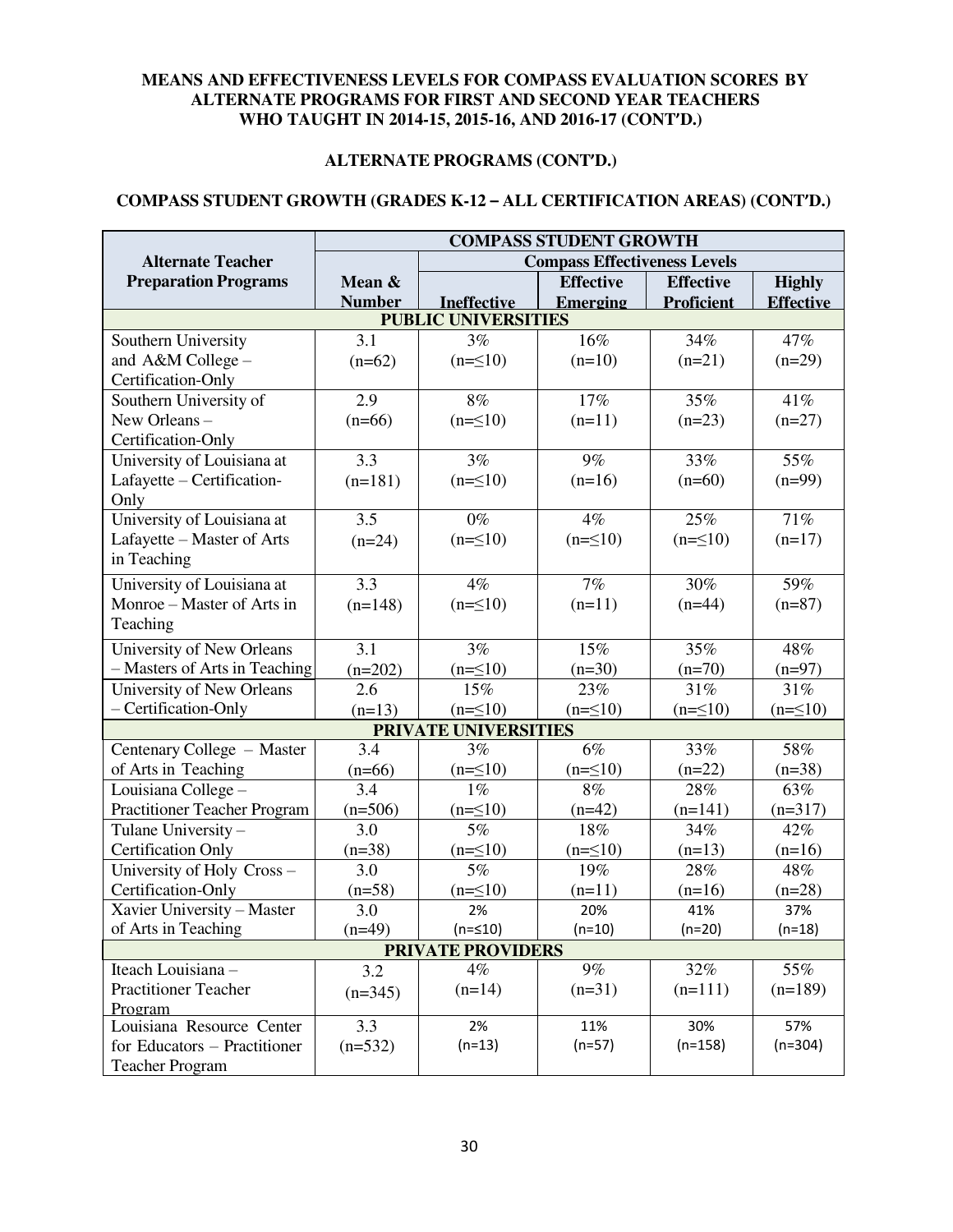#### **ALTERNATE PROGRAMS (CONT'D.)**

#### **COMPASS STUDENT GROWTH (GRADES K-12 – ALL CERTIFICATION AREAS) (CONT'D.)**

|                             | <b>COMPASS STUDENT GROWTH</b> |                            |                                     |                   |                  |  |
|-----------------------------|-------------------------------|----------------------------|-------------------------------------|-------------------|------------------|--|
| Alternate Teacher           |                               |                            | <b>Compass Effectiveness Levels</b> |                   |                  |  |
| <b>Preparation Programs</b> | Mean &                        |                            | <b>Effective</b>                    | <b>Effective</b>  | <b>Highly</b>    |  |
|                             | <b>Number</b>                 | <b>Ineffective</b>         | <b>Emerging</b>                     | <b>Proficient</b> | <b>Effective</b> |  |
|                             |                               | <b>PUBLIC UNIVERSITIES</b> |                                     |                   |                  |  |
| Relay Graduate School -     | 2.5                           | 7%                         | 43%                                 | 29%               | 21%              |  |
| <b>Practitioner Teacher</b> | $(n=14)$                      | $(n=\leq 10)$              | $(n=\leq 10)$                       | $(n=\leq 10)$     | $(n=\leq 10)$    |  |
| Program                     |                               |                            |                                     |                   |                  |  |
| <b>St. Bernard Parish</b>   | 3.3                           | $0\%$                      | $3\%$                               | 41%               | 56%              |  |
| School Board -              | $(n=32)$                      | $(n=\leq 10)$              | $(n=\leq 10)$                       | $(n=13)$          | $(n=18)$         |  |
| <b>Practitioner Teacher</b> |                               |                            |                                     |                   |                  |  |
| Program                     |                               |                            |                                     |                   |                  |  |
| The New Teacher Project     | 3.0                           | $4\%$                      | 16%                                 | 41%               | 39%              |  |
| - Practitioner Teacher      | $(n=362)$                     | $(n=14)$                   | $(n=57)$                            | $(n=150)$         | $(n=141)$        |  |
| Program                     |                               |                            |                                     |                   |                  |  |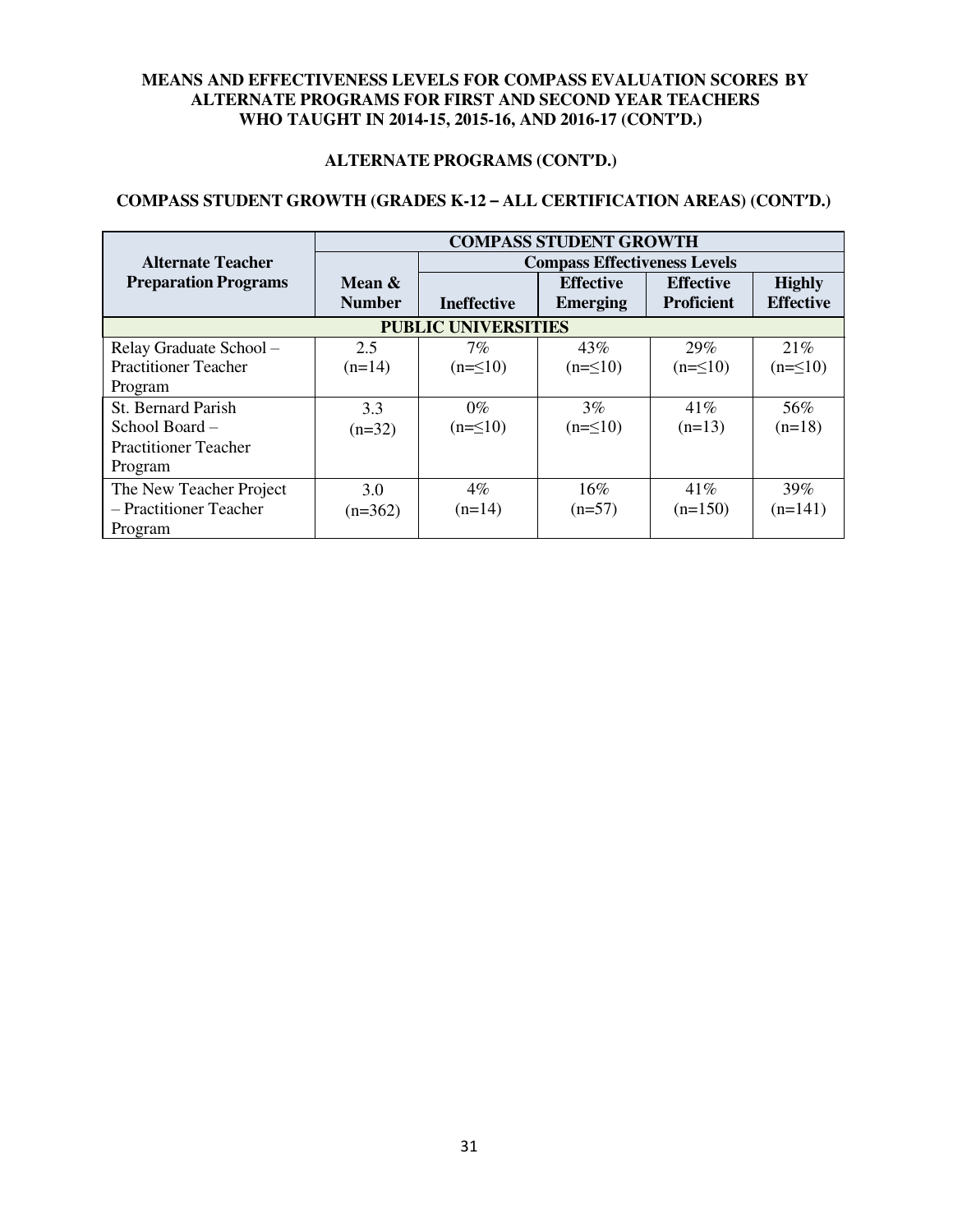#### **ALTERNATE PROGRAMS (CONT'D.)**

#### **COMPASS PROFESSIONAL PRACTICE (GRADES K-12 – ALL CERTIFICATION AREAS)**

|                                   | <b>COMPASS PROFESSIONAL PRACTICE</b> |                    |                  |                   |                  |  |  |
|-----------------------------------|--------------------------------------|--------------------|------------------|-------------------|------------------|--|--|
| <b>Alternate Teacher</b>          | <b>Compass Effectiveness Levels</b>  |                    |                  |                   |                  |  |  |
| <b>Preparation Program</b>        | Mean &                               |                    | <b>Effective</b> | <b>Effective</b>  | <b>Highly</b>    |  |  |
|                                   | <b>Number</b>                        | <b>Ineffective</b> | <b>Emerging</b>  | <b>Proficient</b> | <b>Effective</b> |  |  |
|                                   | <b>PUBLIC UNIVERSITIES</b>           |                    |                  |                   |                  |  |  |
| <b>Grambling State University</b> | 3.2                                  | 0%                 | 3%               | 73%               | 24%              |  |  |
|                                   | $(n=33)$                             | $(n = 10)$         | $(n = 10)$       | $(n=24)$          | $(n = 10)$       |  |  |
| Louisiana State University        | 3.2                                  | 0%                 | 0%               | 65%               | 35%              |  |  |
| at Alexandria -                   | $(n=23)$                             | $(n = 10)$         | $(n = 10)$       | $(n=15)$          | $(n = 10)$       |  |  |
| Certification-Only                |                                      |                    |                  |                   |                  |  |  |
| Louisiana State University        | 3.1                                  | 1%                 | 11%              | 54%               | 34%              |  |  |
| and A&M College - Master          | $(n=168)$                            | $(n = 10)$         | $(n=19)$         | $(n=91)$          | $(n=57)$         |  |  |
| of Arts in Teaching               |                                      |                    |                  |                   |                  |  |  |
| Louisiana State University        | 3.2                                  | 0%                 | 4%               | 67%               | 30%              |  |  |
| and A&M College -                 | $(n=27)$                             | $(n = 10)$         | $(n = 10)$       | $(n=18)$          | $(n = 10)$       |  |  |
| Certification-Only                |                                      |                    |                  |                   |                  |  |  |
| Louisiana State University        | 3.2                                  | 0%                 | 8%               | 56%               | 37%              |  |  |
| at Shreveport -                   | $(n=79)$                             | $(n = 10)$         | $(n = 510)$      | $(n=44)$          | $(n=29)$         |  |  |
| Certification-Only                |                                      |                    |                  |                   |                  |  |  |
| Louisiana Tech University         | 3.4                                  | 0%                 | 5%               | 38%               | 57%              |  |  |
| - Master of Arts in               | $(n=242)$                            | $(n = 10)$         | $(n=11)$         | $(n=92)$          | $(n=138)$        |  |  |
| Teaching                          |                                      |                    |                  |                   |                  |  |  |
| Louisiana Tech University         | 3.5                                  | 0%                 | 0%               | 46%               | 54%              |  |  |
| - Certification-Only              | $(n=26)$                             | $(n = 10)$         | $(n = 510)$      | $(n=12)$          | $(n=14)$         |  |  |
| McNeese State University-         | 3.4                                  | 0%                 | 6%               | 37%               | 56%              |  |  |
| Master of Arts in Teaching        | $(n=78)$                             | $(n = 10)$         | $(n = 510)$      | $(n=29)$          | $(n=44)$         |  |  |
| McNeese State University-         | 3.4                                  | 0%                 | 3%               | 45%               | 53%              |  |  |
| Certification-Only                | $(n=80)$                             | $(n = 10)$         | $(n = 10)$       | $(n=36)$          | $(n=42)$         |  |  |
| Nicholls State University-        | 3.2                                  | 0%                 | 10%              | 55%               | 35%              |  |  |
| Master of Arts in Teaching        | $(n=60)$                             | $(n = 10)$         | $(n = 510)$      | $(n=33)$          | $(n=21)$         |  |  |
| Nicholls State University-        | 3.1                                  | 0%                 | 7%               | 67%               | 26%              |  |  |
| Certification-Only                | $(n=94)$                             | $(n = 10)$         | $(n = 10)$       | $(n=63)$          | $(n=24)$         |  |  |
| Northwestern State                | 3.4                                  | 0%                 | 3%               | 53%               | 44%              |  |  |
| University - Master of            | $(n=221)$                            | $(n = 10)$         | $(n = 10)$       | $(n=116)$         | $(n=98)$         |  |  |
| Arts in Teaching                  |                                      |                    |                  |                   |                  |  |  |
| Northwestern State                | 3.2                                  | 1%                 | 6%               | 63%               | 30%              |  |  |
| University - Practitioner         | $(n=70)$                             | $(n = 10)$         | $(n = 10)$       | $(n=44)$          | $(n=21)$         |  |  |
| <b>Teacher Program</b>            |                                      |                    |                  |                   |                  |  |  |
| Southeastern Louisiana            | 3.3                                  | 0%                 | 2%               | 59%               | 39%              |  |  |
| University - Master of Arts       | $(n=56)$                             | $(n = 10)$         | $(n = 510)$      | $(n=33)$          | $(n=22)$         |  |  |
| in Teaching                       |                                      |                    |                  |                   |                  |  |  |
| Southeastern Louisiana            | 3.2                                  | 2%                 | 7%               | 60%               | 31%              |  |  |
| University - Certification-       | $(n=45)$                             | $(n = 10)$         | $(n = 510)$      | $(n=27)$          | $(n=14)$         |  |  |
| Only                              |                                      |                    |                  |                   |                  |  |  |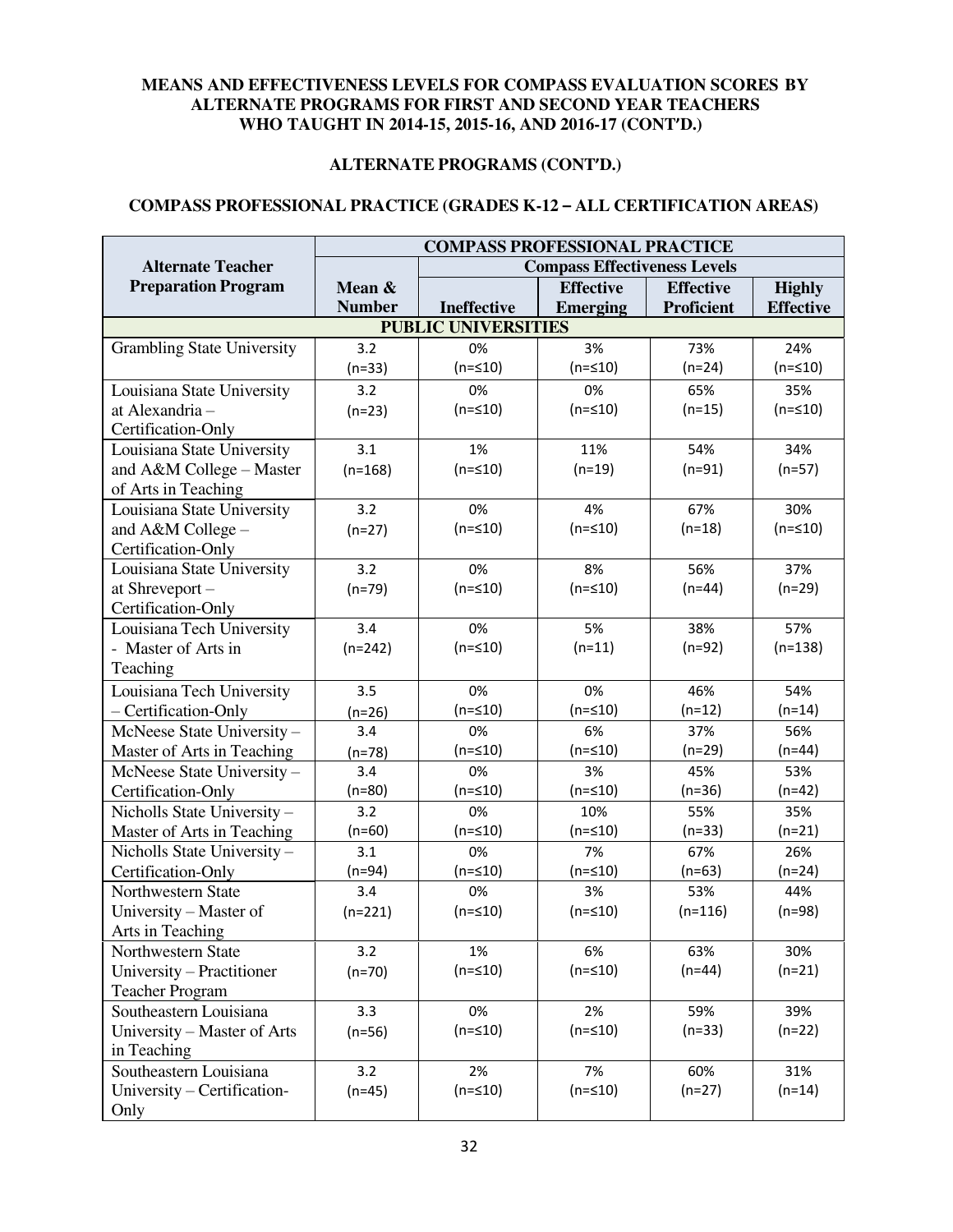#### **ALTERNATE PROGRAMS (CONT'D.)**

#### **COMPASS PROFESSIONAL PRACTICE (GRADES K-12 – ALL CERTIFICATION AREAS) (CONT'D.)**

|                                                 | <b>COMPASS PROFESSIONAL PRACTICE</b> |                          |                  |                   |                  |  |  |
|-------------------------------------------------|--------------------------------------|--------------------------|------------------|-------------------|------------------|--|--|
| <b>Alternate Teacher</b>                        | <b>Compass Effectiveness Levels</b>  |                          |                  |                   |                  |  |  |
| <b>Preparation Program</b>                      | Mean &                               |                          | <b>Effective</b> | <b>Effective</b>  | <b>Highly</b>    |  |  |
|                                                 | <b>Number</b>                        | <b>Ineffective</b>       | <b>Emerging</b>  | <b>Proficient</b> | <b>Effective</b> |  |  |
| <b>PUBLIC UNIVERSITIES (CONT'D.)</b>            |                                      |                          |                  |                   |                  |  |  |
| Southern University and                         | 3.1                                  | 0%                       | 13%              | 68%               | 19%              |  |  |
| A&M College-                                    | $(n=62)$                             | $(n = 10)$               | $(n = 10)$       | $(n=42)$          | $(n=12)$         |  |  |
| Certification-Only                              |                                      |                          |                  |                   |                  |  |  |
| Southern University at                          | 3.0                                  | 0%                       | 21%              | 56%               | 23%              |  |  |
| New Orleans -                                   | $(n=66)$                             | $(n = 10)$               | $(n=14)$         | $(n=37)$          | $(n=15)$         |  |  |
| Certification-Only                              |                                      |                          |                  |                   |                  |  |  |
| University of Louisiana at                      | 3.2                                  | 0%                       | 8%               | 64%               | 28%              |  |  |
| Lafayette - Certification-                      | $(n=181)$                            | $(n = 510)$              | $(n=15)$         | $(n=116)$         | $(n=50)$         |  |  |
| Only                                            |                                      |                          |                  |                   |                  |  |  |
| University of Louisiana at                      | 3.2                                  | 0%                       | 0%               | 75%               | 25%              |  |  |
| Lafayette - Master of Arts                      | $(n=24)$                             | $(n = 10)$               | $(n = 10)$       | $(n=18)$          | $(n = 10)$       |  |  |
| in Teaching Certification-                      |                                      |                          |                  |                   |                  |  |  |
| University of Louisiana at                      | 3.3                                  | 0%                       | 4%               | 59%               | 37%              |  |  |
| Monroe – Master of Arts in                      | $(n=148)$                            | $(n = 510)$              | $(n = 10)$       | $(n=87)$          | $(n=55)$         |  |  |
| Teaching                                        |                                      |                          |                  |                   |                  |  |  |
| University of New Orleans -                     | 3.2                                  | 1%                       | 8%               | 58%               | 33%              |  |  |
| Master of Arts in Teaching                      | $(n=202)$                            | $(n = 10)$               | $(n=17)$         | $(n=117)$         | $(n=66)$         |  |  |
| University of New Orleans                       | 3.0                                  | 0%                       | 23%              | 46%               | 31%              |  |  |
| - Certification-Only                            | $(n=13)$                             | $(n = 10)$               | $(n = 10)$       | $(n = 10)$        | $(n = 10)$       |  |  |
|                                                 |                                      | PRIVATE UNIVERSITIES     |                  |                   |                  |  |  |
| Centenary College - Master                      | 3.3                                  | 0%                       | 8%               | 47%               | 46%              |  |  |
| of Arts in Teaching                             | $(n=66)$                             | $(n = 10)$               | $(n = 10)$       | $(n=31)$          | $(n=30)$         |  |  |
| Louisiana College -                             | 3.3                                  | 0%                       | 4%               | 57%               | 38%              |  |  |
| Practitioner Teacher Program                    | $(n=506)$                            | $(n = 10)$               | $(n=22)$         | $(n=289)$         | $(n=193)$        |  |  |
|                                                 | 3.1                                  | 0%                       | 16%              | 61%               | 24%              |  |  |
| Tulane University-<br><b>Certification Only</b> | $(n=38)$                             | $(n = 10)$               | $(n = 10)$       | $(n=23)$          | $(n = 10)$       |  |  |
|                                                 |                                      |                          |                  |                   |                  |  |  |
| University of Holy Cross -                      | 3.0                                  | 0%                       | 3%               | 88%               | 9%               |  |  |
| Certification-Only                              | $(n=58)$                             | $(n = 10)$               | $(n = 10)$       | $(n=51)$          | $(n = 10)$       |  |  |
| Xavier University - Master                      | 2.9                                  | 0%                       | 16%              | 69%               | 14%              |  |  |
| of Arts in Teaching                             | $(n=49)$                             | $(n = 10)$               | $(n = 10)$       | $(n=34)$          | (n=≤10)          |  |  |
|                                                 |                                      | <b>PRIVATE PROVIDERS</b> |                  |                   |                  |  |  |
| Iteach Louisiana -                              | 3.2                                  | 0%                       | 8%               | 60%               | 32%              |  |  |
| <b>Certification Only</b>                       | $(n=345)$                            | $(n = 10)$               | $(n=28)$         | $(n=208)$         | $(n=109)$        |  |  |
| Louisiana Resource Center                       | 3.2                                  | 1%                       | 10%              | 58%               | 32%              |  |  |
| for Educators - Practitioner                    | $(n=532)$                            | $(n = 10)$               | $(n=51)$         | $(n=308)$         | $(n=170)$        |  |  |
| <b>Teacher Program</b>                          |                                      |                          |                  |                   |                  |  |  |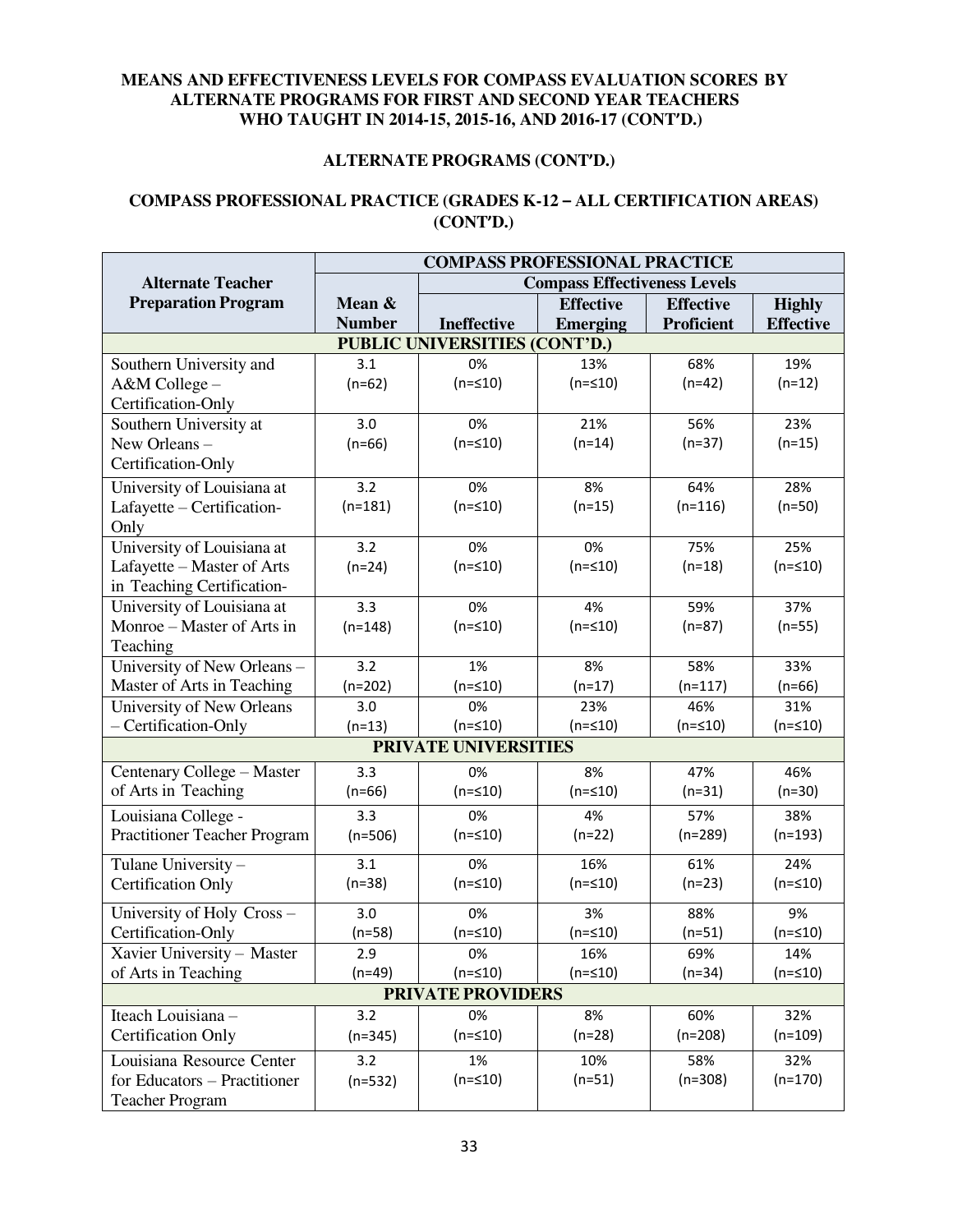#### **ALTERNATE PROGRAMS (CONT'D.)**

#### **COMPASS PROFESSIONAL PRACTICE (GRADES K-12 – ALL CERTIFICATION AREAS) (CONT'D.)**

|                                     | <b>COMPASS PROFESSIONAL PRACTICE</b> |                          |                                     |                   |                  |  |  |
|-------------------------------------|--------------------------------------|--------------------------|-------------------------------------|-------------------|------------------|--|--|
| <b>Alternate Teacher</b>            |                                      |                          | <b>Compass Effectiveness Levels</b> |                   |                  |  |  |
| <b>Preparation Program</b>          | Mean $\&$                            |                          | <b>Effective</b>                    | <b>Effective</b>  | <b>Highly</b>    |  |  |
|                                     | <b>Number</b>                        | <b>Ineffective</b>       | <b>Emerging</b>                     | <b>Proficient</b> | <b>Effective</b> |  |  |
|                                     |                                      | <b>PRIVATE PROVIDERS</b> |                                     |                   |                  |  |  |
| Relay Graduate School -             | 3.0                                  | በ%                       | 14%                                 | 79%               | 7%               |  |  |
| <b>Practitioner Teacher Program</b> | $(n=14)$                             | (n=≤10)                  | $(n=≤10)$                           | $(n=11)$          | $(n=≤10)$        |  |  |
| St. Bernard Parish                  | 3.1                                  | በ%                       | 13%                                 | 69%               | 19%              |  |  |
| School Board -                      | $(n=32)$                             | (n=≤10)                  | (n=≤10)                             | $(n=22)$          | (n=≤10)          |  |  |
| <b>Practitioner Teacher</b>         |                                      |                          |                                     |                   |                  |  |  |
| The New Teacher                     | 3.1                                  | 0%                       | 8%                                  | 64%               | 28%              |  |  |
| Project – Practitioner              | $(n=362)$                            | $(n=≤10)$                | $(n=30)$                            | $(n=231)$         | $(n=101)$        |  |  |
| <b>Teacher Program</b>              |                                      |                          |                                     |                   |                  |  |  |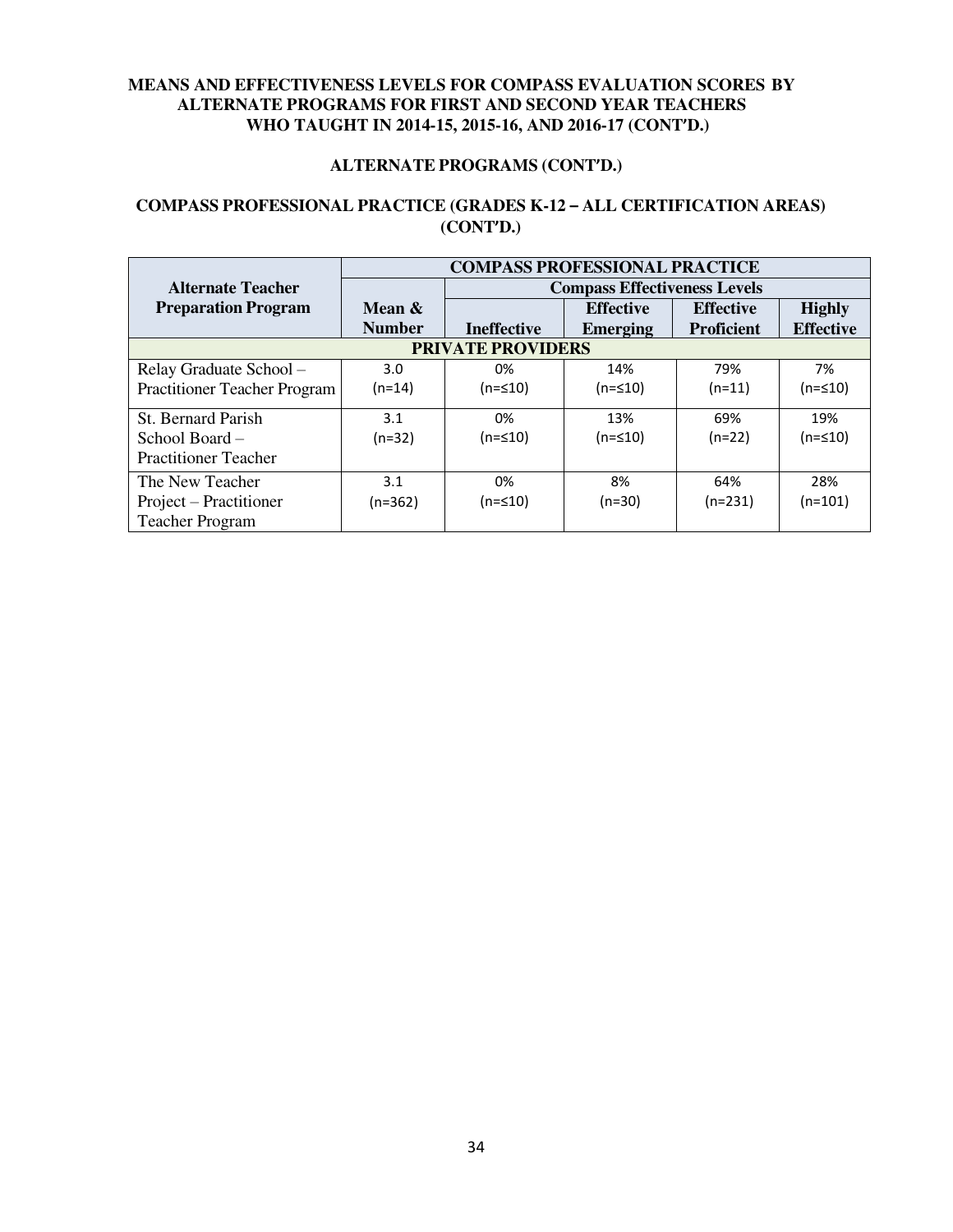#### **ALTERNATE PROGRAMS (CONT'D.)**

#### **COMPASS FINAL EVALUATION**

|                                   | <b>COMPASS FINAL EVALUATION</b>     |             |                  |                   |                  |  |  |
|-----------------------------------|-------------------------------------|-------------|------------------|-------------------|------------------|--|--|
| <b>Alternate Teacher</b>          | <b>Compass Effectiveness Levels</b> |             |                  |                   |                  |  |  |
| <b>Preparation Programs</b>       | Mean $\&$                           |             | <b>Effective</b> | <b>Effective</b>  | <b>Highly</b>    |  |  |
|                                   | <b>Number</b>                       | Ineffective | <b>Emerging</b>  | <b>Proficient</b> | <b>Effective</b> |  |  |
| <b>PUBLIC UNIVERSITIES</b>        |                                     |             |                  |                   |                  |  |  |
| <b>Grambling State University</b> | 3.2                                 | 0%          | 9%               | 61%               | 30%              |  |  |
| - Master of Arts in               | $(n=33)$                            | $(n = 10)$  | $(n = 510)$      | $(n=20)$          | $(n=10)$         |  |  |
| Teaching                          |                                     |             |                  |                   |                  |  |  |
| Louisiana State University        | 3.3                                 | 0%          | 4%               | 65%               | 30%              |  |  |
| at Alexandria-                    | $(n=23)$                            | $(n = 510)$ | $(n = 510)$      | $(n=15)$          | $(n = 10)$       |  |  |
| Certification-Only                |                                     |             |                  |                   |                  |  |  |
| Louisiana State University        | 3.2                                 | 1%          | 10%              | 55%               | 35%              |  |  |
| and A&M College - Master          | $(n=168)$                           | $(n = 10)$  | $(n=17)$         | $(n=92)$          | $(n=58)$         |  |  |
| of Arts in Teaching               |                                     |             |                  |                   |                  |  |  |
| Louisiana State University        | 3.3                                 | 0%          | 4%               | 63%               | 33%              |  |  |
| and A&M College -                 | $(n=27)$                            | $(n = 10)$  | $(n = 10)$       | $(n=17)$          | $(n = 10)$       |  |  |
| Certification-Only                |                                     |             |                  |                   |                  |  |  |
| Louisiana State University        | 3.4                                 | 0%          | 6%               | 47%               | 47%              |  |  |
| at Shreveport-                    | $(n=79)$                            | $(n = 10)$  | $(n = 10)$       | $(n=37)$          | $(n=37)$         |  |  |
| Certification-Only                |                                     |             |                  |                   |                  |  |  |
| Louisiana Tech University         | 3.5                                 | 1%          | 3%               | 37%               | 60%              |  |  |
| - Master of Arts                  | $(n=242)$                           | $(n = 10)$  | $(n = 10)$       | $(n=89)$          | $(n=144)$        |  |  |
| in Teaching                       |                                     |             |                  |                   |                  |  |  |
| Louisiana Tech University         | 3.6                                 | 0%          | 0%               | 39%               | 62%              |  |  |
| - Certification-Only              | $(n=26)$                            | $(n = 510)$ | $(n = 10)$       | $(n=10)$          | $(n=16)$         |  |  |
| McNeese State University-         | 3.6                                 | 1%          | 3%               | 35%               | 62%              |  |  |
| Master of Arts in Teaching        | $(n=78)$                            | $(n = 10)$  | $(n = 10)$       | $(n=27)$          | $(n=48)$         |  |  |
| McNeese State University-         | 3.6                                 | 0%          | 3%               | 38%               | 60%              |  |  |
| Certification-Only                | $(n=80)$                            | $(n = 10)$  | $(n = 10)$       | $(n=30)$          | $(n=48)$         |  |  |
| Nicholls State University-        | 3.1                                 | 0%          | 17%              | 53%               | 30%              |  |  |
| Masters of Arts in                | $(n=60)$                            | $(n = 10)$  | $(n=10)$         | $(n=32)$          | $(n=18)$         |  |  |
| Teaching                          |                                     |             |                  |                   |                  |  |  |
| Nicholls State University-        | 3.3                                 | 0%          | 6%               | 62%               | 32%              |  |  |
| Certification-Only                | (n=94)                              | $(n = 510)$ | $(n = 510)$      | $(n=58)$          | $(n=30)$         |  |  |
| Northwestern State                | 3.4                                 | 1%          | 7%               | 42%               | 51%              |  |  |
| University – Master of            | $(n=221)$                           | $(n = 10)$  | $(n=16)$         | $(n=92)$          | $(n=112)$        |  |  |
| Arts in Teaching                  |                                     |             |                  |                   |                  |  |  |
| Northwestern State                | 3.2                                 | 1%          | 9%               | 57%               | 33%              |  |  |
| University - Practitioner         | $(n=70)$                            | $(n = 10)$  | $(n = 10)$       | $(n=40)$          | $(n=23)$         |  |  |
| <b>Teacher Program</b>            |                                     |             |                  |                   |                  |  |  |
| Southeastern Louisiana            | 3.4                                 | 0%          | 0%               | 55%               | 45%              |  |  |
| University - Master of Arts       | $(n=56)$                            | $(n = 10)$  | $(n = 10)$       | $(n=31)$          | $(n=25)$         |  |  |
| in Teaching                       |                                     |             |                  |                   |                  |  |  |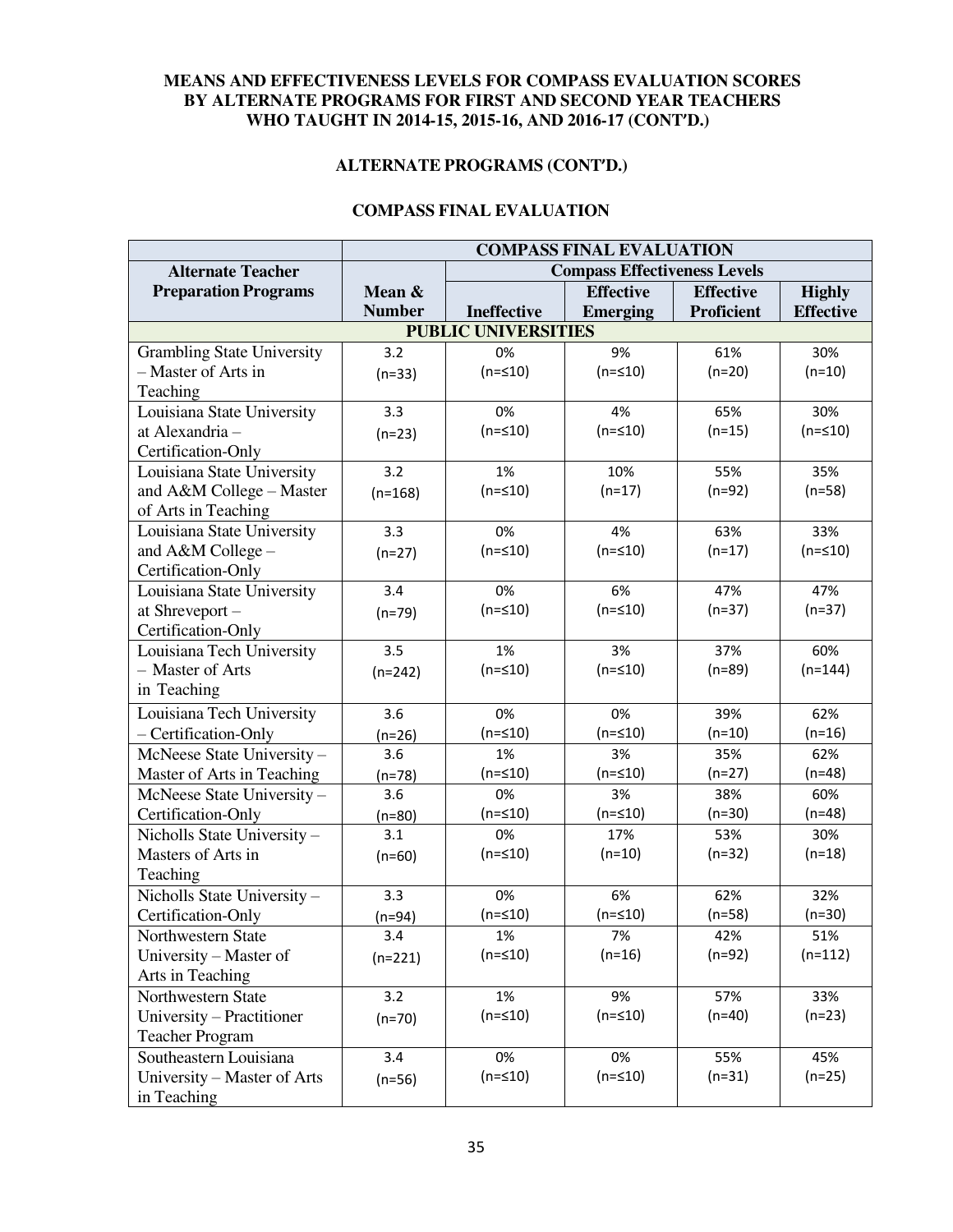#### **ALTERNATE PROGRAMS (CONT'D.)**

#### **COMPASS FINAL EVALUATION (GRADES K-12 – ALL CERTIFICATION AREAS) (CONT'D.)**

|                                     | <b>COMPASS FINAL EVALUATION</b>     |                          |                  |                   |                  |  |  |  |  |
|-------------------------------------|-------------------------------------|--------------------------|------------------|-------------------|------------------|--|--|--|--|
| <b>Alternate Teacher</b>            | <b>Compass Effectiveness Levels</b> |                          |                  |                   |                  |  |  |  |  |
| <b>Preparation Programs</b>         | Mean &                              |                          | <b>Effective</b> | <b>Effective</b>  | <b>Highly</b>    |  |  |  |  |
|                                     | <b>Number</b>                       | <b>Ineffective</b>       | <b>Emerging</b>  | <b>Proficient</b> | <b>Effective</b> |  |  |  |  |
| <b>PUBLIC UNIVERSITIES</b>          |                                     |                          |                  |                   |                  |  |  |  |  |
| Southeastern Louisiana              | 3.3                                 | 2%                       | 4%               | 56%               | 38%              |  |  |  |  |
| University - Certification-         | $(n=45)$                            | $(n = 10)$               | $(n = 510)$      | $(n=25)$          | $(n=17)$         |  |  |  |  |
| Only                                |                                     |                          |                  |                   |                  |  |  |  |  |
| Southern University and             | 3.1                                 | 2%                       | 13%              | 61%               | 24%              |  |  |  |  |
| A&M College-                        | $(n=62)$                            | $(n = 10)$               | $(n = 10)$       | $(n=38)$          | $(n=15)$         |  |  |  |  |
| Certification-Only                  |                                     |                          |                  |                   |                  |  |  |  |  |
| Southern University at              | 3.0                                 | 2%                       | 21%              | 50%               | 27%              |  |  |  |  |
| New Orleans-                        | $(n=66)$                            | $(n = 10)$               | $(n=14)$         | $(n=33)$          | $(n=18)$         |  |  |  |  |
| Certification-Only                  |                                     |                          |                  |                   |                  |  |  |  |  |
| University of Louisiana at          | 3.3                                 | 1%                       | 10%              | 50%               | 39%              |  |  |  |  |
| Lafayette - Certification-          | $(n=181)$                           | $(n = 10)$               | $(n=18)$         | $(n=91)$          | $(n=71)$         |  |  |  |  |
| Only                                |                                     |                          |                  |                   |                  |  |  |  |  |
| University of Louisiana at          | 3.4                                 | 0%                       | 0%               | 58%               | 42%              |  |  |  |  |
| Lafayette - Master of Arts          | $(n=24)$                            | $(n = 10)$               | $(n = 10)$       | $(n=14)$          | $(n=10)$         |  |  |  |  |
| in Teaching                         |                                     |                          |                  |                   |                  |  |  |  |  |
| University of Louisiana at          | 3.4                                 | 1%                       | 9%               | 45%               | 45%              |  |  |  |  |
| Monroe – Master of Arts in          | $(n=148)$                           | $(n = 10)$               | $(n=13)$         | $(n=67)$          | $(n=67)$         |  |  |  |  |
| Teaching                            |                                     |                          |                  |                   |                  |  |  |  |  |
| University of New Orleans -         | 3.1                                 | 1%                       | 15%              | 53%               | 31%              |  |  |  |  |
| Master of Arts in Teaching          | $(n=202)$                           | $(n = 10)$               | $(n=30)$         | $(n=107)$         | $(n=63)$         |  |  |  |  |
| University of New Orleans           | 2.9                                 | 8%                       | 23%              | 39%               | 31%              |  |  |  |  |
| - Certification-Only                | $(n=13)$                            | $(n = 10)$               | $(n = 10)$       | $(n = 10)$        | $(n = 10)$       |  |  |  |  |
|                                     |                                     | PRIVATE UNIVERSITIES     |                  |                   |                  |  |  |  |  |
| Centenary College - Masters         | 3.4                                 | 3%                       | 6%               | 41%               | 50%              |  |  |  |  |
| of Arts in Teaching                 | $(n=66)$                            | $(n = 10)$               | $(n = 10)$       | $(n=27)$          | $(n=33)$         |  |  |  |  |
| Louisiana College -                 | 3.4                                 | 1%                       | 5%               | 48%               | 46%              |  |  |  |  |
| <b>Practitioner Teacher Program</b> | $(n=506)$                           | $(n = 10)$               | $(n=27)$         | $(n=244)$         | $(n=231)$        |  |  |  |  |
| Tulane University -                 | 3.1                                 | 5%                       | 13%              | 47%               | 34%              |  |  |  |  |
| <b>Certification Only</b>           | $(n=38)$                            | $(n = 10)$               | $(n = 10)$       | $(n=18)$          | $(n=13)$         |  |  |  |  |
| University of Holy Cross-           | 3.0                                 | 0%                       | 21%              | 55%               | 24%              |  |  |  |  |
| Certification-Only                  | $(n=58)$                            | $(n = 10)$               | $(n=12)$         | $(n=32)$          | (n=14)           |  |  |  |  |
| Xavier University - Master          | 3.0                                 | 0%                       | 25%              | 53%               | 22%              |  |  |  |  |
| of Arts in Teaching                 | $(n=49)$                            | $(n = 10)$               | $(n=12)$         | $(n=26)$          | $(n=11)$         |  |  |  |  |
|                                     |                                     | <b>PRIVATE PROVIDERS</b> |                  |                   |                  |  |  |  |  |
| Iteach Louisiana -                  | 3.3                                 | 1%                       | 8%               | 55%               | 36%              |  |  |  |  |
| <b>Certification Only</b>           | $(n=345)$                           | $(n = 10)$               | $(n=27)$         | $(n=189)$         | $(n=125)$        |  |  |  |  |
|                                     |                                     |                          |                  |                   |                  |  |  |  |  |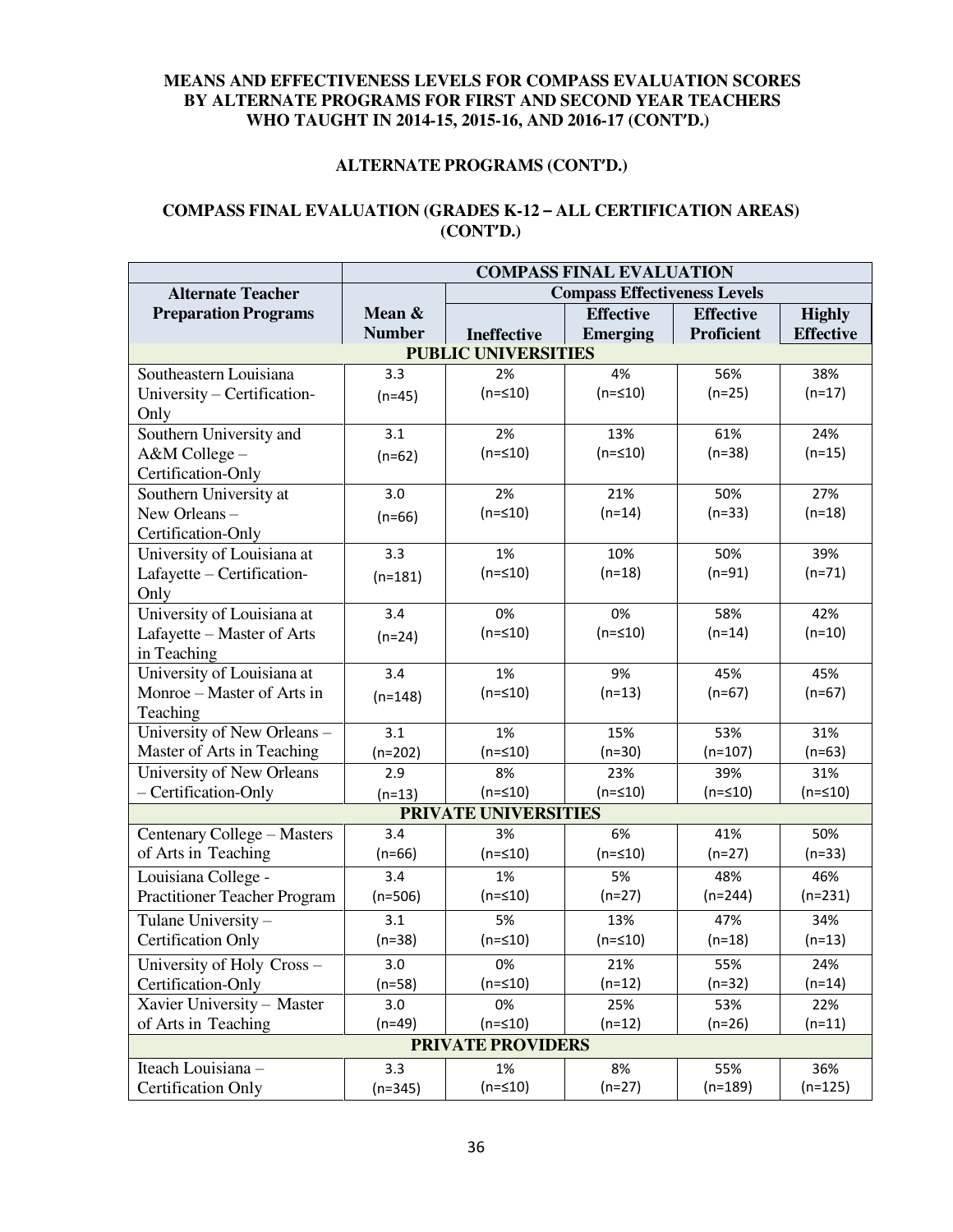#### **ALTERNATE PROGRAMS (CONT'D.)**

#### **COMPASS FINAL EVALUATION (GRADES K-12 – ALL CERTIFICATION AREAS) (CONT'D.)**

|                              | <b>COMPASS FINAL EVALUATION</b> |                          |                                     |                   |                  |
|------------------------------|---------------------------------|--------------------------|-------------------------------------|-------------------|------------------|
| <b>Alternate Teacher</b>     |                                 |                          | <b>Compass Effectiveness Levels</b> |                   |                  |
| <b>Preparation Programs</b>  | Mean &                          |                          | <b>Effective</b>                    | <b>Effective</b>  | <b>Highly</b>    |
|                              | <b>Number</b>                   | <b>Ineffective</b>       | <b>Emerging</b>                     | <b>Proficient</b> | <b>Effective</b> |
|                              |                                 | <b>PRIVATE PROVIDERS</b> |                                     |                   |                  |
| Louisiana Resource Center    | 3.3                             | 1%                       | 9%                                  | 54%               | 36%              |
| for Educators – Practitioner | $(n=532)$                       | (n=≤10)                  | (n=49)                              | $(n=286)$         | (n=192)          |
| <b>Teacher Program</b>       |                                 |                          |                                     |                   |                  |
| Relay Graduate School        | 2.7                             | 0%                       | 36%                                 | 57%               | 7%               |
| - Practitioner Teacher       | (n=14)                          | (n=≤10)                  | (n=≤10)                             | (n=≤10)           | (n=≤10)          |
| Program                      |                                 |                          |                                     |                   |                  |
| <b>St. Bernard Parish</b>    | 3.3                             | 0%                       | 6%                                  | 63%               | 31%              |
| School Board –               | $(n=32)$                        | (n=≤10)                  | (n=≤10)                             | $(n=20)$          | $(n=10)$         |
| <b>Practitioner Teacher</b>  |                                 |                          |                                     |                   |                  |
| Program                      |                                 |                          |                                     |                   |                  |
| The New Teacher              | 3.1                             | 3%                       | 12%                                 | 56%               | 29%              |
| Project – Practitioner       | (n=362)                         | $(n=10)$                 | (n=44)                              | $(n=204)$         | $(n=104)$        |
| <b>Teacher Program</b>       |                                 |                          |                                     |                   |                  |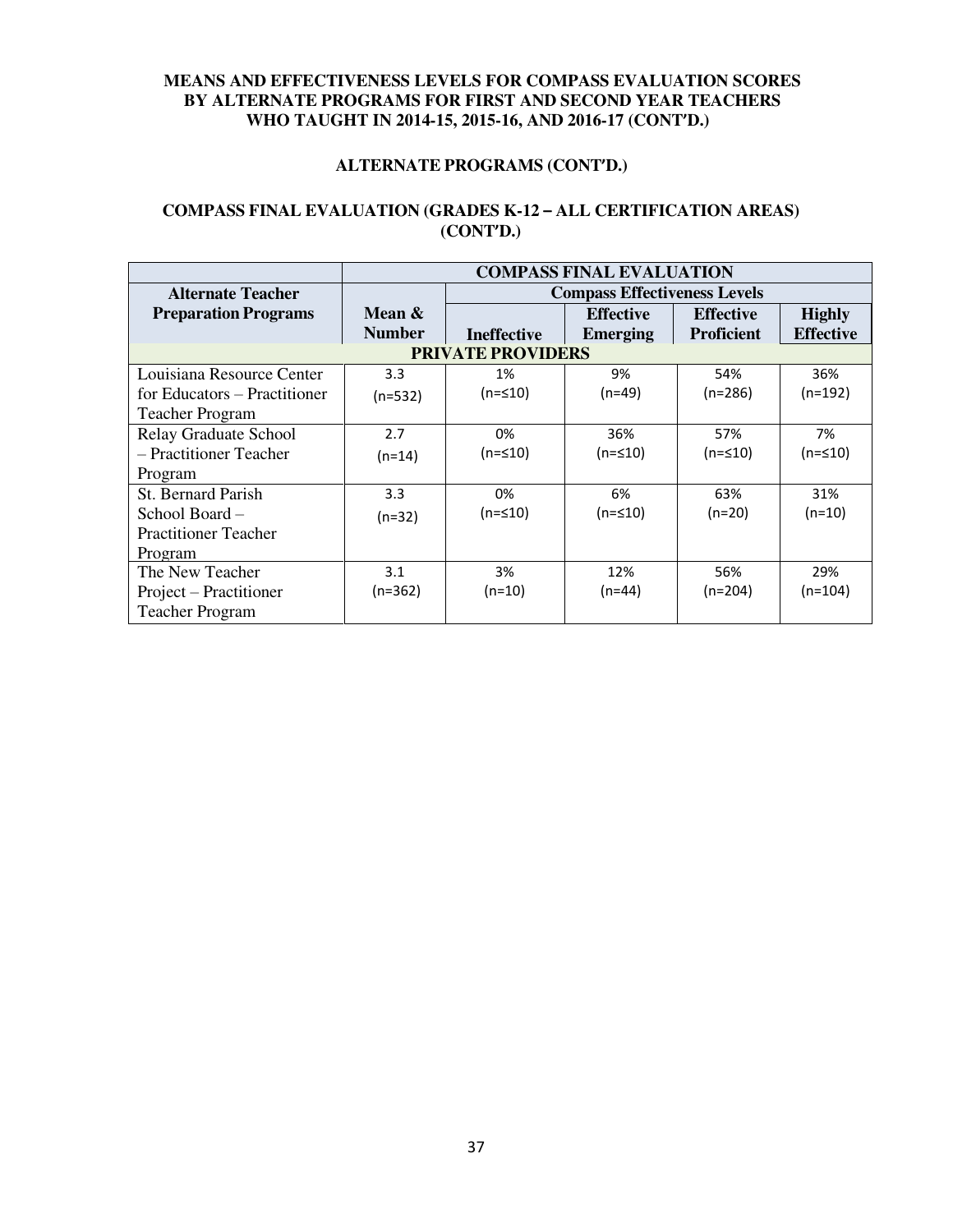Value-added scores have been calculated by the Louisiana Department of Education for all teachers whose students are assessed for mathematics, social studies, and English language arts. The valueadded scores examine the growth of learning of grades 4-8 students and link the students' growth in achievement to their teachers and the teacher preparation programs that prepared the new teachers.

Value-added scores have been listed in the following tables for first and second year teachers who have completed Elementary (Grades 1-5), Middle School (Grades 4-8), or Secondary (Grades 6-12) teacher preparation programs and are teaching grades 4-8 students in mathematics, science, and English/language arts. *Due to the administration of new social studies assessments during 2015-16, data for social studies is not provided for this report. It will be provided in the future.* 

Data have only been provided if there are 10 or more value-added scores for first and second year teachers for each content area. In some cases, the same teacher may have value-added scores for different content areas. As an example, an elementary teacher is responsible for teaching mathematics, science, and language arts and the same teacher may have a value-added score included in the means for each of those areas. Thus, the same 10 or more teachers could have scores that were used to calculate the means for mathematics, science, and English language arts. In the case of a middle school teacher responsible for teaching just science, their value-added score would be calculated for science based upon the growth of all of their students.

Results for mathematics and English/language arts are based upon new assessments that are now being administered to students. The results in this report should not be compared to previous value added scores since scores in this report are based upon different distributions of scores for the effectiveness levels.

On the following pages, all means describe the performance of the teacher preparation programs listed in the left column. The means and number of completers appear in the same row for each group. The value added score means were calculated using the Louisiana Department of Education hierarchical linear model. The value added scores are rounded to the nearest tenth of a point. The means for new teachers are calculated for *all* teachers in a given content area who are teaching in their first or second year. If a program had 10 or more new teachers with 2 years of data (i.e., mathematics and English/language arts), the 2-year means are reported. If a program has 10 or more new teachers with 3 years of data (i.e., science), the 3-year mean is reported. Teachers from Louisiana teacher preparation programs are only counted as new if they entered as a first year teacher within five years or less from their program completion date. Data are not reported if institutions have less than 10 new teachers in a content area.

The Louisiana Department of Education also prepares tables that identify the distribution of value-added scores for all teachers for each academic year across the four teacher effectiveness levels (i.e., Ineffective; Effective: Emerging; Effective: Proficient; and Highly Effective) for the Compass teacher evaluation system.

As an example, if a new teacher obtained a value-added score of 1.2 in English/Language Arts during 2016- 17, their value-added score would fall within the Effective Proficient range. If another new teacher obtained a value-added score of -0.7 in Mathematics in 2016-17, their value-added score would fall within the Effective Emerging range. The percentages in the following tables were based upon the number of new grades 4-8 teachers whose value-added scores fell within each of the effectiveness levels for the respective years.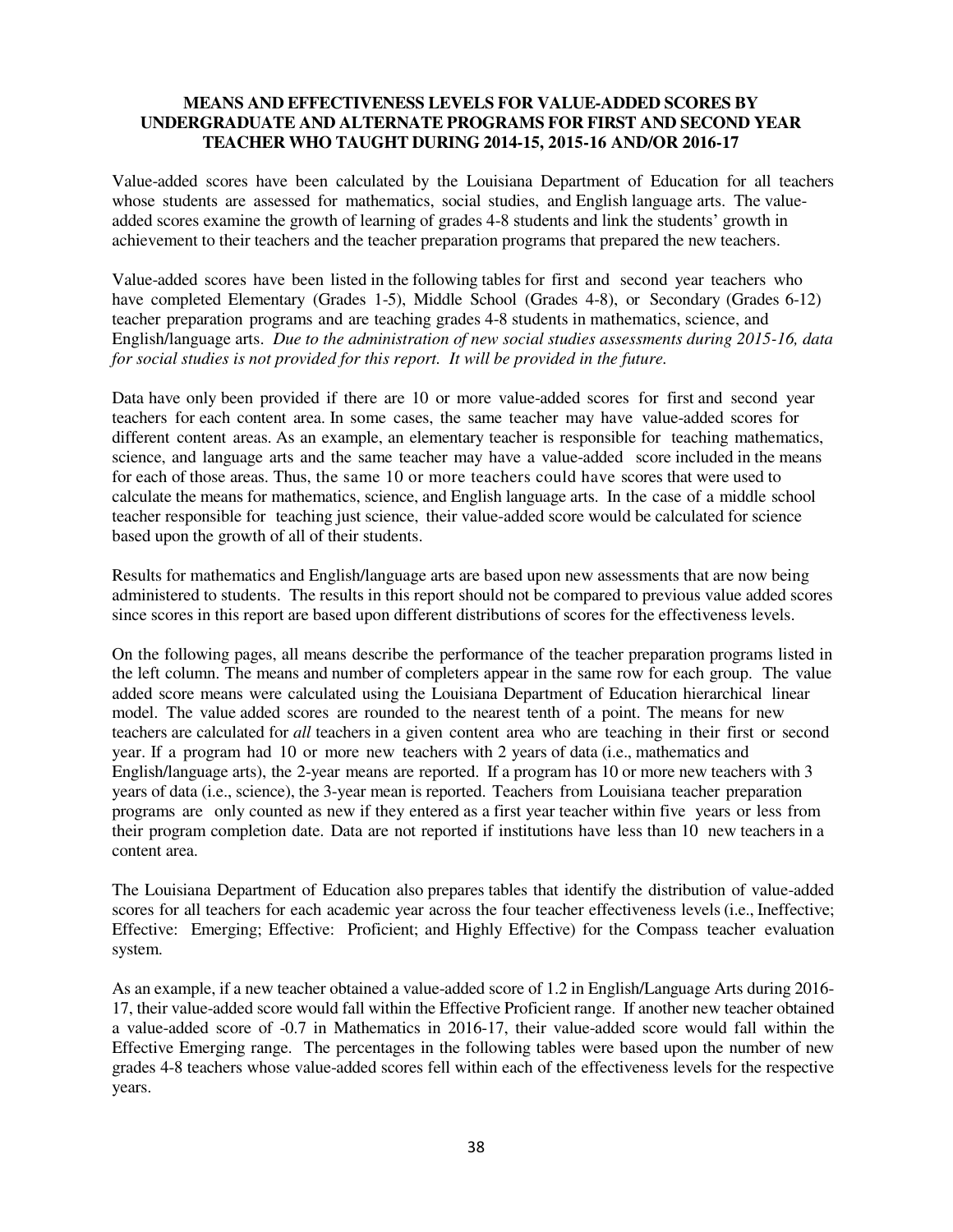| The distribution tables for $2014-15$ , $2015-16$ and $2016-17$ have been provided below. |
|-------------------------------------------------------------------------------------------|
|-------------------------------------------------------------------------------------------|

| Transitional Student Growth Data for All Individual Teachers (Compass) in Public Schools in Louisiana |                                                                            |                                                                   |                  |                                              |                                                   |  |  |  |  |
|-------------------------------------------------------------------------------------------------------|----------------------------------------------------------------------------|-------------------------------------------------------------------|------------------|----------------------------------------------|---------------------------------------------------|--|--|--|--|
| <b>Individual Teacher Labels For State</b><br><b>Teacher Evaluation System</b>                        | Distribution of Transitional Student Growth Data Scores for all Individual | <b>Percentile Ranges of</b><br><b>Transitional Student Growth</b> |                  |                                              |                                                   |  |  |  |  |
| (Compass)                                                                                             | English/<br>Language Arts<br>(New<br>Assessment)                           | <b>Mathematics</b><br>(New<br>Assessment)                         | <b>Science</b>   | <b>Social Studies</b><br>(Old<br>Assessment) | Data Scores for all Individual<br><b>Teachers</b> |  |  |  |  |
| <b>Highly Effective</b>                                                                               | 3.5 and higher                                                             | 5.5 & higher                                                      | 5.5 & higher     |                                              | 80 <sup>th</sup> percentile and above             |  |  |  |  |
| <b>Effective Proficient</b>                                                                           | $0.5$ to $3.4$                                                             | $-0.4$ to 5.4                                                     | $-0.4$ to 5.4    |                                              | 50 <sup>th</sup> to 79 <sup>th</sup> percentile   |  |  |  |  |
| <b>Effective Emerging</b>                                                                             | $-5.4$ to 0.4                                                              | $-7.4$ to $-0.5$                                                  | $-8.4$ to $-0.5$ |                                              | $11th$ to 49 <sup>th</sup> percentile             |  |  |  |  |
| Ineffective                                                                                           | -5.5 & Lower                                                               | -7.5 & Lower                                                      | -8.5 & Lower     |                                              | At or below 10 <sup>th</sup> percentile           |  |  |  |  |

| Transitional Student Growth Data for All Individual Teachers (Compass) in Public Schools in Louisiana |                                                                            |                                                                   |                  |                                                                                       |                                                   |  |  |  |  |
|-------------------------------------------------------------------------------------------------------|----------------------------------------------------------------------------|-------------------------------------------------------------------|------------------|---------------------------------------------------------------------------------------|---------------------------------------------------|--|--|--|--|
| <b>Individual Teacher Labels For State</b><br><b>Teacher Evaluation System</b><br>(Compass)           | Distribution of Transitional Student Growth Data Scores for all Individual | <b>Percentile Ranges of</b><br><b>Transitional Student Growth</b> |                  |                                                                                       |                                                   |  |  |  |  |
|                                                                                                       | English/<br>Language Arts<br>(New<br>Assessment)                           | <b>Mathematics</b><br>(New<br>Assessment)                         | <b>Science</b>   | <b>Social Studies</b><br><b>New Assessment</b><br><b>Being</b><br><b>Administered</b> | Data Scores for all Individual<br><b>Teachers</b> |  |  |  |  |
| <b>Highly Effective</b>                                                                               | 3.5 and higher                                                             | 5.5 & higher                                                      | 5.5 & higher     |                                                                                       | 80 <sup>th</sup> percentile and above             |  |  |  |  |
| <b>Effective Proficient</b>                                                                           | $0.6 \text{ to } 3.4$                                                      | $-0.4$ to 5.4                                                     | $-0.4$ to 5.4    |                                                                                       | 50 <sup>th</sup> to 79 <sup>th</sup> percentile   |  |  |  |  |
| <b>Effective Emerging</b>                                                                             | $-5.4$ to 0.5                                                              | $-8.4$ to $-0.5$                                                  | $-8.4$ to $-0.5$ |                                                                                       | 11 <sup>th</sup> to 49 <sup>th</sup> percentile   |  |  |  |  |
| <b>Ineffective</b>                                                                                    | -5.5 & Lower                                                               | -8.5 & Lower                                                      | $-8.5$ & Lower   |                                                                                       | At or below 10 <sup>th</sup> percentile           |  |  |  |  |

|                                                                                                            | Transitional Student Growth Data for All Individual Teachers (Compass) in Public Schools in Louisiana* |                                                                                                                              |                |                            |                                                                                                |  |  |  |  |  |
|------------------------------------------------------------------------------------------------------------|--------------------------------------------------------------------------------------------------------|------------------------------------------------------------------------------------------------------------------------------|----------------|----------------------------|------------------------------------------------------------------------------------------------|--|--|--|--|--|
| <b>Individual</b>                                                                                          |                                                                                                        | Distribution of Transitional Student Growth Data Scores for all Individual Teachers (2016-17)<br><b>Percentile Ranges of</b> |                |                            |                                                                                                |  |  |  |  |  |
| <b>Teacher</b><br>Labels<br><b>For State</b><br><b>Teacher</b><br><b>Evaluation</b><br>System<br>(Compass) | Language Arts <sup>T</sup>                                                                             | Mathematics <sup>†</sup>                                                                                                     | <b>Science</b> | <b>Social</b><br>Studies** | <b>Transitional Student</b><br><b>Growth Data Scores for all</b><br><b>Individual Teachers</b> |  |  |  |  |  |
| <b>Highly Effective</b>                                                                                    | 5.5 and higher                                                                                         | 6.5 & higher                                                                                                                 | 6.5 & higher   |                            | 80 <sup>th</sup> percentile and above                                                          |  |  |  |  |  |
| <b>Effective</b><br>Proficient                                                                             | 0.5 to 5.4                                                                                             | $0.5$ to $6.4$                                                                                                               | 0.5 to 6.4     |                            | 50 <sup>th</sup> to 79 <sup>th</sup> percentile                                                |  |  |  |  |  |
| <b>Effective Emerging</b>                                                                                  | $-7.4$ to 0.4                                                                                          | $-8.4$ to 0.4                                                                                                                | $-8.4$ to 0.4  |                            | 11 <sup>th</sup> to 49 <sup>th</sup> percentile                                                |  |  |  |  |  |
| Ineffective                                                                                                | -7.5 & Lower                                                                                           | -8.5 & Lower                                                                                                                 | -8.5 & Lower   |                            | At or below 10 <sup>th</sup><br>percentile                                                     |  |  |  |  |  |

\*Value-added was not available for Compass in the 2016-2017 school year. Transitional Student Growth Data was used in this transitional year and was not included in the overall Compass evaluation result. \*\*A new Social Studies assessment was piloted in the 2015-2016 school year and was not analyzed for Transitional Student Growth Data in the 2016-2017 school year.

†The first statewide administration of a new assessment (PARCC) in Language Arts and Mathematics occurred in the 2014-2015 school year.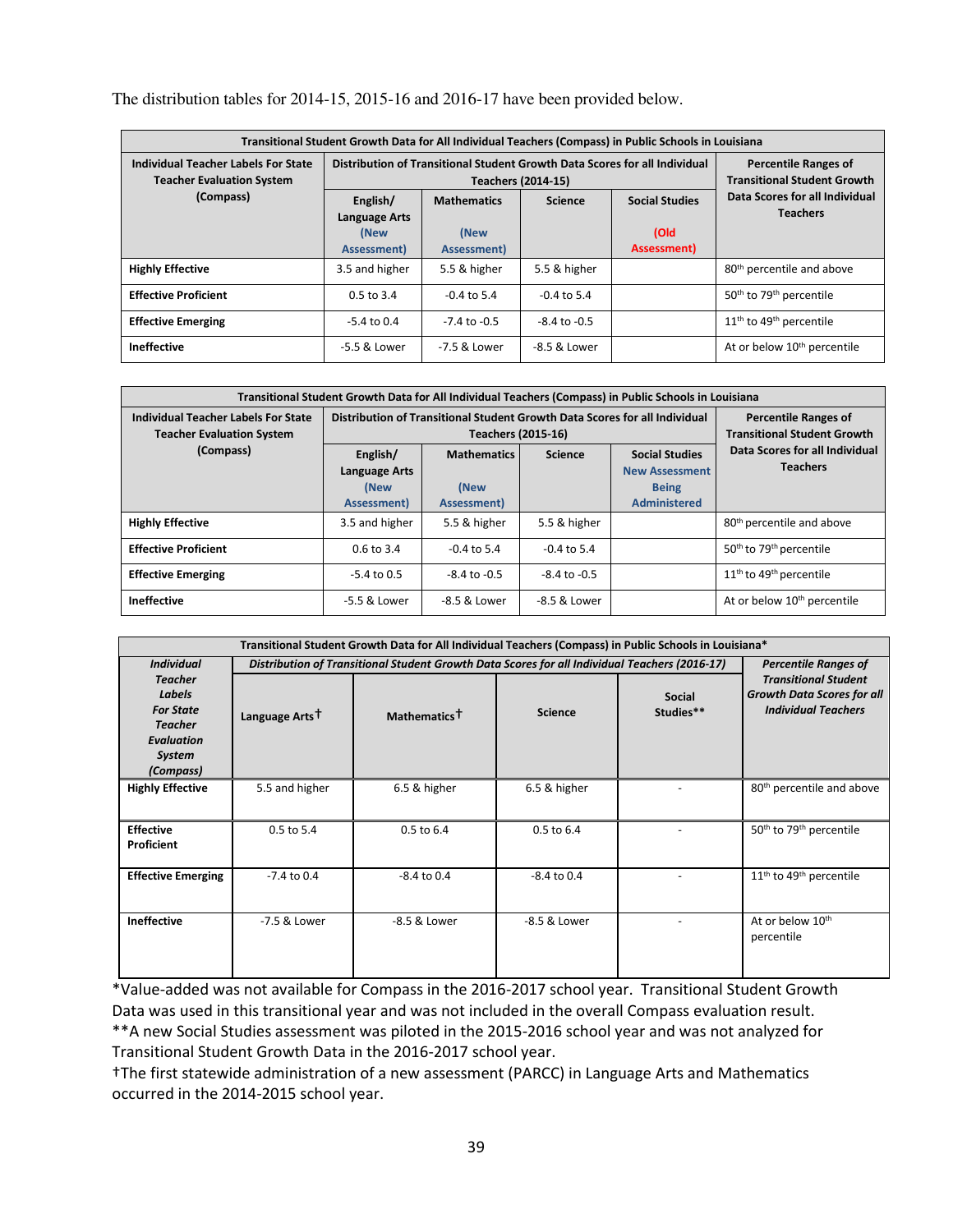The tables on the following pages identify the percentage of first and second year teachers who completed undergraduate teacher preparation programs and obtained value added scores in each of the four levels of effectiveness for each of the three content areas when teaching students in grades 4-8. A minimum of 10 completers were required for each content area for percentages to be generated. The 10 or more scores were generated over a three year time period as new teachers taught science, mathematics, and English/language arts 2014-15, 2015-16, and 2016-17.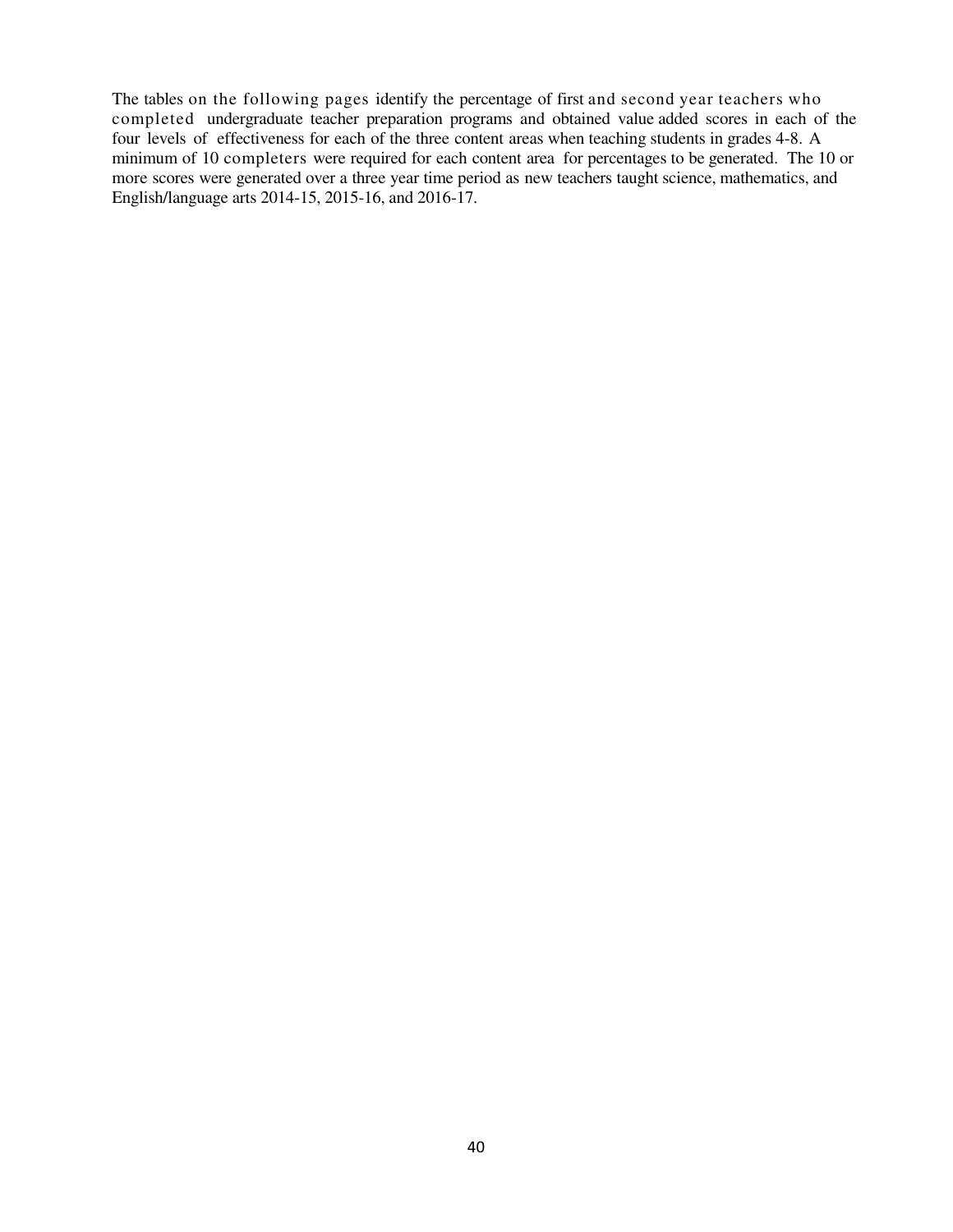#### **UNDERGRADUATE PROGRAMS**

#### **MATHEMATICS (GRADES 4-8) (YEARS 2014-15, 2015-16 & 2016-17)**

| <b>UNDERGRADUATE</b>              | <b>Levels of Effectiveness</b><br>Mean & |                    |                   |                   |                  |
|-----------------------------------|------------------------------------------|--------------------|-------------------|-------------------|------------------|
| <b>TEACHER PREPARATION</b>        | <b>Number</b>                            |                    | <b>Effective:</b> | <b>Effective:</b> | <b>Highly</b>    |
| <b>PROGRMS</b>                    |                                          | <b>Ineffective</b> | <b>Emerging</b>   | <b>Proficient</b> | <b>Effective</b> |
| Louisiana State University and    | $-1.6$                                   | 18%                | 39%               | 33%               | 10%              |
| A&M College                       | (n=39)                                   | $(n=≤10)$          | $(n=15)$          | $(n=13)$          | $(n = 10)$       |
| Louisiana State University at     | $-0.8$                                   | 15%                | 39%               | 31%               | 15%              |
| <b>Shreveport</b>                 | $(n=13)$                                 | $(n=≤10)$          | $(n=≤10)$         | $(n=≤10)$         | $(n=≤10)$        |
| Louisiana Tech University         | $-2.9$                                   | 31%                | 25%               | 38%               | 6%               |
|                                   | $(n=16)$                                 | $(n=≤10)$          | $(n=≤10)$         | $(n=≤10)$         | $(n = 10)$       |
| McNeese State University          | $-6.1$                                   | 50%                | 29%               | 7%                | 14%              |
|                                   | $(n=14)$                                 | (n=≤10)            | $(n = 10)$        | $(n=≤10)$         | (n=≤10)          |
| Nicholls State University         | $-0.2$                                   | 3%                 | 47%               | 33%               | 17%              |
|                                   | $(n=30)$                                 | (n=≤10)            | $(n=14)$          | $(n=10)$          | (n=≤10)          |
| Southeastern Louisiana University | $-0.9$                                   | 16%                | 31%               | 38%               | 16%              |
|                                   | $(n=58)$                                 | (n=≤10)            | $(n=18)$          | $(n=22)$          | $(n = 10)$       |
| Southern University and A&M       | 0.5                                      | 10%                | 40%               | 30%               | 20%              |
| College                           | $(n=10)$                                 | $(n = 10)$         | $(n = 10)$        | $(n=≤10)$         | $(n = 10)$       |
| University of Louisiana at        | 1.5                                      | 5%                 | 34%               | 34%               | 27%              |
| Lafayette                         | $(n=56)$                                 | (n=≤10)            | $(n=19)$          | $(n=19)$          | $(n=15)$         |
| University of Louisiana at Monroe | $-5.2$                                   | 31%                | 50%               | 12%               | 8%               |
|                                   | $(n=26)$                                 | (n=≤10)            | $(n=13)$          | (n=≤10)           | $(n=≤10)$        |
| University of New Orleans         | $-3.4$                                   | 20%                | 53%               | 20%               | 7%               |
|                                   | (n=15)                                   | $(n=≤10)$          | $(n = 10)$        | $(n=≤10)$         | $(n = 10)$       |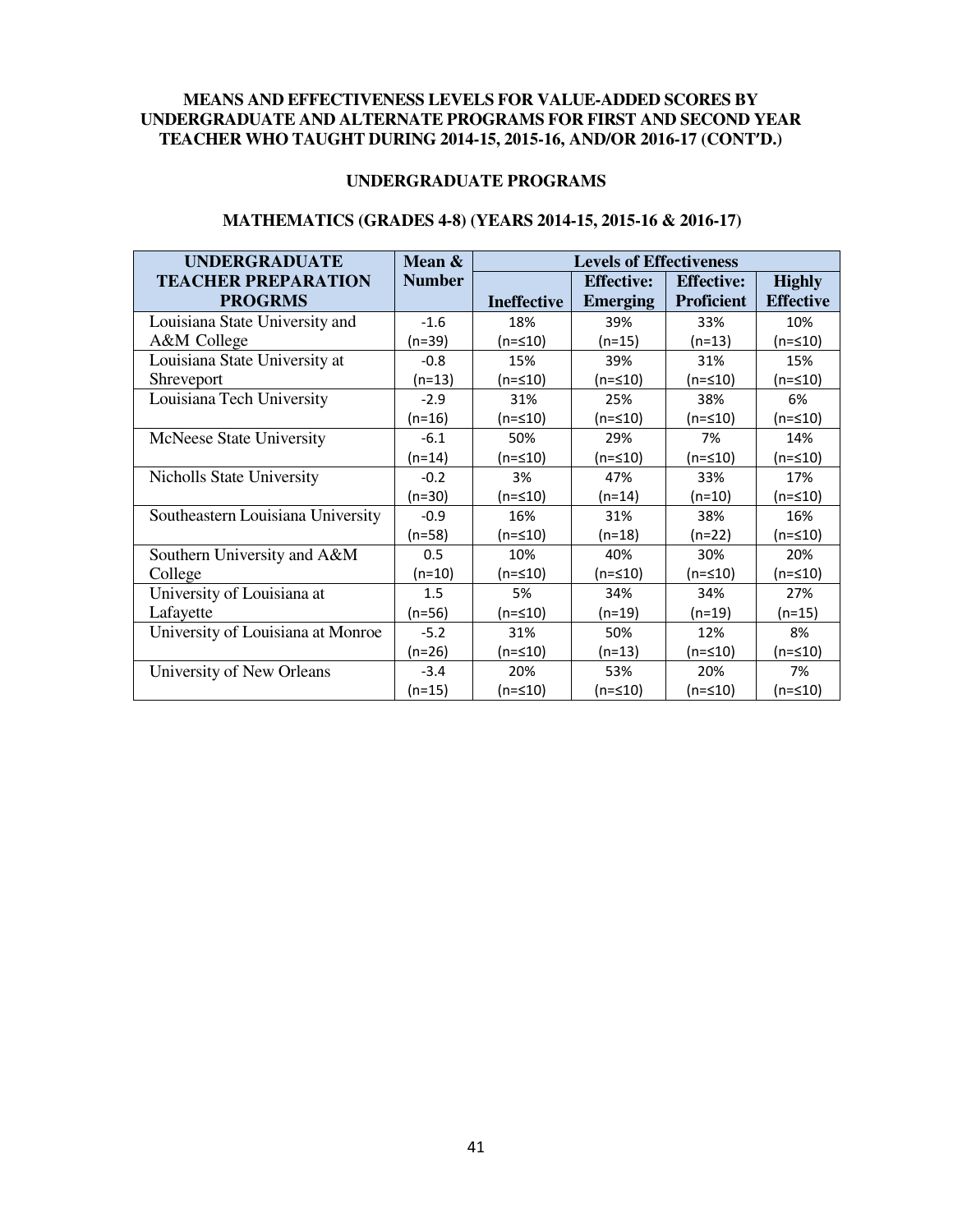#### **UNDERGRADUATE PROGRAMS (CONT'D.)**

| <b>UNDERGRADUATE</b>                 | Mean &        | <b>Levels of Effectiveness</b> |                   |                   |                  |  |
|--------------------------------------|---------------|--------------------------------|-------------------|-------------------|------------------|--|
| <b>TEACHER PREPARATION</b>           | <b>Number</b> |                                | <b>Effective:</b> | <b>Effective:</b> | <b>Highly</b>    |  |
| <b>PROGRMS</b>                       |               | <b>Ineffective</b>             | <b>Emerging</b>   | <b>Proficient</b> | <b>Effective</b> |  |
| Louisiana State University at        | 2.0           | 0%                             | 30%               | 60%               | 10%              |  |
| Alexandria                           | $(n=10)$      | $(n = 510)$                    | (n=≤10)           | $(n=≤10)$         | $(n=≤10)$        |  |
| Louisiana State University and       | $-0.4$        | 6%                             | 50%               | 32%               | 12%              |  |
| A&M College                          | $(n=34)$      | $(n=≤10)$                      | $(n=17)$          | $(n=11)$          | $(n = 10)$       |  |
| Louisiana State University           | $-4.8$        | 15%                            | 69%               | 15%               | 0%               |  |
| at Shreveport                        | $(n=13)$      | (n=≤10)                        | (n=≤10)           | $(n=≤10)$         | $(n=≤10)$        |  |
| Louisiana Tech University            | $-2.7$        | 25%                            | 50%               | 6%                | 19%              |  |
|                                      | $(n=16)$      | (n=≤10)                        | (n=≤10)           | $(n=≤10)$         | $(n=≤10)$        |  |
| <b>McNeese State University</b>      | $-1.5$        | 12%                            | 47%               | 29%               | 12%              |  |
|                                      | $(n=17)$      | (n=≤10)                        | (n=≤10)           | (n=≤10)           | $(n=≤10)$        |  |
| Nicholls State University            | $-2.2$        | 15%                            | 46%               | 15%               | 23%              |  |
|                                      | $(n=13)$      | $(n = 10)$                     | $(n = 10)$        | $(n = 510)$       | $(n = 10)$       |  |
| Northwestern State University        | 2.9           | 0%                             | 40%               | 20%               | 40%              |  |
|                                      | $(n=10)$      | $(n=\leq 10)$                  | $(n=\leq 10)$     | $(n=\leq 10)$     | $(n = 10)$       |  |
| Southeastern Louisiana               | $-0.9$        | 16%                            | 32%               | 32%               | 19%              |  |
| University                           | $(n=31)$      | $(n = 10)$                     | $(n=10)$          | $(n=10)$          | $(n=≤10)$        |  |
| University of Louisiana at Lafayette | 0.1           | 12%                            | 28%               | 45%               | 16%              |  |
|                                      | $(n=58)$      | $(n=\leq 10)$                  | $(n=16)$          | $(n=26)$          | $(n = 10)$       |  |
| University of Louisiana at Monroe    | $-2.9$        | 8%                             | 63%               | 29%               | 0%               |  |
|                                      | $(n=24)$      | $(n = 10)$                     | $(n=15)$          | $(n = 10)$        | $(n = 10)$       |  |
| University of New Orleans            | $-0.2$        | 12%                            | 53%               | 12%               | 24%              |  |
|                                      | $(n=17)$      | $(n=\leq 10)$                  | (n=≤10)           | $(n = 10)$        | (n=≤10)          |  |

#### **SCIENCE (GRADES 4-8) (2014-15, 2015-16, & 2016-17)**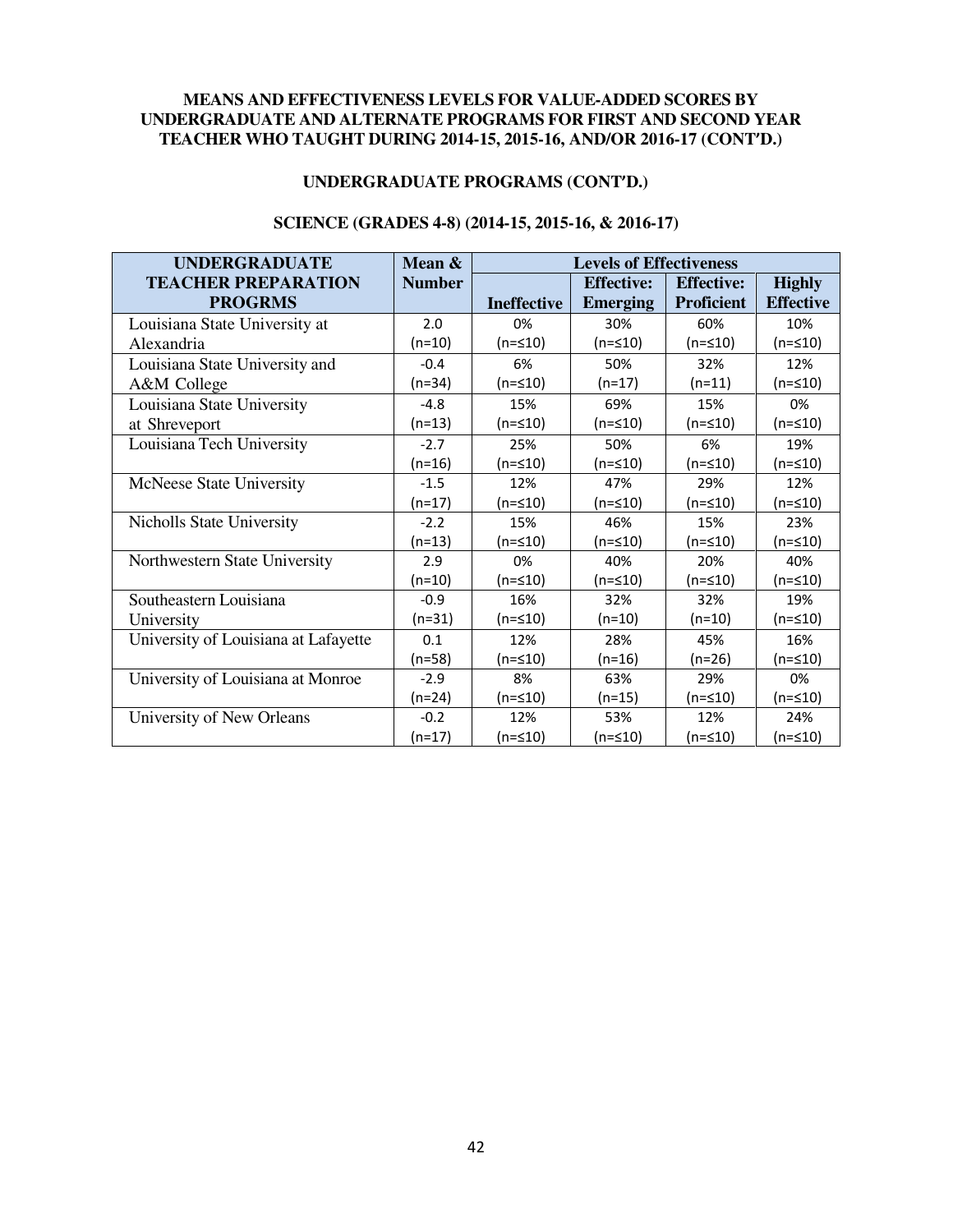#### **UNDERGRADUATE PROGRAMS (CONT'D.)**

| <b>UNDERGRADUATE</b>                 | Mean &        | <b>Levels of Effectiveness</b> |                   |                   |                  |  |  |
|--------------------------------------|---------------|--------------------------------|-------------------|-------------------|------------------|--|--|
| <b>TEACHER PREPARATION</b>           | <b>Number</b> |                                | <b>Effective:</b> | <b>Effective:</b> | <b>Highly</b>    |  |  |
| <b>PROGRMS</b>                       |               | <b>Ineffective</b>             | <b>Emerging</b>   | <b>Proficient</b> | <b>Effective</b> |  |  |
| Louisiana State University at        | $-0.9$        | 22%                            | 33%               | 28%               | 17%              |  |  |
| Alexandria                           | $(n=18)$      | $(n=≤10)$                      | $(n=≤10)$         | $(n=≤10)$         | $(n = 10)$       |  |  |
| Louisiana State University and       | 0.8           | 8%                             | 41%               | 25%               | 25%              |  |  |
| A&M College                          | $(n=63)$      | $(n=≤10)$                      | $(n=26)$          | $(n=16)$          | $(n=16)$         |  |  |
| Louisiana State University           | $-2.7$        | 13%                            | 65%               | 17%               | 4%               |  |  |
| at Shreveport                        | $(n=23)$      | $(n = 10)$                     | $(n=15)$          | $(n=≤10)$         | $(n = 10)$       |  |  |
| Louisiana Tech University            | 0.5           | 7%                             | 48%               | 23%               | 23%              |  |  |
|                                      | $(n=31)$      | $(n=≤10)$                      | $(n=15)$          | $(n=≤10)$         | $(n=≤10)$        |  |  |
| <b>McNeese State University</b>      | $-0.8$        | 18%                            | 32%               | 32%               | 18%              |  |  |
|                                      | $(n=22)$      | $(n=≤10)$                      | (n=≤10)           | $(n=\leq 10)$     | $(n = 10)$       |  |  |
| Nicholls State University            | 0.6           | 0%                             | 46%               | 42%               | 13%              |  |  |
|                                      | $(n=24)$      | $(n=≤10)$                      | $(n=11)$          | $(n=10)$          | $(n = 10)$       |  |  |
| Northwestern State University        | 0.8           | 0%                             | 63%               | 6%                | 31%              |  |  |
|                                      | $(n=16)$      | $(n=\leq 10)$                  | $(n=10)$          | $(n=\leq 10)$     | $(n=≤10)$        |  |  |
| Southeastern Louisiana University    | $-1.0$        | 15%                            | 51%               | 19%               | 15%              |  |  |
|                                      | $(n=65)$      | $(n=10)$                       | $(n=33)$          | $(n=12)$          | $(n=10)$         |  |  |
| University of Louisiana at Lafayette | 0.7           | 6%                             | 42%               | 27%               | 24%              |  |  |
|                                      | $(n=66)$      | $(n = 10)$                     | $(n=28)$          | $(n=18)$          | $(n=16)$         |  |  |
| University of Louisiana at Monroe    | $-1.2$        | 19%                            | 39%               | 33%               | 8%               |  |  |
|                                      | $(n=36)$      | (n=≤10)                        | $(n=14)$          | $(n=12)$          | $(n = 10)$       |  |  |
| University of New Orleans            | $-0.7$        | 23%                            | 35%               | 19%               | 23%              |  |  |
|                                      | $(n=26)$      | $(n=\leq 10)$                  | (n=≤10)           | $(n = 10)$        | (n=≤10)          |  |  |

#### **ENGLISH LANGUAGE ARTS (GRADES 4-8) (2014-15, 2015-16, & 2016-17)**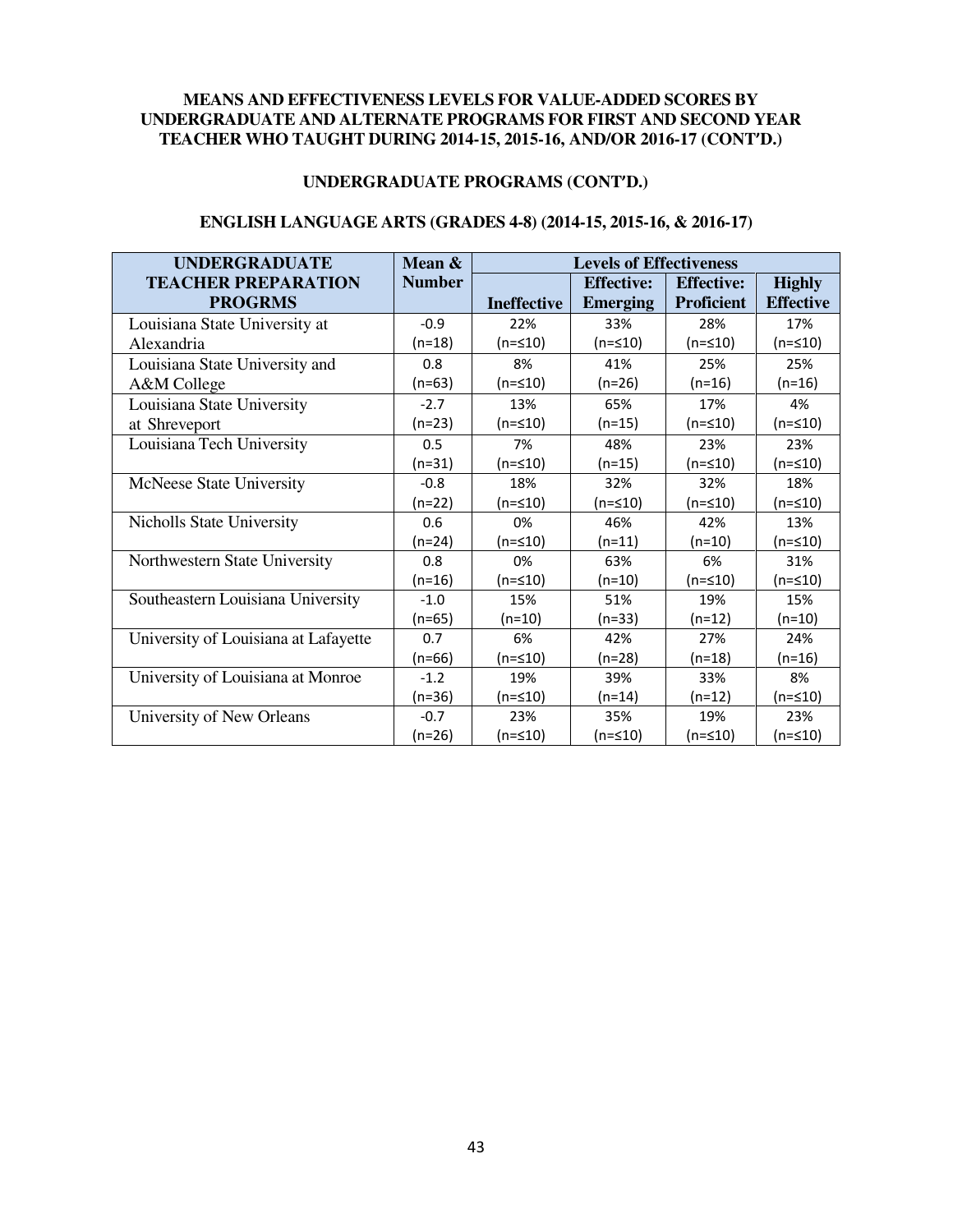#### **ALTERNATE PROGRAMS**

#### **MATHEMATICS (GRADES 4-8) (YEARS 2014-15, 2015-16 & 2016-17)**

| <b>ALTERNATE</b>                        | Mean &        | <b>Levels of Effectiveness</b> |                   |                   |                  |  |  |  |  |  |
|-----------------------------------------|---------------|--------------------------------|-------------------|-------------------|------------------|--|--|--|--|--|
| <b>TEACHER PREPARATION</b>              | <b>Number</b> |                                | <b>Effective:</b> | <b>Effective:</b> | <b>Highly</b>    |  |  |  |  |  |
| <b>PROGRMS</b>                          |               | <b>Ineffective</b>             | <b>Emerging</b>   | <b>Proficient</b> | <b>Effective</b> |  |  |  |  |  |
| <b>PUBLIC UNIVERSITIES</b>              |               |                                |                   |                   |                  |  |  |  |  |  |
| Louisiana State University and          | 1.5           | 9%                             | 46%               | 18%               | 27%              |  |  |  |  |  |
| A&M College - Master of Arts in         | $(n=11)$      | $(n = 510)$                    | $(n = 10)$        | $(n = 10)$        | $(n = 10)$       |  |  |  |  |  |
| Teaching                                |               |                                |                   |                   |                  |  |  |  |  |  |
| Louisiana Tech University - Master      | $-2.3$        | 20%                            | 40%               | 30%               | 10%              |  |  |  |  |  |
| of Arts in Teaching                     | $(n=20)$      | $(n = 10)$                     | $(n = 10)$        | $(n = 10)$        | $(n = 10)$       |  |  |  |  |  |
| Nicholls State University - Master of   | 2.2           | 10%                            | 40%               | 10%               | 40%              |  |  |  |  |  |
| Arts in Teaching                        | $(n=10)$      | $(n = 10)$                     | $(n = 10)$        | $(n = 510)$       | $(n = 10)$       |  |  |  |  |  |
| Nicholls State University-              | $-2.7$        | 14%                            | 43%               | 43%               | 0%               |  |  |  |  |  |
| <b>Certification Only</b>               | $(n=14)$      | $(n = 10)$                     | $(n = 10)$        | $(n = 10)$        | $(n = 10)$       |  |  |  |  |  |
| Northwestern State University-          | $-1.1$        | 9%                             | 48%               | 26%               | 17%              |  |  |  |  |  |
| Master of Arts in Teaching              | $(n=23)$      | $(n = 10)$                     | $(n=11)$          | $(n = 10)$        | $(n = 10)$       |  |  |  |  |  |
| Northwestern State University-          | $-0.3$        | 8%                             | 54%               | 15%               | 23%              |  |  |  |  |  |
| Practitioner Teacher Program            | $(n=13)$      | $(n = 10)$                     | $(n = 10)$        | $(n = 10)$        | $(n = 510)$      |  |  |  |  |  |
| University of Louisiana at Lafayette -  | 0.3           | 15%                            | 31%               | 39%               | 15%              |  |  |  |  |  |
| Certification-Only                      | $(n=26)$      | $(n = 10)$                     | $(n = 10)$        | $(n=10)$          | $(n = 10)$       |  |  |  |  |  |
| University of Louisiana at Monroe -     | $-1.1$        | 8%                             | 50%               | 33%               | 8%               |  |  |  |  |  |
| Masters of Arts in Teaching             | $(n=12)$      | $(n = 10)$                     | $(n = 10)$        | $(n = 510)$       | $(n = 10)$       |  |  |  |  |  |
| University of New Orleans - Master      | $-1.3$        | 15%                            | 31%               | 46%               | 8%               |  |  |  |  |  |
| of Arts in Teaching                     | $(n=13)$      | $(n = 10)$                     | $(n = 510)$       | $(n = 10)$        | $(n = 10)$       |  |  |  |  |  |
|                                         |               | <b>PRIVATE UNIVERSITIES</b>    |                   |                   |                  |  |  |  |  |  |
| Louisiana College - Practitioner        | $-1.8$        | 11%                            | 52%               | 23%               | 14%              |  |  |  |  |  |
| <b>Teacher Program</b>                  | $(n=44)$      | $(n = 10)$                     | $(n=23)$          | $(n=10)$          | $(n = 510)$      |  |  |  |  |  |
|                                         |               | <b>PRIVATE PROVIDERS</b>       |                   |                   |                  |  |  |  |  |  |
| Iteach Louisiana - Certification Only   | 0.5           | 7%                             | 44%               | 24%               | 24%              |  |  |  |  |  |
|                                         | $(n=41)$      | $(n = 10)$                     | $(n=18)$          | $(n=10)$          | $(n=10)$         |  |  |  |  |  |
| Louisiana Resource Center for           | $-0.5$        | 10%                            | 29%               | 45%               | 16%              |  |  |  |  |  |
| <b>Educators - Practitioner Teacher</b> | $(n=51)$      | $(n = 10)$                     | $(n=15)$          | $(n=23)$          | $(n = 10)$       |  |  |  |  |  |
| Program                                 |               |                                |                   |                   |                  |  |  |  |  |  |
| The New Teacher Project -               | 3.2           | 7%                             | 21%               | 45%               | 28%              |  |  |  |  |  |
| <b>Practitioner Teacher Program</b>     | $(n=29)$      | $(n = 10)$                     | $(n = 10)$        | $(n=13)$          | $(n = 10)$       |  |  |  |  |  |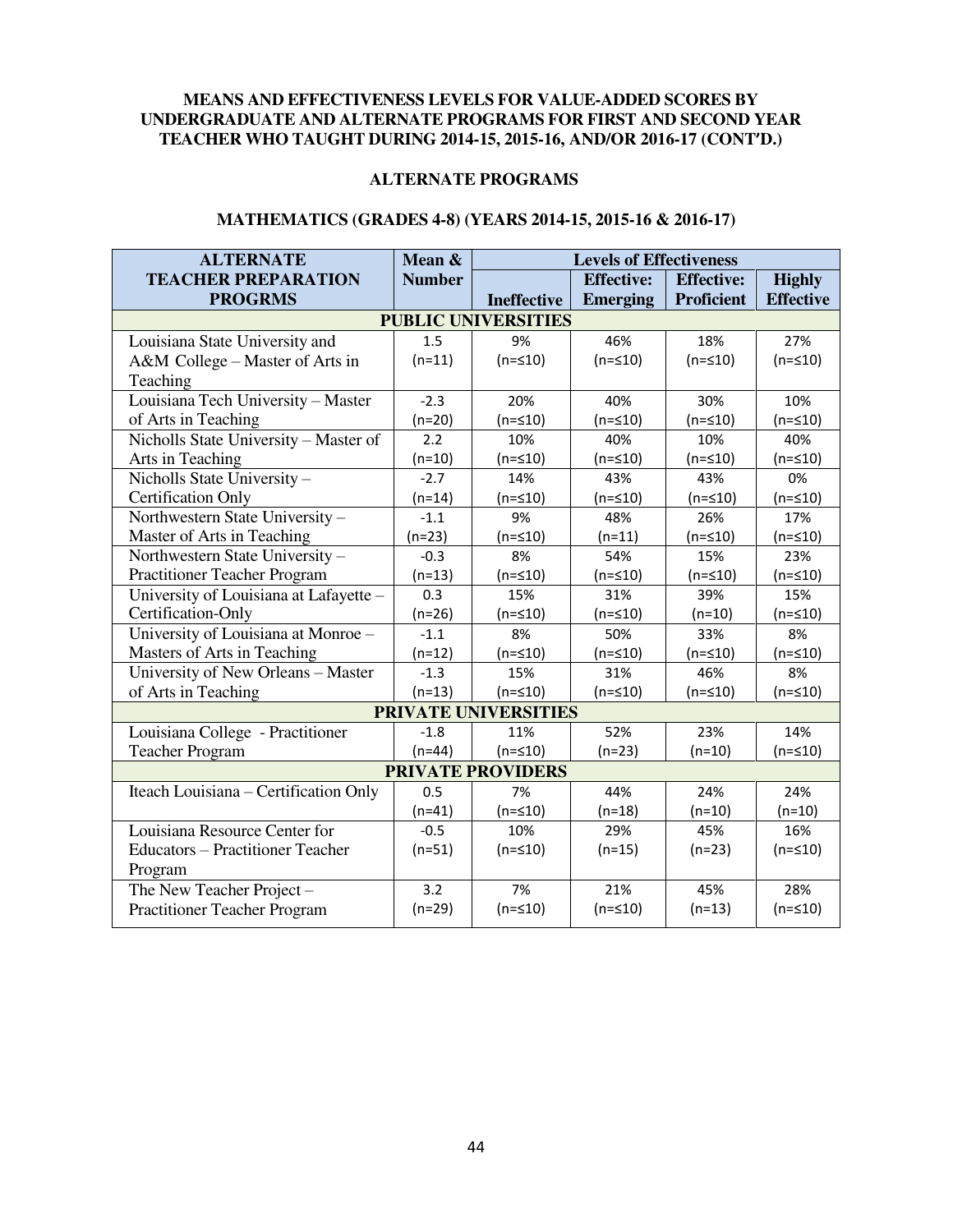#### **ALTERNATE PROGRAMS (CONT'D.)**

#### **SCIENCE (GRADES 4-8) (2014-15, 2015-16, & 2016-17)**

| <b>ALTERNATE</b>                        | Mean &        | <b>Levels of Effectiveness</b> |                   |                   |                  |  |  |  |  |  |
|-----------------------------------------|---------------|--------------------------------|-------------------|-------------------|------------------|--|--|--|--|--|
| <b>TEACHER PREPARATION</b>              | <b>Number</b> |                                | <b>Effective:</b> | <b>Effective:</b> | <b>Highly</b>    |  |  |  |  |  |
| <b>PROGRMS</b>                          |               | <b>Ineffective</b>             | <b>Emerging</b>   | <b>Proficient</b> | <b>Effective</b> |  |  |  |  |  |
| <b>PUBLIC UNIVERSITIES</b>              |               |                                |                   |                   |                  |  |  |  |  |  |
| Louisiana State University and          | $-3.5$        | 9%                             | 73%               | 18%               | 0%               |  |  |  |  |  |
| A&M College - Master of Arts in         | $(n=11)$      | $(n = 10)$                     | $(n = 10)$        | $(n = 10)$        | $(n = 10)$       |  |  |  |  |  |
| Teaching                                |               |                                |                   |                   |                  |  |  |  |  |  |
| Louisiana State University at           | $-0.6$        | 9%                             | 55%               | 18%               | 18%              |  |  |  |  |  |
| Shreveport - Certification-Only         | $(n=11)$      | $(n = 10)$                     | $(n = 10)$        | $(n = 10)$        | $(n = 10)$       |  |  |  |  |  |
| Louisiana Tech University - Master      | $-1.6$        | 8%                             | 54%               | 31%               | 8%               |  |  |  |  |  |
| of Arts in Teaching                     | $(n=13)$      | $(n = 10)$                     | $(n = 10)$        | $(n = 10)$        | $(n = 10)$       |  |  |  |  |  |
| McNeese State University - Master       | $-2.4$        | 10%                            | 80%               | 0%                | 10%              |  |  |  |  |  |
| of Arts in Teaching                     | $(n=10)$      | $(n = 10)$                     | $(n = 10)$        | $(n = 510)$       | $(n = 510)$      |  |  |  |  |  |
| Northwestern State University -         | $-1.3$        | 7%                             | 57%               | 29%               | 7%               |  |  |  |  |  |
| Master of Arts in Teaching              | $(n=14)$      | $(n = 10)$                     | $(n = 10)$        | $(n = 10)$        | $(n = 10)$       |  |  |  |  |  |
| University of Louisiana at Lafayette -  | $-2.7$        | 17%                            | 33%               | 39%               | 11%              |  |  |  |  |  |
| Certification-Only                      | $(n=18)$      | $(n = 10)$                     | $(n = 10)$        | $(n = 10)$        | $(n = 510)$      |  |  |  |  |  |
| University of Louisiana at Monroe -     | 2.8           | 12%                            | 18%               | 24%               | 47%              |  |  |  |  |  |
| Master of Arts in Teaching              | $(n=17)$      | $(n = 10)$                     | $(n = 10)$        | $(n = 10)$        | $(n = 510)$      |  |  |  |  |  |
| University of New Orleans - Master      | 1.2           | 15%                            | 15%               | 31%               | 39%              |  |  |  |  |  |
| of Arts in Teaching                     | $(n=13)$      | $(n = 510)$                    | $(n = 10)$        | $(n = 10)$        | $(n = 10)$       |  |  |  |  |  |
|                                         |               | PRIVATE UNIVERSITIES           |                   |                   |                  |  |  |  |  |  |
| Louisiana College - Practitioner        | $-0.6$        | 20%                            | 31%               | 33%               | 16%              |  |  |  |  |  |
| <b>Teacher Program</b>                  | $(n=45)$      | $(n = 10)$                     | $(n=14)$          | $(n=15)$          | $(n = 10)$       |  |  |  |  |  |
| Xavier University                       | $-0.6$        | 8%                             | 31%               | 54%               | 8%               |  |  |  |  |  |
|                                         | $(n=13)$      | $(n = 510)$                    | $(n = 10)$        | $(n = 510)$       | $(n = 510)$      |  |  |  |  |  |
| <b>PRIVATE PROVIDERS</b>                |               |                                |                   |                   |                  |  |  |  |  |  |
| Iteach Louisiana - Certification        | $-0.8$        | 14%                            | 59%               | 9%                | 18%              |  |  |  |  |  |
| Only                                    | $(n=22)$      | $(n = 10)$                     | $(n=13)$          | $(n = 510)$       | $(n = 510)$      |  |  |  |  |  |
| Louisiana Resource Center for           | 1.0           | 14%                            | 24%               | 35%               | 28%              |  |  |  |  |  |
| <b>Educators - Practitioner Teacher</b> | $(n=29)$      | $(n = 10)$                     | $(n = 10)$        | $(n=10)$          | $(n = 510)$      |  |  |  |  |  |
| Program                                 |               |                                |                   |                   |                  |  |  |  |  |  |
| The New Teacher Project -               | 3.1           | 6%                             | 24%               | 35%               | 35%              |  |  |  |  |  |
| <b>Practitioner Teacher Program</b>     | $(n=34)$      | $(n = 510)$                    | $(n = 10)$        | $(n=12)$          | $(n=12)$         |  |  |  |  |  |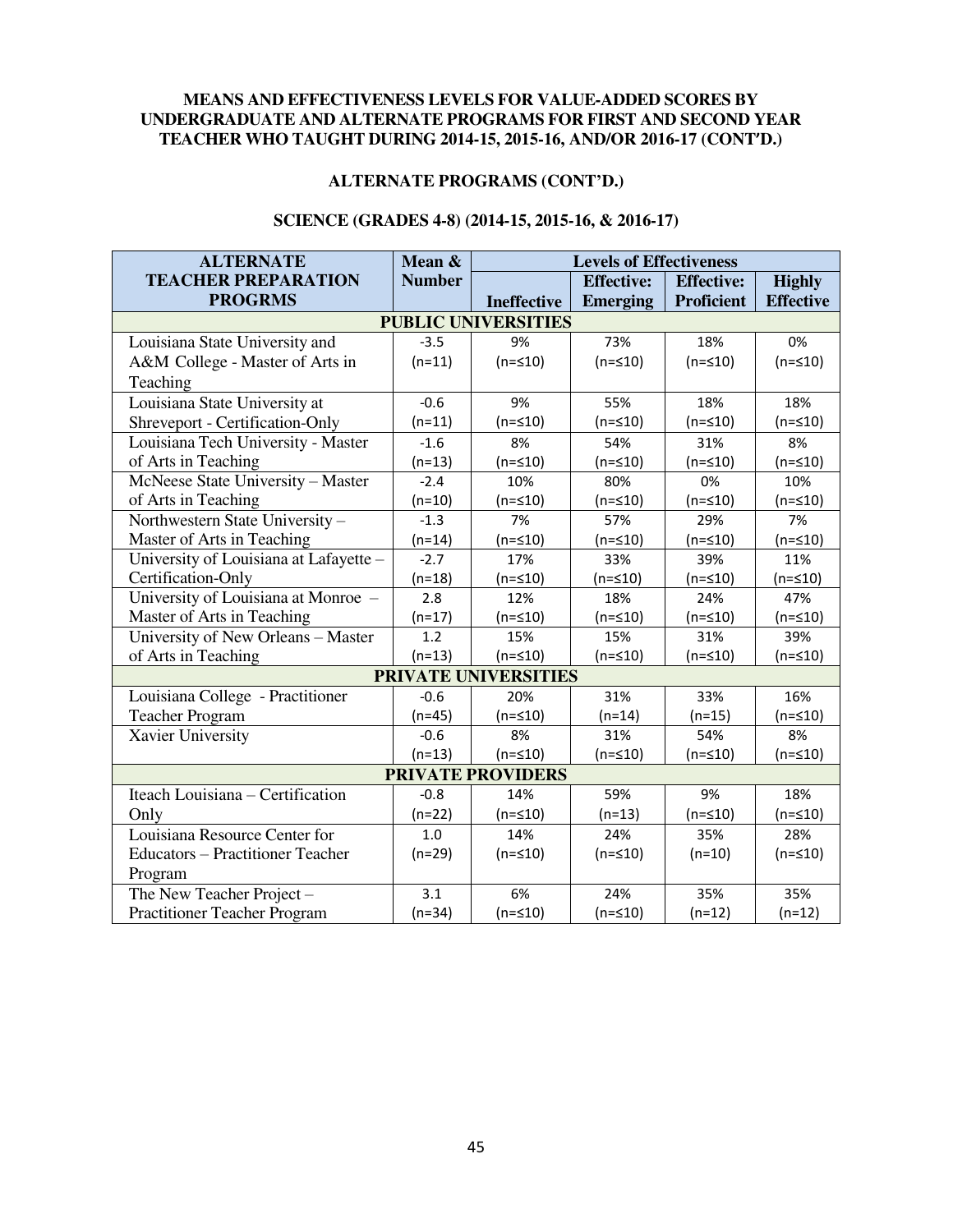#### **ALTERNATE PROGRAMS (CONT'D.)**

#### **ENGLISH LANGUAGE ARTS (GRADES 4-8) (2014-15, 2015-16, & 2016-17)**

| <b>ALTERNATE</b>                        | Mean &        | <b>Levels of Effectiveness</b> |                   |                   |                  |  |  |  |
|-----------------------------------------|---------------|--------------------------------|-------------------|-------------------|------------------|--|--|--|
| <b>TEACHER PREPARATION</b>              | <b>Number</b> |                                | <b>Effective:</b> | <b>Effective:</b> | <b>Highly</b>    |  |  |  |
| <b>PROGRMS</b>                          |               | <b>Ineffective</b>             | <b>Emerging</b>   | <b>Proficient</b> | <b>Effective</b> |  |  |  |
| <b>PUBLIC UNIVERSITIES</b>              |               |                                |                   |                   |                  |  |  |  |
| Louisiana State University and          | 0.2           | 5%                             | 47%               | 32%               | 16%              |  |  |  |
| A&M College - Master of Arts in         | $(n=19)$      | $(n = 10)$                     | $(n = 10)$        | $(n = 10)$        | $(n = 10)$       |  |  |  |
| Teaching                                |               |                                |                   |                   |                  |  |  |  |
| Louisiana State University at           | 0.0           | 0%                             | 71%               | 14%               | 14%              |  |  |  |
| Shreveport - Certification-Only         | $(n=14)$      | $(n = 10)$                     | $(n=10)$          | $(n = 10)$        | $(n = 10)$       |  |  |  |
| Louisiana Tech University - Master      | 1.6           | 15%                            | 31%               | 23%               | 31%              |  |  |  |
| of Arts in Teaching                     | $(n=13)$      | $(n = 10)$                     | $(n = 10)$        | $(n = 510)$       | $(n = 510)$      |  |  |  |
| McNeese State University - Master       | 0.8           | 0%                             | 46%               | 36%               | 18%              |  |  |  |
| of Arts in Teaching                     | $(n=11)$      | $(n = 510)$                    | $(n = 510)$       | $(n = 510)$       | $(n = 510)$      |  |  |  |
| McNeese State University-               | $-3.0$        | 30%                            | 50%               | 10%               | 10%              |  |  |  |
| Certification-Only                      | $(n=10)$      | $(n = 10)$                     | $(n = 10)$        | $(n = 10)$        | $(n = 10)$       |  |  |  |
| Nicholls State University - Master of   | 1.9           | 5%                             | 30%               | 30%               | 35%              |  |  |  |
| Arts in Teaching                        | $(n=20)$      | $(n = 10)$                     | $(n = 10)$        | $(n = 510)$       | $(n = 10)$       |  |  |  |
| Nicholls State University-              | 0.9           | 0%                             | 42%               | 50%               | 8%               |  |  |  |
| Certification-Only                      | $(n=12)$      | $(n = 10)$                     | $(n = 10)$        | $(n = 10)$        | $(n = 10)$       |  |  |  |
| Northwestern State University-          | $-0.4$        | 10%                            | 52%               | 21%               | 17%              |  |  |  |
| Master of Arts in Teaching              | $(n=29)$      | $(n = 10)$                     | $(n=15)$          | $(n = 10)$        | $(n = 510)$      |  |  |  |
| University of Louisiana at Lafayette -  | $-0.5$        | 4%                             | 58%               | 21%               | 17%              |  |  |  |
| Certification-Only                      | $(n=24)$      | $(n = 10)$                     | $(n=14)$          | $(n = 10)$        | $(n = 10)$       |  |  |  |
| University of Louisiana at Monroe -     | $-1.8$        | 14%                            | 55%               | 32%               | 0%               |  |  |  |
| Master of Arts in Teaching              | $(n=22)$      | $(n = 10)$                     | $(n=12)$          | $(n = 10)$        | $(n = 10)$       |  |  |  |
| University of New Orleans - Master      | 1.7           | 0%                             | 35%               | 39%               | 26%              |  |  |  |
| of Arts in Teaching                     | $(n=23)$      | $(n = 10)$                     | $(n = 10)$        | $(n = 10)$        | $(n = 10)$       |  |  |  |
|                                         |               | <b>PRIVATE UNIVERSITIES</b>    |                   |                   |                  |  |  |  |
| Louisiana College - Practitioner        | 0.5           | 12%                            | 43%               | 18%               | 27%              |  |  |  |
| <b>Teacher Program</b>                  | $(n=60)$      | $(n = 510)$                    | $(n=26)$          | $(n=11)$          | $(n=16)$         |  |  |  |
|                                         |               | <b>PRIVATE PROVIDERS</b>       |                   |                   |                  |  |  |  |
| Iteach Louisiana                        | $-1.1$        | 13%                            | 51%               | 21%               | 15%              |  |  |  |
|                                         | $(n=47)$      | $(n = 10)$                     | $(n=24)$          | $(n=10)$          | $(n = 510)$      |  |  |  |
| Louisiana Resource Center for           | $-0.5$        | 17%                            | 37%               | 31%               | 15%              |  |  |  |
| <b>Educators - Practitioner Teacher</b> | $(n=65)$      | $(n=11)$                       | $(n=24)$          | $(n=20)$          | $(n=10)$         |  |  |  |
| Program                                 |               |                                |                   |                   |                  |  |  |  |
| The New Teacher Project -               | 2.3           | 3%                             | 32%               | 26%               | 40%              |  |  |  |
| <b>Practitioner Teacher Program</b>     | $(n=38)$      | $(n = 10)$                     | $(n=12)$          | $(n=10)$          | $(n=15)$         |  |  |  |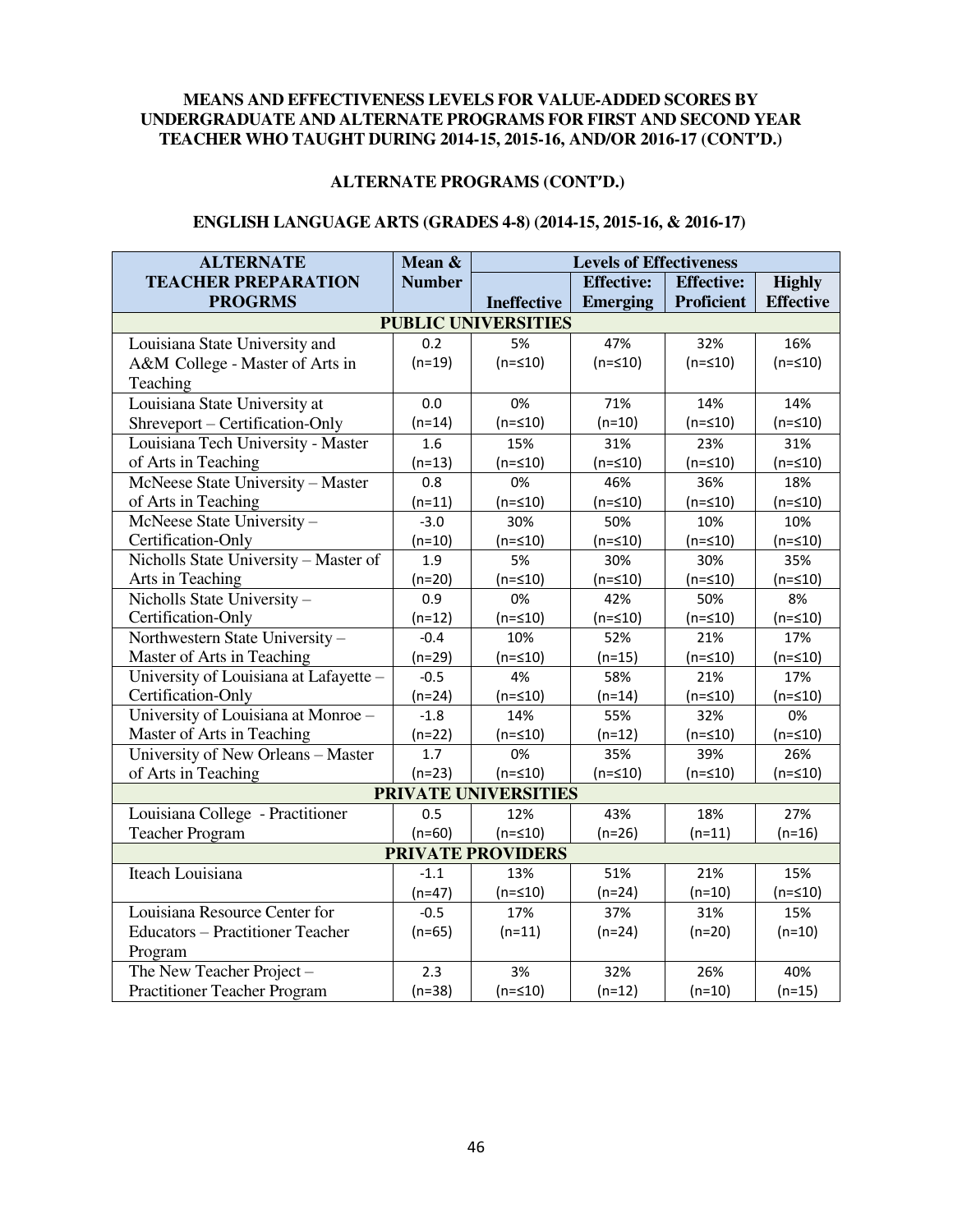

# **APPENDIX A** Teacher Preparation Program 2020 Key Effectiveness Indicators<br>Teacher Preparation Analytics v 6.10.14

Teacher Preparation Analytics

| <b>Assessment</b><br><b>Categories</b>                                             | <b>Key Indicators</b>                          | <b>Measures</b>                                                                                                                                                                                                                                                                                                                                                                                                                                                                                                                                                                                                                                                                                                                                                                                          |
|------------------------------------------------------------------------------------|------------------------------------------------|----------------------------------------------------------------------------------------------------------------------------------------------------------------------------------------------------------------------------------------------------------------------------------------------------------------------------------------------------------------------------------------------------------------------------------------------------------------------------------------------------------------------------------------------------------------------------------------------------------------------------------------------------------------------------------------------------------------------------------------------------------------------------------------------------------|
| <b>Academic Strength</b><br><b>Candidate</b><br><b>Selection</b><br><b>Profile</b> |                                                | <b>PRIOR ACHIEVEMENT</b> —(1) For Undergraduate Programs: Non-education course GPA required for<br>program admission. Mean and range of high school GPA percentile (or class rank) for candidates<br>admitted as freshmen. Mean and tercile distribution of candidates' SAT/ACT scores. GPA in major<br>and overall required for program completion. Average percentile rank of completers' GPA in their<br>major at the university, by cohort.<br>-(2) For Post-Baccalaureate Programs: Mean and range of candidates' college GPA percentile and<br>mean and tercile distribution of GRE scores<br><b>TEST PERFORMANCE</b> —For All Programs: Mean and tercile distribution of admitted candidate scores<br>on rigorous national test of college sophomore-level general knowledge and reasoning skills |
|                                                                                    | <b>Teaching Promise</b>                        | ATTITUDES, VALUES, AND BEHAVIORS SCREEN-Percent of accepted program candidates whose<br>score on a rigorous and validated "fitness for teaching" assessment demonstrates a strong promise<br>for teaching                                                                                                                                                                                                                                                                                                                                                                                                                                                                                                                                                                                                |
|                                                                                    | <b>Candidate/Completer</b><br><b>Diversity</b> | DISAGGREGATED COMPLETIONS COMPARED TO ADMISSIONS-Number & percent of completers in<br>newest graduating cohort AND number and percent of candidates originally admitted in that same<br>cohort: overall and by race/ethnicity, age, and gender                                                                                                                                                                                                                                                                                                                                                                                                                                                                                                                                                           |
|                                                                                    | <b>Content Knowledge</b>                       | <b>CONTENT KNOWLEDGE TEST</b> —Program completer mean score, tercile distribution, and pass rate on<br>rigorous and validated nationally normed assessment of college-level content knowledge used for<br>initial licensure                                                                                                                                                                                                                                                                                                                                                                                                                                                                                                                                                                              |
| Knowledge and<br><b>Skills for</b><br><b>Teaching</b>                              | <b>Pedagogical Content</b><br>Knowledge        | PEDAGOGICAL CONTENT KNOWLEDGE TEST-Program completer mean score, tercile distribution,<br>and pass rate on rigorous and validated nationally normed assessment of comprehensive pedagogical<br>content knowledge used for initial licensure                                                                                                                                                                                                                                                                                                                                                                                                                                                                                                                                                              |
|                                                                                    | <b>Teaching Skill</b>                          | TEACHING SKILL PERFORMANCE TEST-Program completer mean score, tercile distribution, and pass<br>rate on rigorous and validated nationally normed assessment of demonstrated teaching skill used for<br>initial licensure                                                                                                                                                                                                                                                                                                                                                                                                                                                                                                                                                                                 |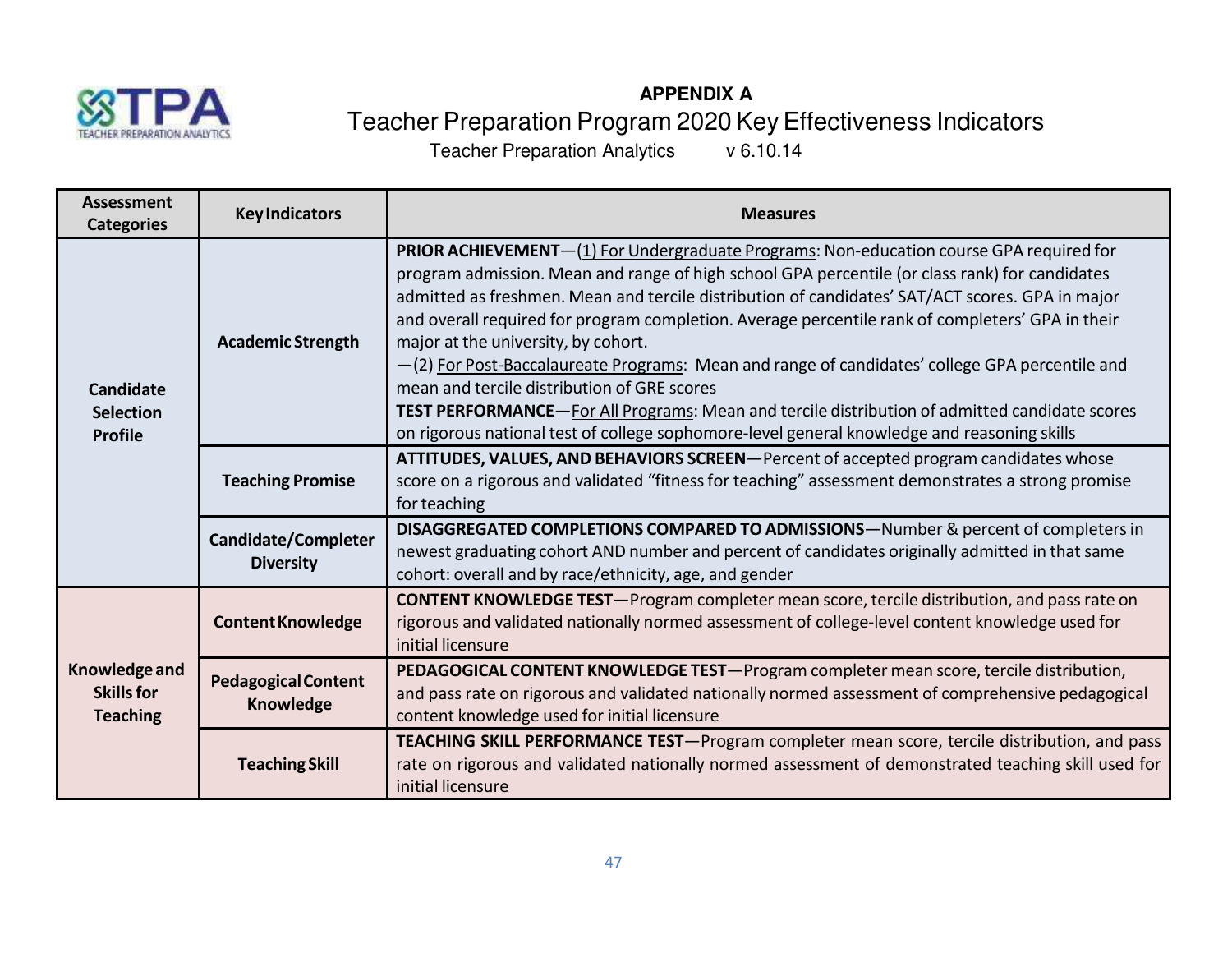

# Teacher Preparation Program 2020 Key Effectiveness Indicators (Cont'd.)

Teacher Preparation Analytics v 6.10.14

| <b>Assessment</b><br><b>Categories</b>                | <b>Key Indicators</b>                                                               | <b>Measures</b>                                                                                                                                                                                                                                                                                                                                                                                |
|-------------------------------------------------------|-------------------------------------------------------------------------------------|------------------------------------------------------------------------------------------------------------------------------------------------------------------------------------------------------------------------------------------------------------------------------------------------------------------------------------------------------------------------------------------------|
|                                                       | <b>Completer Rating of</b><br>Program                                               | <b>EXIT AND FIRST YEAR COMPLETER SURVEY ON PREPARATION</b> —State- or nationally-developed<br>program completer survey of teaching preparedness and program quality, by cohort, upon program<br>(including alternate route) completion and at end of first year of full-time teaching                                                                                                          |
|                                                       | Impact on K-12<br><b>Students</b>                                                   | TEACHER ASSESSMENTS BASED ON STUDENT LEARNING-Assessment of program completers or<br>alternate route candidates during their first three years of full-time teaching using valid and rigorous<br>student-learning driven measures, including value-added and other statewide comparative evidence<br>of K-12 student growth overall and in low-income and low-performing schools               |
| Performance as<br><b>Classroom</b><br><b>Teachers</b> | <b>Demonstrated</b><br><b>Teaching Skill</b>                                        | ASSESSMENTS OF TEACHING SKILL-Annual assessment based on observations of program<br>completers' or alternate route candidates' first three years of full-time classroom teaching, using<br>valid, reliable, and rigorous statewide instruments and protocols                                                                                                                                   |
| K-12 Student<br><b>Perceptions</b>                    |                                                                                     | STUDENT SURVEYS ON TEACHING PRACTICE-K-12 student surveys about completers' or alternate<br>route candidates' teaching practice during first three years of full-time teaching, using valid and<br>reliable statewide instruments                                                                                                                                                              |
| Program<br>Productivity,                              | <b>Entry and</b><br>Persistence in<br><b>Teaching</b>                               | TEACHING EMPLOYMENT AND PERSISTENCE-(1) Percent of completers or alternate route<br>candidates, by cohort and gender-race-ethnicity, employed and persisting in teaching years 1-5 after<br>program completion or initial alternate route placement, in-state and out-of-state $-(2)$ Percent of<br>completers attaining a second stage teaching license in states with multi-tiered licensure |
| <b>Alignment to</b><br><b>State Needs</b>             | Placement/<br><b>Persistence in High-</b><br><b>Need</b><br><b>Subjects/Schools</b> | HIGH-NEED EMPLOYMENT AND PERSISTENCE-Number & percent of completers or alternate route<br>candidates, by cohort, employed and persisting in teaching in low-performing, low-income, or<br>remote rural schools or in high need subjects years 1-5 after program completion or initial alternate<br>route placement, in-state and out-of-state                                                  |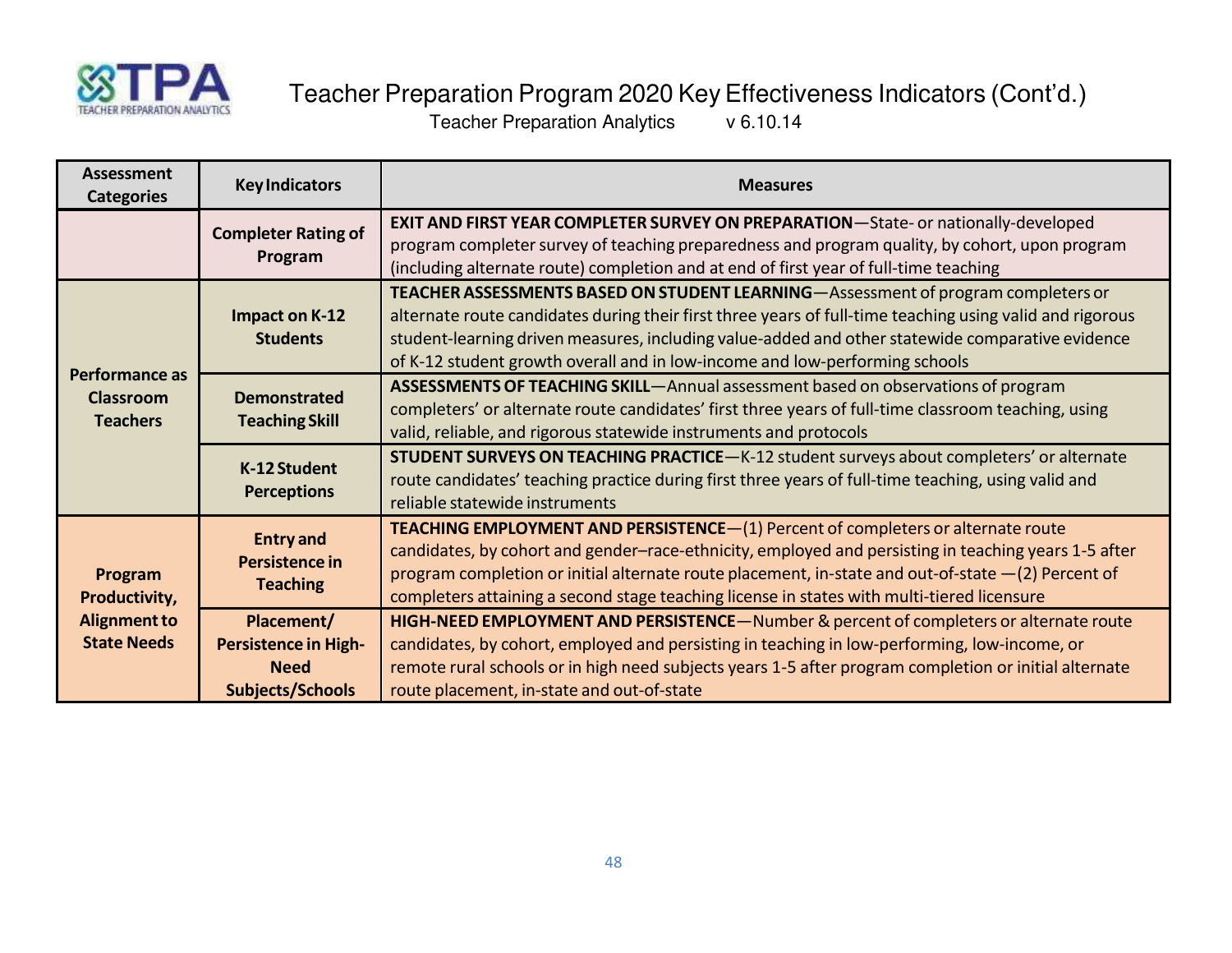# **APPENDIX B 2018 LOUISIANA TEACHER PREPARATION DATA DASHBOARD**

#### **[Name of University)**

# **Prepared by Louisiana Board of Regents [Name of University System]**

# **[Public/Private]** *University* **[Undergraduate/Alternate]** *Teacher Preparation Program*

|                                 |                                                                                  |                                                                                                                                                 |                                                           | <b>BASICPROGRAMINFORMATION</b>                                |                               |                   |                               |                                                                                                              |                               |  |
|---------------------------------|----------------------------------------------------------------------------------|-------------------------------------------------------------------------------------------------------------------------------------------------|-----------------------------------------------------------|---------------------------------------------------------------|-------------------------------|-------------------|-------------------------------|--------------------------------------------------------------------------------------------------------------|-------------------------------|--|
| <b>Program Web Site</b>         |                                                                                  |                                                                                                                                                 |                                                           |                                                               |                               |                   |                               |                                                                                                              |                               |  |
| Approval/Accreditation          |                                                                                  |                                                                                                                                                 |                                                           |                                                               | <b>Names of Agencies</b>      |                   |                               |                                                                                                              | <b>Status</b>                 |  |
|                                 |                                                                                  |                                                                                                                                                 | State: Board of Elementary and Secondary Education (BESE) |                                                               |                               |                   |                               |                                                                                                              |                               |  |
|                                 |                                                                                  |                                                                                                                                                 | State: Board of Regents (BoR)                             |                                                               |                               |                   |                               |                                                                                                              |                               |  |
|                                 |                                                                                  | Regional: Southern Association of Colleges and Schools Commission on Colleges                                                                   |                                                           |                                                               |                               |                   |                               |                                                                                                              |                               |  |
|                                 |                                                                                  | (SACSCOC)                                                                                                                                       |                                                           |                                                               |                               |                   |                               |                                                                                                              |                               |  |
|                                 |                                                                                  | National: National Council for Accreditation of Teacher Education (NCATE); Teacher                                                              |                                                           |                                                               |                               |                   |                               |                                                                                                              |                               |  |
|                                 |                                                                                  | Education Accreditation Council (TEAC); or Council for the Accreditation of Educator                                                            |                                                           |                                                               |                               |                   |                               |                                                                                                              |                               |  |
|                                 |                                                                                  | Preparation (CAEP)                                                                                                                              |                                                           |                                                               |                               |                   |                               |                                                                                                              |                               |  |
| <b>Type of Program</b>          |                                                                                  | Traditional (Undergraduate)                                                                                                                     |                                                           |                                                               |                               |                   |                               |                                                                                                              |                               |  |
|                                 |                                                                                  |                                                                                                                                                 |                                                           | <b>CANDIDATE SELECTION PROFILE</b>                            |                               |                   |                               |                                                                                                              |                               |  |
| <b>AcademicStrength</b>         |                                                                                  | Completer Passage Rate on Praxis Skills Assessment (2015-16)                                                                                    |                                                           |                                                               |                               |                   |                               |                                                                                                              |                               |  |
|                                 |                                                                                  | Median GPA of Candidates Entering the Program (2015-16)                                                                                         |                                                           |                                                               |                               |                   |                               |                                                                                                              |                               |  |
|                                 |                                                                                  | Median GPA of Candidates Completing the Program (2015-16)                                                                                       |                                                           |                                                               |                               |                   |                               |                                                                                                              |                               |  |
|                                 |                                                                                  | Number of Candidates who Started but Did not Complete the Program Within 6                                                                      |                                                           |                                                               |                               |                   |                               |                                                                                                              |                               |  |
|                                 |                                                                                  | Years                                                                                                                                           |                                                           |                                                               |                               |                   |                               |                                                                                                              |                               |  |
| <b>Teaching Promise</b>         |                                                                                  | Data not yet available.                                                                                                                         |                                                           |                                                               |                               |                   |                               |                                                                                                              |                               |  |
| Candidates/                     |                                                                                  | <b>Candidates</b>                                                                                                                               |                                                           | <b>Enrolled</b>                                               |                               | <b>Completers</b> |                               |                                                                                                              | <b>Total</b>                  |  |
| Completer                       |                                                                                  | $(2015-16)$                                                                                                                                     |                                                           |                                                               |                               |                   |                               |                                                                                                              |                               |  |
| <b>Diversity</b>                |                                                                                  | <b>Enrolled</b>                                                                                                                                 |                                                           | <b>Males</b>                                                  |                               |                   |                               | <b>Females</b>                                                                                               |                               |  |
|                                 |                                                                                  | Gender                                                                                                                                          |                                                           |                                                               |                               |                   |                               |                                                                                                              |                               |  |
|                                 |                                                                                  |                                                                                                                                                 | <b>Hispanic</b>                                           | Indian                                                        | Asian                         | <b>Black</b>      | Islander                      | White                                                                                                        | <b>Multi-Racial</b>           |  |
|                                 |                                                                                  | <b>Enrolled</b><br>Race                                                                                                                         |                                                           |                                                               |                               |                   |                               |                                                                                                              |                               |  |
|                                 |                                                                                  |                                                                                                                                                 |                                                           |                                                               |                               |                   |                               |                                                                                                              |                               |  |
|                                 | <b>Content</b>                                                                   |                                                                                                                                                 |                                                           | KNOWLEDGE AND SKILLS FOR TEACHING OF COMPLETERS               |                               |                   |                               |                                                                                                              |                               |  |
| Knowledge                       |                                                                                  | Completer Passage Rate on Praxis Content Assessments (2015-16)<br>Completer Passage Rate on Praxis Professional Knowledge Assessments (2015-16) |                                                           |                                                               |                               |                   |                               |                                                                                                              |                               |  |
|                                 | Pedagogical<br><b>Overall</b>                                                    | Completer Passage Rate on all Assessments (2015-16)                                                                                             |                                                           |                                                               |                               |                   |                               |                                                                                                              |                               |  |
|                                 |                                                                                  |                                                                                                                                                 |                                                           |                                                               |                               |                   |                               |                                                                                                              |                               |  |
| <b>Clinical Experiences</b>     |                                                                                  | Student                                                                                                                                         |                                                           | Clock Hours of Clinical Experiences Prior to Student Teaching |                               |                   | Number of                     | Number of                                                                                                    | <b>Total Number of</b>        |  |
|                                 |                                                                                  | Teaching                                                                                                                                        |                                                           | Clock Hours of Clinical Experiences                           |                               |                   | Weeks                         | <b>Clock Hours</b>                                                                                           | <b>Clock Hours</b>            |  |
|                                 |                                                                                  |                                                                                                                                                 |                                                           | During Student Teaching                                       |                               |                   |                               | per Week                                                                                                     |                               |  |
|                                 |                                                                                  |                                                                                                                                                 |                                                           |                                                               |                               |                   |                               |                                                                                                              |                               |  |
| Licensure Requirements          |                                                                                  | Percentage of 2015-16 Completers That Meet State Licensing Requirements                                                                         |                                                           |                                                               |                               |                   |                               |                                                                                                              |                               |  |
| <b>Completer Rating</b>         |                                                                                  | Data Not Yet Available                                                                                                                          |                                                           |                                                               |                               |                   |                               |                                                                                                              |                               |  |
|                                 |                                                                                  |                                                                                                                                                 |                                                           |                                                               |                               |                   |                               |                                                                                                              |                               |  |
|                                 |                                                                                  | <b>PROGRAM PRODUCTIVITY AND ALIGNMENT TO STATE NEEDS OF COMPLETERS</b>                                                                          |                                                           |                                                               |                               |                   |                               |                                                                                                              |                               |  |
| <b>Entry and Persistence in</b> |                                                                                  | Percentage & Number of 2015-16 Completers That Were Teaching in 2016-17                                                                         |                                                           |                                                               |                               |                   |                               |                                                                                                              |                               |  |
|                                 | <b>Teaching in Public Schools in</b>                                             | Percentage & Number of 2015-16 Completers That Obtained a License to Teach                                                                      |                                                           |                                                               |                               |                   |                               |                                                                                                              |                               |  |
| Louisiana                       |                                                                                  |                                                                                                                                                 |                                                           |                                                               |                               |                   |                               | 2011-12 Completers Teaching in Public Schools in Louisiana in 2012-13, 2013-14, 2014-15, 2015-16 and 2016-17 |                               |  |
|                                 |                                                                                  | <b>Number of</b>                                                                                                                                |                                                           | Number &                                                      | Number &                      |                   | Number &                      | Number &                                                                                                     | Number &                      |  |
|                                 | (Please examine the 2018 Louisiana                                               | 2011-12                                                                                                                                         |                                                           | Percentage                                                    | Percentage                    |                   | Percentage                    | Percentage                                                                                                   | Percentage                    |  |
|                                 | <b>Teacher Preparation Data Fact Book</b><br>to accurately interpret the meaning | <b>Completers</b>                                                                                                                               |                                                           | <b>Teaching in</b><br>2012-13                                 | <b>Teaching in</b><br>2013-14 |                   | <b>Teaching in</b><br>2014-15 | <b>Teaching in</b><br>2015-16                                                                                | <b>Teaching in</b><br>2016-17 |  |
| of these scores.)               |                                                                                  |                                                                                                                                                 |                                                           |                                                               |                               |                   |                               |                                                                                                              |                               |  |
|                                 |                                                                                  |                                                                                                                                                 |                                                           |                                                               |                               |                   |                               |                                                                                                              |                               |  |
| Placement/Persistence in        |                                                                                  | Data Not Yet Available                                                                                                                          |                                                           |                                                               |                               |                   |                               |                                                                                                              |                               |  |
|                                 | High-Need Subjects/Schools                                                       |                                                                                                                                                 |                                                           |                                                               |                               |                   |                               |                                                                                                              |                               |  |